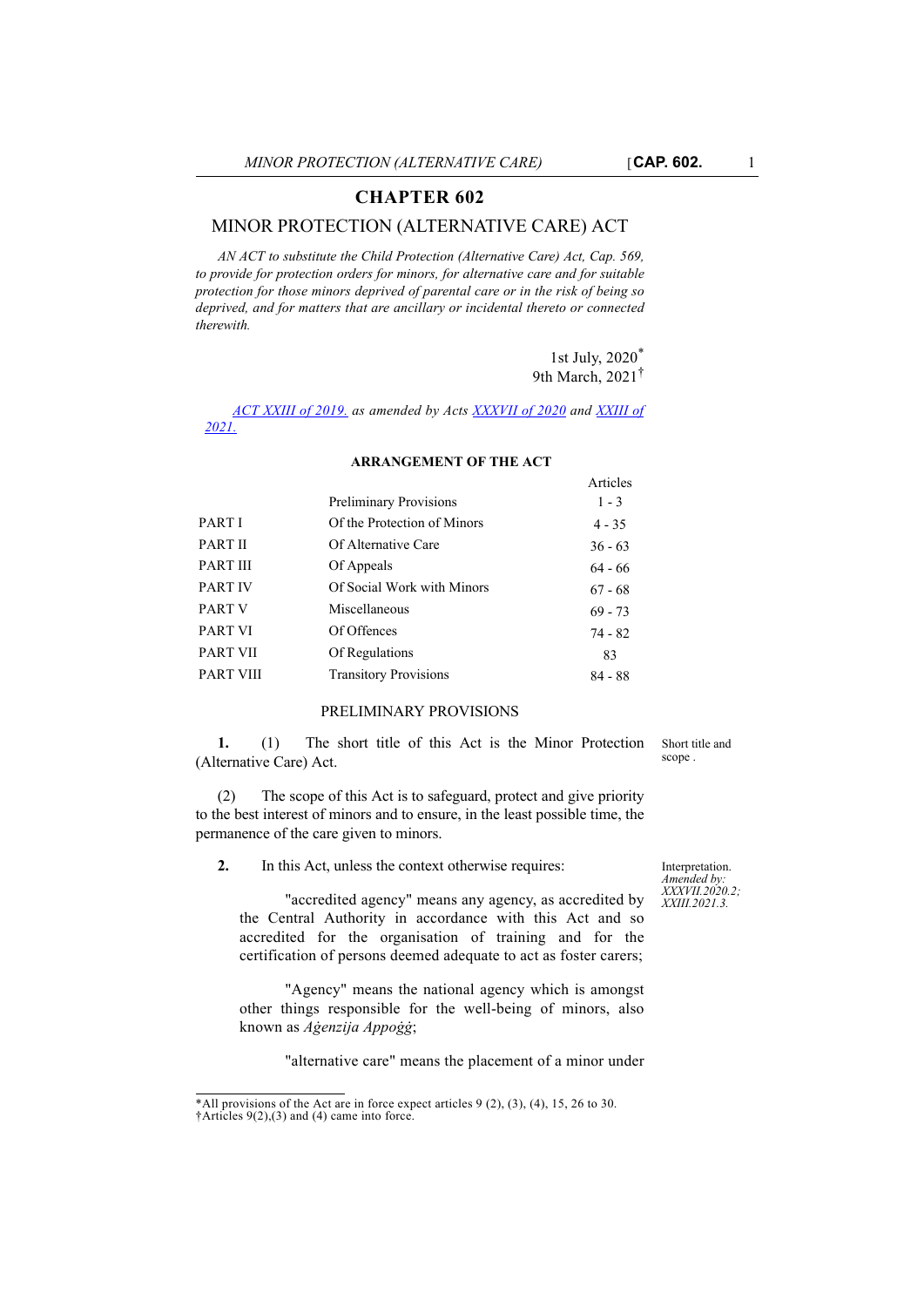the care of a person or entity, not being a parent of the minor, as ordered by the Court or as a result of an administrative decision, and the expression "alternative carer" shall be construed in like manner;

"alternative permanency plan" means a concrete, timely and systematic plan for any minor living in alternative care and, or is protected by a care order, with the aim of promoting stability and continuity in the care and alternative care of the minor;

"Board of Appeal" means the Board of Appeal established under article 64;

"care and protection" means such care and protection which is reasonably expected from a parent towards his minor for the purpose of promoting the full potential of that minor, while taking into consideration the capabilities, natural inclinations and the aspirations of that minor;

"care order" means an order issued in accordance with article 19(1)(a);

"care plan" means a plan drawn up in accordance with article 13 to promote the development and well-being of the minor;

"Central Authority" means that entity which on the day of coming into force of this Act was responsible for fulfilling the functions mentioned in article 41;

"Children's Advocate" means a lawyer appointed in terms of regulation 3 of the [Civil Court \(Family Section\), the](http://justiceservices.gov.mt/DownloadDocument.aspx?app=lom&itemid=9036&l=1) [First Hall of the Civil Court and the Court of Magistrates](http://justiceservices.gov.mt/DownloadDocument.aspx?app=lom&itemid=9036&l=1) [\(Gozo\) \(Superior Jurisdiction\) \(Family Section\) Regulations](http://justiceservices.gov.mt/DownloadDocument.aspx?app=lom&itemid=9036&l=1), who shall exercise the functions given to him in accordance with article 25;

"concurrent plan" means an alternative care plan which includes the care plan drawn up according to article 13 and an alternative permanency plan drawn up according to article 23, which shall have the aim of promoting the development and well-being of the minor as well as determining the parameters for and the time in which a care plan is changed into an alternative permanency plan;

"Court" means the Juvenile Court established under the [Juvenile Court Act](http://www.justiceservices.gov.mt/DownloadDocument.aspx?app=lom&itemid=8774&l=1) but consisting solely of the Magistrate without the two assistants appointed according to article 4(2) *et seq.* of the same Act;

"cross-border foster care" means:

 $ST - 12.20$ 

Cap. 287.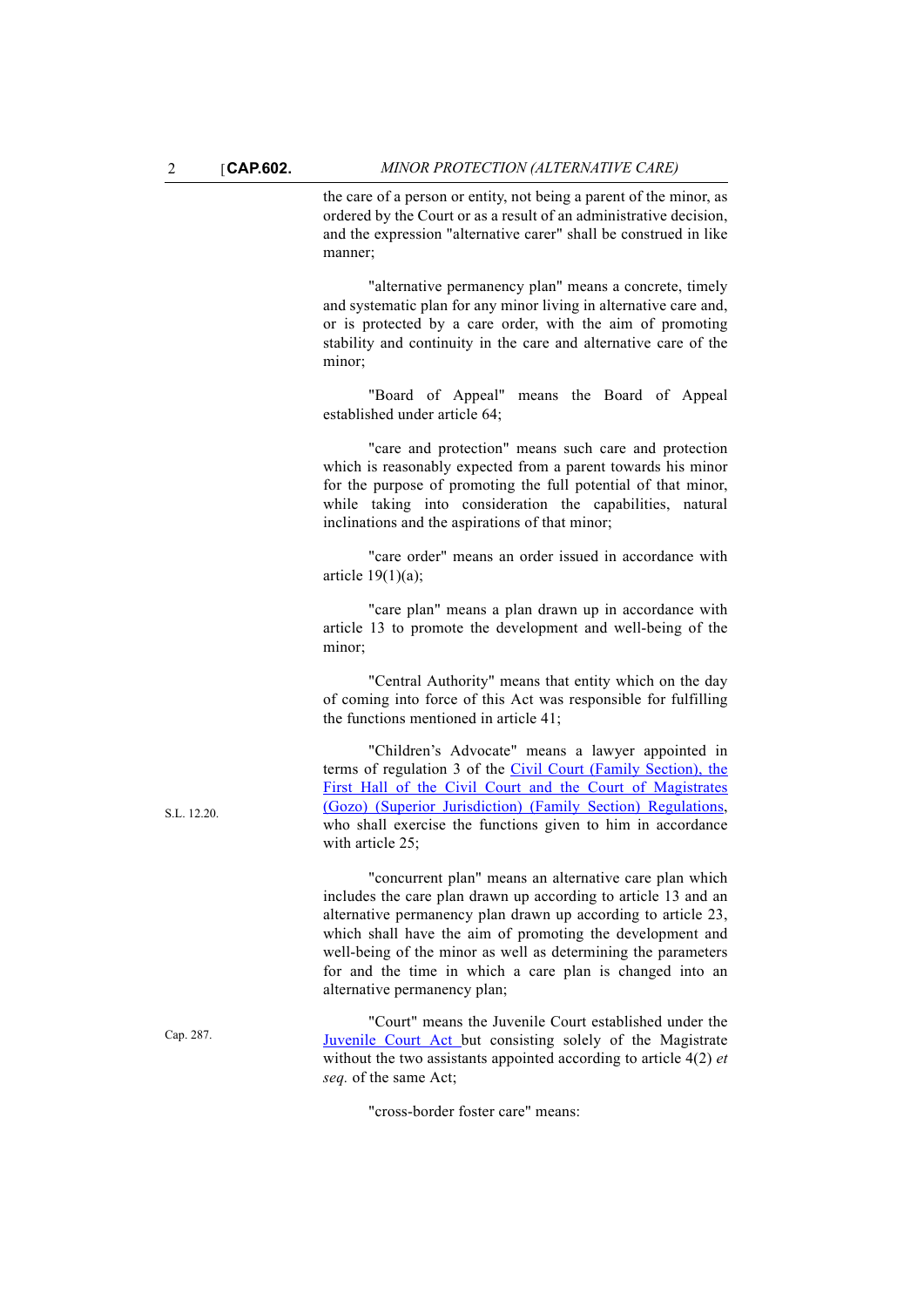and who is resident in Malta; or

(a) the care provided by a foster carer who is a Maltese citizen, to a minor who is not a Maltese citizen

(b) the care provided by a foster carer who is not a Maltese citizen and whose approval by a foreign authority is recognised by the Central Authority, through the Agency, to a minor who is resident in Malta;

"emergency order" means an order issued in accordance with article 20;

"foster care" means the placement of a minor under the care of a person, not being a parent of the minor, and which is chosen, qualified, approved and supervised to provide care for a period and in accordance with a care plan;

"foster carer" means one or more persons approved by the Fostering Board to foster a minor;

"foster care agreement" means the agreement reached in accordance with article 51;

"Fostering Board" means the board established by article 38;

"key social worker" means the social worker appointed by the Agency to follow the development and well-being of a minor in alternative care and to co-ordinate and follow up the progress of a care plan in relation to that minor;

"Minister" means the Minister responsible for the rights of minors;

"minor" means a child under eighteen years of age;

"parent" means the biological mother or the father of the minor or any other person who, by an express provision of the law, has parental responsibility for such minor;

"parental responsibility guidelines" means directions given to the parent or parents of the minor on what is considered as constituting significant harm, on better methods in parenting and, or disciplining minors and on what is considered as desirable or undesirable parenting skills or behaviour exhibited by the parents in the presence of the minors;

"permanency which is relational, physical and legal" includes that the minor feels loved, protected, safe and supported by the persons with whom he lives, that there be stability in the physical surroundings in which he lives and in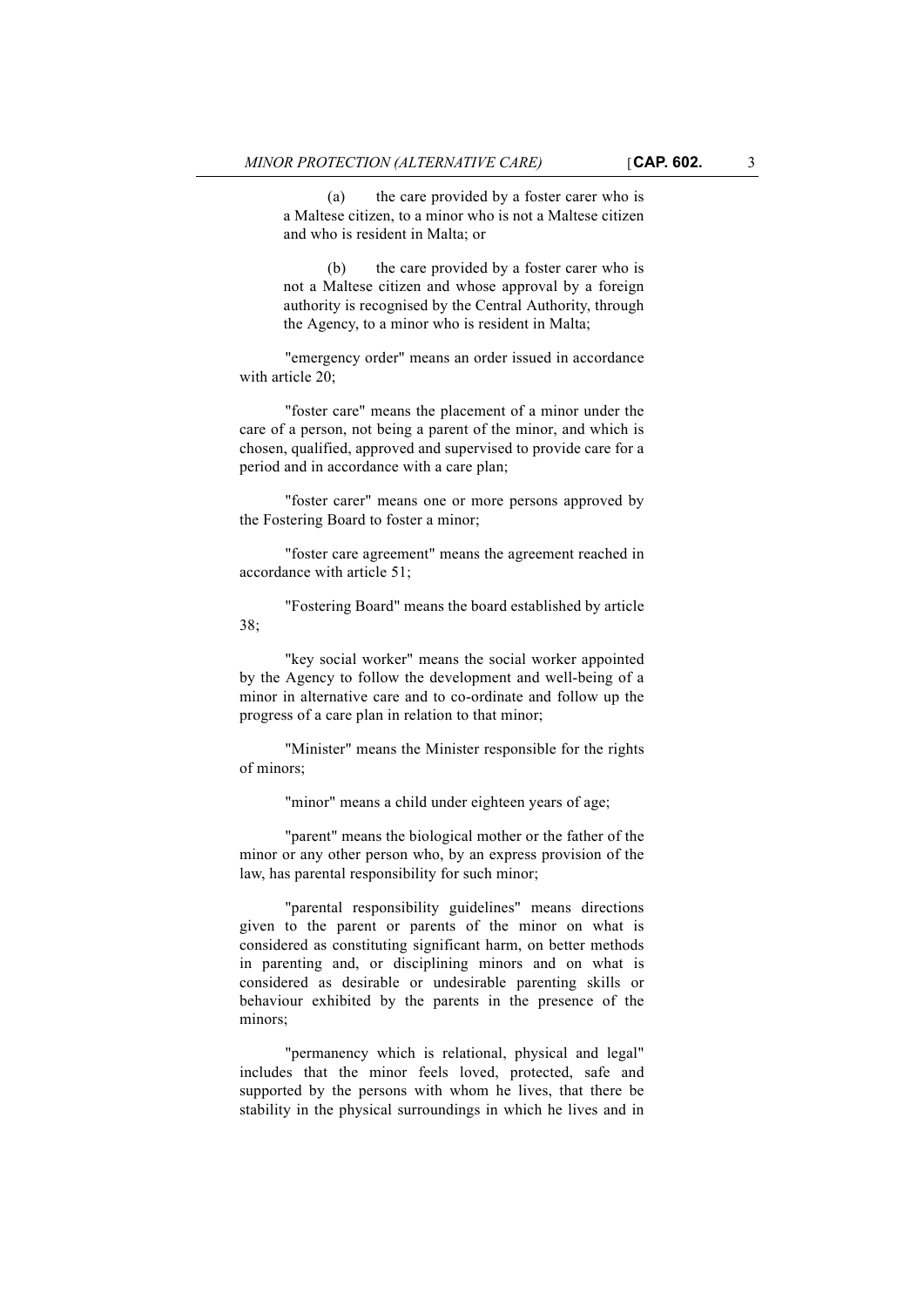| $\overline{4}$                                                                                       | $\sqrt{CAP.602}$ .                                    | MINOR PROTECTION (ALTERNATIVE CARE)                                                                                                                                                                                                                                                                                                                                                                                                                    |  |
|------------------------------------------------------------------------------------------------------|-------------------------------------------------------|--------------------------------------------------------------------------------------------------------------------------------------------------------------------------------------------------------------------------------------------------------------------------------------------------------------------------------------------------------------------------------------------------------------------------------------------------------|--|
|                                                                                                      |                                                       | his connections with the community, as well as those legal<br>arrangements related to his permanency and especially those<br>relating to his care and custody;                                                                                                                                                                                                                                                                                         |  |
|                                                                                                      |                                                       | "protection order" means one or more orders issued in<br>accordance with article 19;                                                                                                                                                                                                                                                                                                                                                                   |  |
| Cap. 468.                                                                                            |                                                       | "registered social worker" or "social worker" shall have<br>the same meaning given to it by article 2 of the <b>Social Work</b><br>Profession Act;                                                                                                                                                                                                                                                                                                     |  |
|                                                                                                      |                                                       | "removal order" means an order issued in accordance<br>with article $19(1)(d)$ ;                                                                                                                                                                                                                                                                                                                                                                       |  |
|                                                                                                      |                                                       | "Review Board " means the Minors Care Review Board,<br>established in accordance with article 31;                                                                                                                                                                                                                                                                                                                                                      |  |
| Cap. 582                                                                                             |                                                       | "Social Care Standards Authority" means the authority<br>established by the <b>Social Care Standards Authority Act</b> ;                                                                                                                                                                                                                                                                                                                               |  |
|                                                                                                      |                                                       | "social contract" means the written agreement reached in<br>accordance with article 12, between the Director or any other<br>entity which the Minister may order by notice in the Gazette,<br>and the parents of a minor or any other person interested in the<br>well-being of the minor;                                                                                                                                                             |  |
| with article $19(1)(b)$ ;<br>established in accordance with article 26;<br>with article $19(1)(c)$ ; |                                                       | "supervision order" means an order issued in accordance                                                                                                                                                                                                                                                                                                                                                                                                |  |
|                                                                                                      | "Therapeutic and Secure Centre" means the centre      |                                                                                                                                                                                                                                                                                                                                                                                                                                                        |  |
|                                                                                                      | "treatment order" means an order issued in accordance |                                                                                                                                                                                                                                                                                                                                                                                                                                                        |  |
|                                                                                                      |                                                       | "unaccompanied minor" means a minor who arrives in<br>Malta unaccompanied by an adult who by law or custom is<br>responsible for him, and for as long as the minor is not<br>effectively taken into the care of such an adult and includes any<br>minor who is left unaccompanied after he has entered Malta.                                                                                                                                          |  |
| Minor to be held as<br>having sufficient<br>understanding<br>unless the contrary<br>becomes evident. |                                                       | 3.<br>By virtue of this article, whenever according to this Act it is to<br>be determined whether a minor has sufficient understanding or not, or<br>whenever in a procedure according to this Act anyone is to consider and<br>determine whether such sufficient understanding is present or is not, and<br>notwithstanding any wording used for such a discretionary exercise,<br>those determining whether there is or there is not said sufficient |  |

understanding shall presume that the minor has such a sufficient

understanding unless the contrary becomes evident.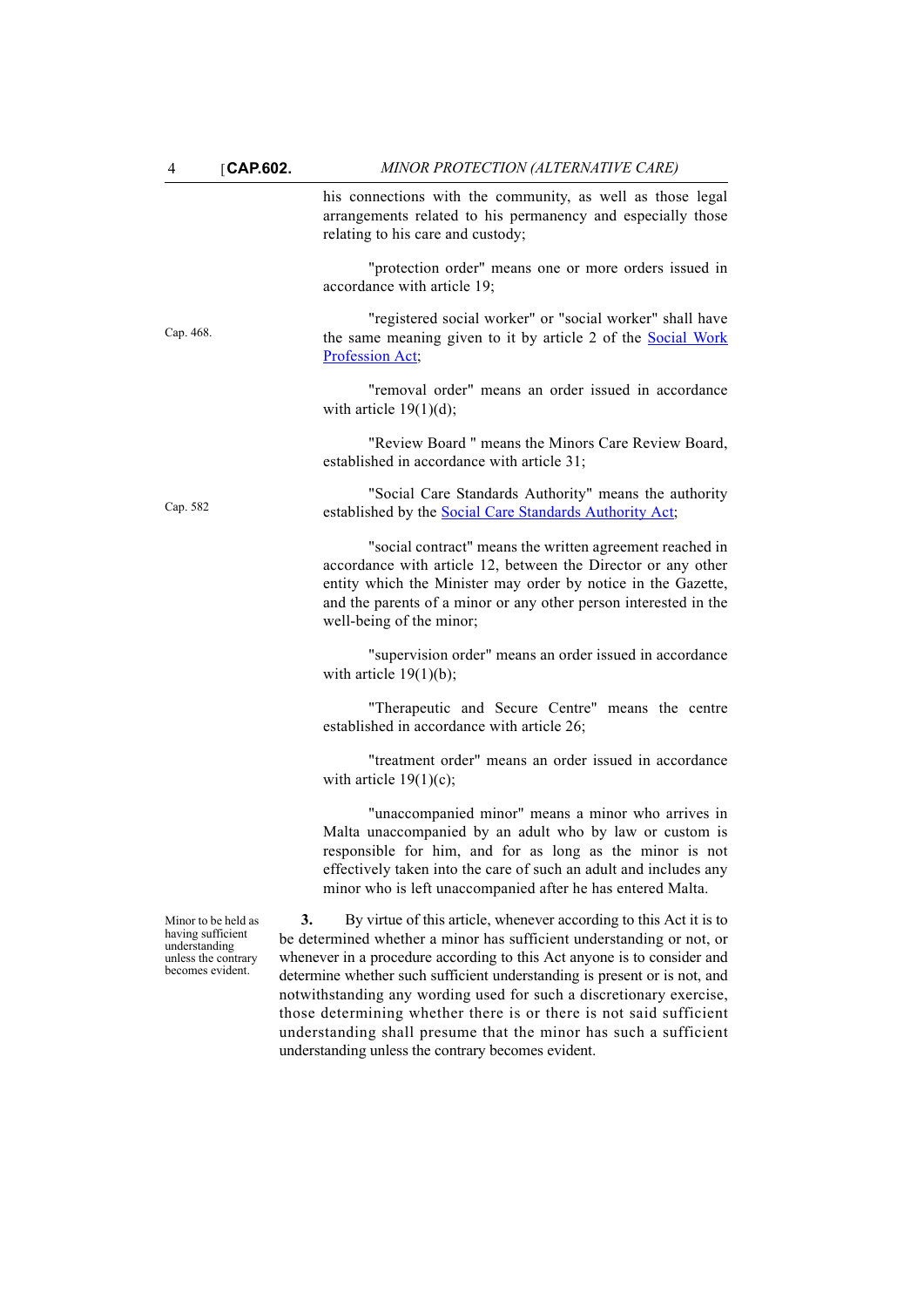## OF THE PROTECTION OF MINORS

#### TITLE I

### *Sub-title I*

## OF THE DIRECTOR RESPONSIBLE FOR THE PROTECTION OF MINORS

**4.** (1) There shall be a Director responsible for protecting minors at risk, who shall be known as Director (Child Protection) and who shall be appointed following a public call from amongst persons having at least five years experience in services related to minors and competence in management.

(2) The Director (Child Protection) shall be an officer of the Foundation for Social Welfare Services and shall exercise his functions through it:

Provided that the Director (Child Protection) shall at all times act in an impartial manner in the exercise of his functions.

(3) There shall also be other officers of the Director (Child Protection) who shall exercise and perform all such powers, functions and responsibilities as may be delegated or assigned to them by the Director (Child Protection).

(4) In the exercise and performance of the powers, functions and responsibilities delegated or assigned to them as aforesaid, the officers of the Director (Child Protection) shall, save as otherwise apparent, have the same powers, functions and responsibilities as are by law imposed on or given to the Director (Child Protection).

[\(5\) In the exercise and performance of their powers, functions and](http://www.justiceservices.gov.mt/DownloadDocument.aspx?app=lom&itemid=8686&l=1) responsibilities, the Director (Child Protection) and the officers referred [to in sub-article \(3\) may request the assistance of the Executive Police in](http://www.justiceservices.gov.mt/DownloadDocument.aspx?app=lom&itemid=8686&l=1) [accordance with the](http://www.justiceservices.gov.mt/DownloadDocument.aspx?app=lom&itemid=8686&l=1) Police Act, whenever they deem it required.

(6) When the circumstances of a specific case require it, all powers given to the Director (Child Protection) under this Act may be exercised by the Chief Executive Officer of the Foundation for Social Welfare Services.

**5.** (1) Without prejudice to the functions as may be given to him by this Act, or by another law, the function of the Director (Child Protection) is that of *ex officio* investigating any harm or risk thereof in relation to a minor, on which he holds a reasonable suspicion or on which he was informed, and of taking any action as may be deemed appropriate for the protection of the minor:

Director responsible for the protection of minors. *Amended by: XXIII.2021.4.*

Cap. 164.

Functions of the Director (Protection of Minors).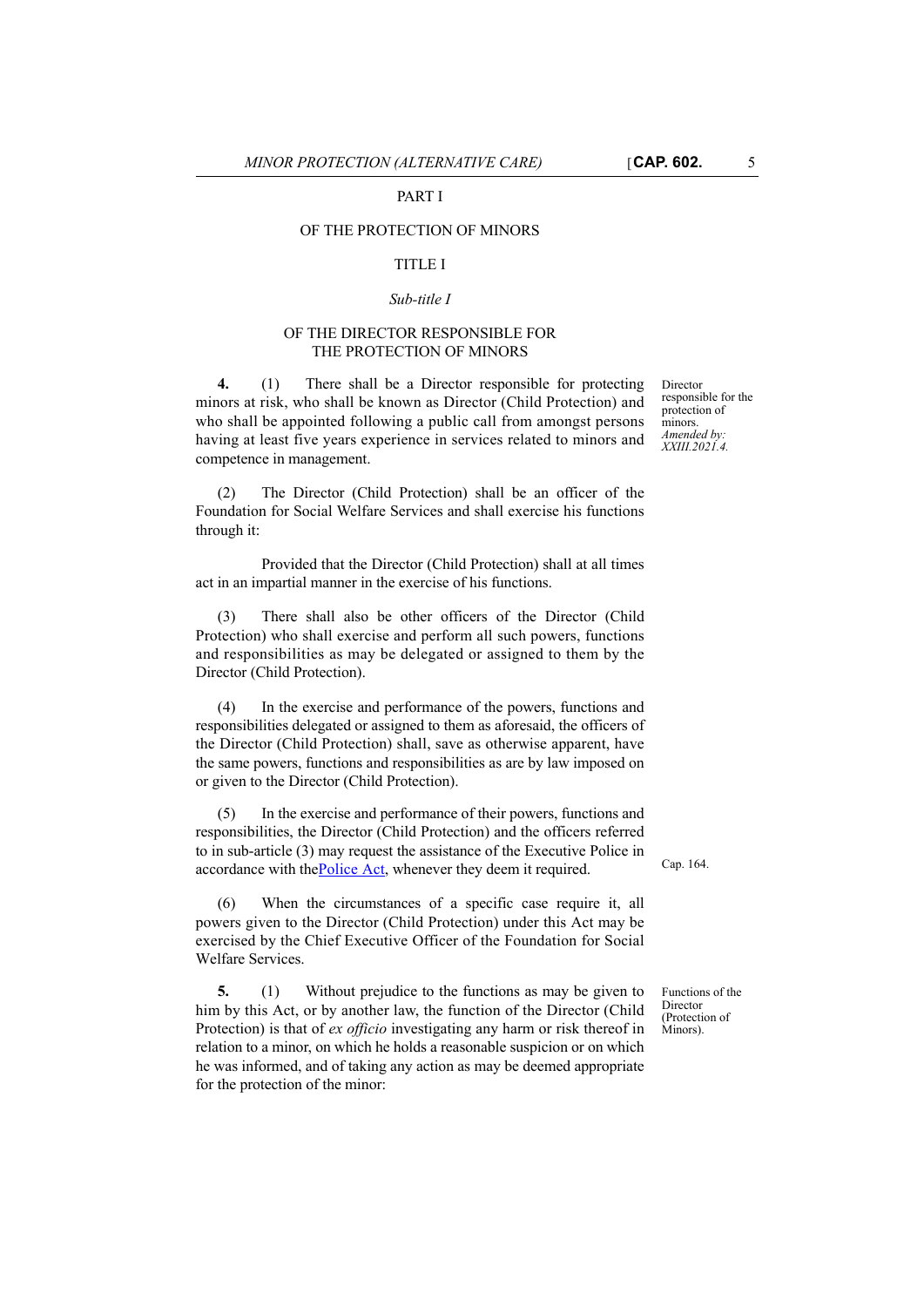Provided that the Director (Child Protection) may intervene according to this article and this Act after having received a report from a medical professional that a pregnant woman has a dependency on an illicit drug or has another type of dependency which in the opinion of said medical professional causes serious prejudice to the health of that woman.

(2) In the exercise of his functions, the Director (Child Protection) shall:

(a) act in the best interests of the minor at risk, even if such minor is not a citizen of Malta;

(b) ascertain the views and wishes of the minor at risk;

(c) collaborate with all those involved in the protection of the minor at risk;

(d) investigate whether any action taken in relation to the minor at risk is appropriate;

(e) provide guidance to the parents and family of the minor at risk; and

 $(f)$  from time to time issue guidelines as to what may be deemed as significant harm or a risk of significant harm.

**6.** (1) The Director (Child Protection) shall hold regular meetings at suitable intervals with representatives of the Education Department, the Department of Health, the Police, and with any such other person or entity which the Director (Child Protection) deems as having responsibility for the protection of minors, or of a minor in particular, for the purpose of discussing any matter which falls within such responsibility and to set policies and protocols which are to be adopted, as well as serving as a committee for joint investigations amongst all entities having responsibility for the protection of minors or of a minor in particular.

(2) Minutes of the meetings mentioned in sub-article (1) shall be kept and the progress made between one meeting and another shall be monitored by the Director (Child Protection).

(3) Where a meeting is held to discuss the case of a particular minor the Director (Child Protection) may require any person or entity attending the meeting to report on the progress of the minor and a copy of such report shall be attached to the records held by the Director (Child Protection) in relation to that minor.

(4) Every person or entity attending a meeting shall be bound by confidentiality and may not disclose to third parties any information or provide documents or extracts thereof which may have come to their knowledge or in their possession during such meeting or as a result

Liaison with the Education Department and other entities.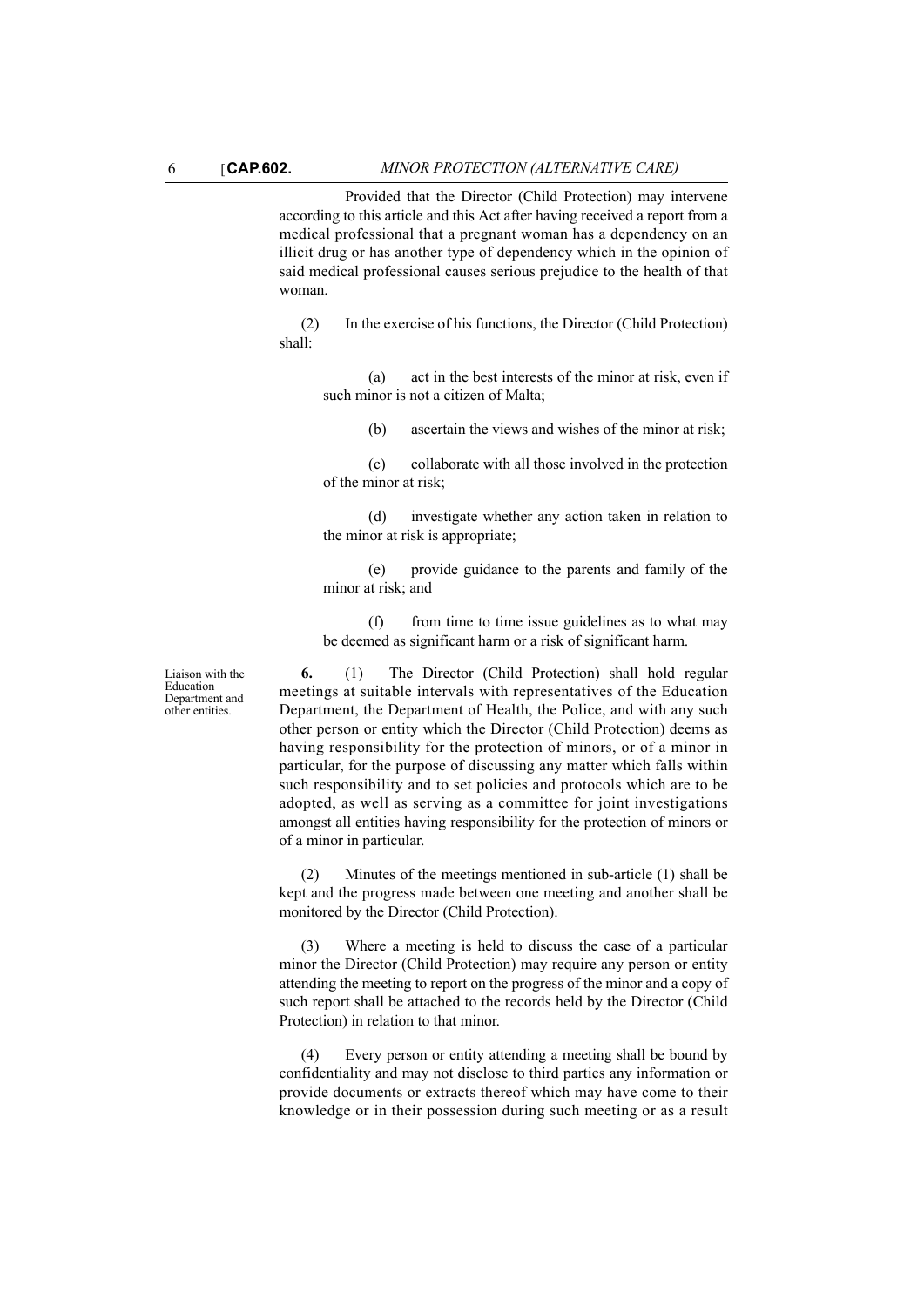thereof:

Provided that such disclosure or provision may be made following an authorisation, request or order by a court.

(5) The heads of department or entities mentioned or identified by the Director (Child Protection) according to sub-article (1) shall ensure that they appoint a representative to attend each and every meeting of the committee for joint investigations.

(6) The committee for joint investigations shall regulate its own proceedings.

(7) From time to time the Minister responsible for the well-being of minors shall launch a national strategy on the protection and rights of children together with the Director (Child Protection) and those entities or departments having responsibility for the protection, safeguarding and care of minors.

**7.** The performance of the functions of the Director (Child Protection), inclusive of anything that may be required for their execution and for administrative control, shall be the responsibility of the Director (Child Protection).

**8.** The legal and judicial representation of the office of the Director (Child Protection) shall vest in the Director (Child Protection):

Provided that the Director (Child Protection) may delegate the exercise of said representation to other officers.

#### *Sub-Title II*

### OF THE PROTECTION OF MINORS

**9.** (1) Any person who has reason to believe that a minor is suffering, or is at risk of suffering, significant harm, may report the circumstances according to which it holds such reason to the Director (Child Protection) or the Executive Police:

Provided that any reports received by the Executive Police shall be forwarded to the Director (Child Protection) without delay.

Without prejudice to any other provision of any law and to his professional obligations which hold true notwithstanding this article, any professional who has knowledge of an act causing or which may cause significant harm on a minor as defined in sub-article (4) or which constitutes a criminal offense on a minor, or has knowledge that a minor is in need of care and protection shall immediately report to the Director (Child Protection) or the Executive Police and no such reporting made *in bona fide* may constitute a criminal offence or give rise to any right of action under any law whatsoever:

Reports. *Amended by: XXXVII.2020.3; XXIII.2021.5.*

Conducts of the affairs of the office.

Legal and judicial representation.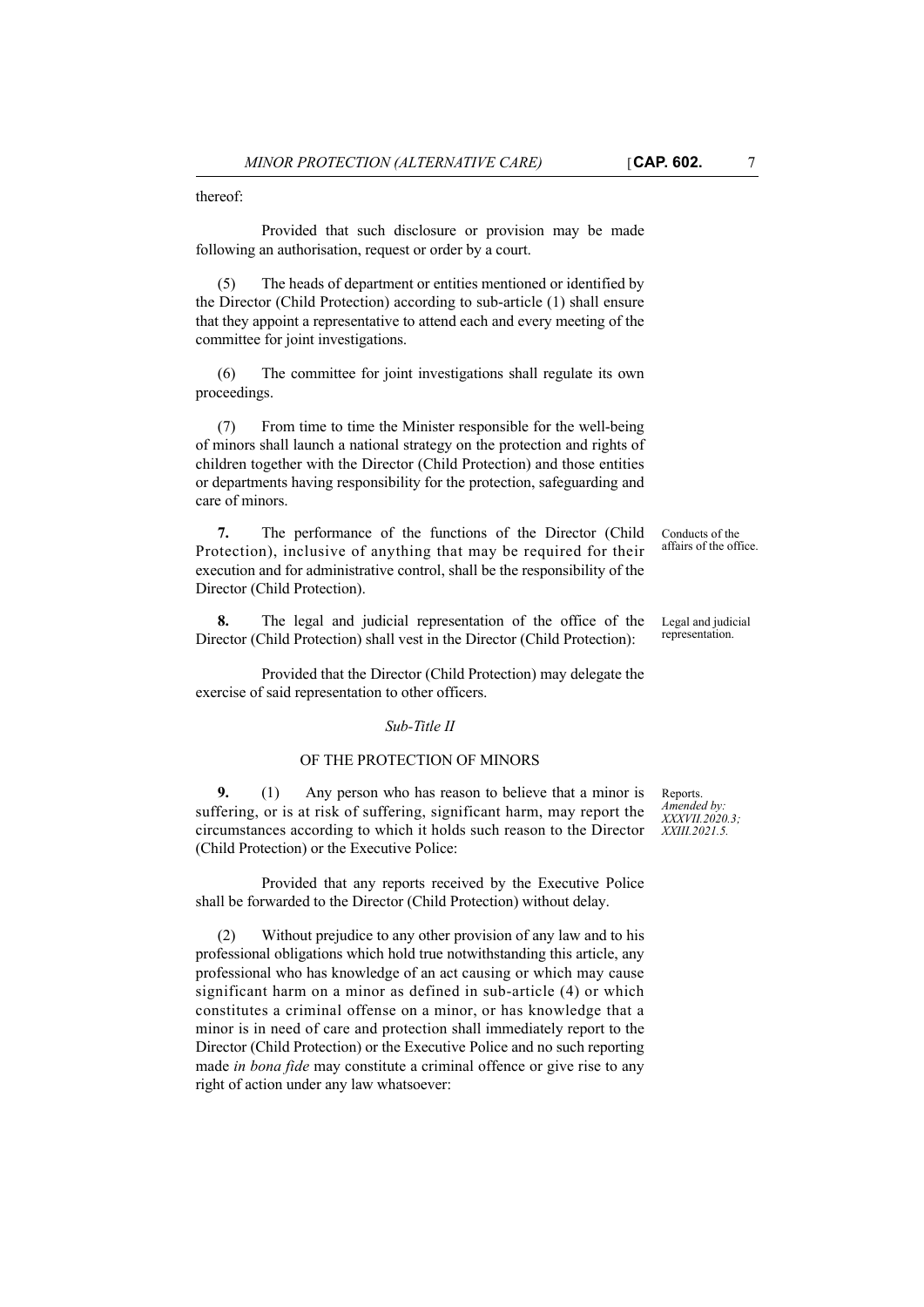Provided that if a report is made to an entity or institution other than the Director (Child Protection) or the Executive Police, such entity or institution shall register such report in writing and shall, without delay, and in any case not later than twenty-four hours from the receipt of the report, refer the report to the Director (Child Protection) or the Executive Police.

(3) Where a report concerns a pregnant minor who is in need of care and protection, all efforts shall be made to keep mother and child together after birth, unless this is manifestly contrary to the safety and well-being of the baby.

(4) Any professional who omits to submit a report as mentioned in sub-article (2) shall be guilty of an offence and upon being found guilty shall be subject to imprisonment for a period of not less than three months and not more than nine months, or a to a fine (*multa*) of not more than five thousand euro ( $65,000$ ), or to both such fine and imprisonment.

For the purposes of this article and other provisions of this Act, "significant harm" includes abuse, neglect, harassment, ill treatment, exploitation, abandonment, exposure, trafficking, fear of violence and female genital mutilation as defined and provided for in Book First of the [Criminal Code. I](http://www.justiceservices.gov.mt/DownloadDocument.aspx?app=lom&itemid=8574&l=1)t also includes being a victim of domestic violence as defined and provided for in [Gender-based Violence and Domestic](
https://legislation.mt/eli/cap/581/eng/pdf) [Violence Act.](
https://legislation.mt/eli/cap/581/eng/pdf)

(6) All reports made according to this article and to whomever they might have been made, shall be deemed as if protected by professional secrecy, if not already so protected by any law, and notwithstanding any other provision of any law said reports shall not be made accessible to the public, whether in their entirety or in part.

**10.** (1) The Director (Child Protection) shall keep a register recording therein all reports which he receives in terms of article 9.

Action on reports. (2) The Director (Child Protection) shall, as soon as possible and not later than five (5) days from the receipt of a report, determine, on the basis of the information provided, whether there are or are not sufficient reasons to believe that the minor is suffering, or is at risk of suffering, significant harm or is in need of care and protection.

> (3) If the Director (Child Protection) believes that there are sufficient reasons as referred in sub-article (2), he shall proceed to such investigations and evaluations as he considers necessary to determine whether the minor is in need of care and protection, and if he decides that there are no such reasons he shall close the report and provide detailed reasons for his decision.

> (4) The Director (Child Protection) shall conclude the investigations and evaluations referred to in sub-article (3) within sixty working days and such period shall start running from the date of the

Reports register. *Amended by: XXIII.2021.6.*

Cap. 9.

Cap.581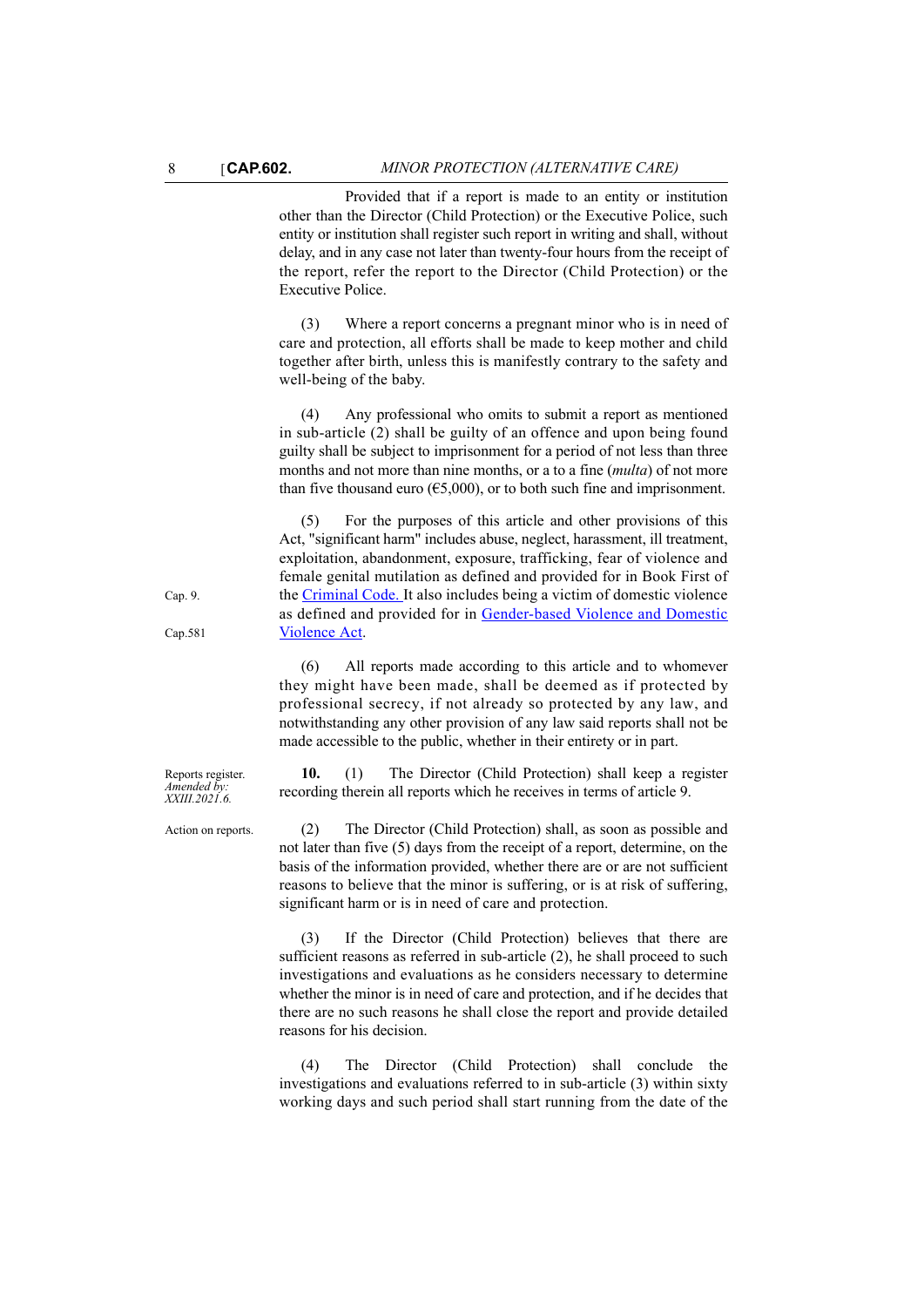decision of the Director (Child Protection) that the minor is suffering, or is at risk of suffering, significant harm:

Provided that said period may, for good reason, be extended by the Director (Child Protection) for an additional thirty working days.

(5) When the Director (Child Protection) decides that the minor needs care and protection he shall take all necessary measures to protect that minor, which, without prejudice to any other action which the Director (Child Protection) deems appropriate to take, may include one or more of the hereunder:

 (a) recommending the provision of support services for the minor while considering the particular needs of the same and ensuring that such recommendations are applied;

recommending the provision of support services for the parents of the minor or for any other person which seems to have responsibility for that minor, and ensuring that such recommendations are applied;

(c) issuing of parental responsibility guidelines;

(d) applying to the Court for it to decree an emergency order;

(e) applying to the Court so that it may decree an appropriate protection order for the minor;

(f) identifying the provision of out-of-home care including if a next-of-kin placement is available unless this is manifestly against the best interest of the minor. All efforts should be made to keep a minor mother and her child together and to keep siblings together:

Provided that in order to place a minor with a next-of-kin, the Director (Child Protection) shall have the authority to request the criminal conduct of that next-of-kin and of any other adults residing with him or her, immediately from the competent authority.

(g) inform the Executive Police of a report so that further investigations are undertaken in any case involving the abuse or abandonment of a minor; or

(h) inform the Executive Police of any criminal offence for which the Executive Police may *ex officio* initiate criminal proceedings according to law.

**11.** In the exercise of his functions according to article 10, the Director (Child Protection) may:

Investigative powers of the Director (Child Protection).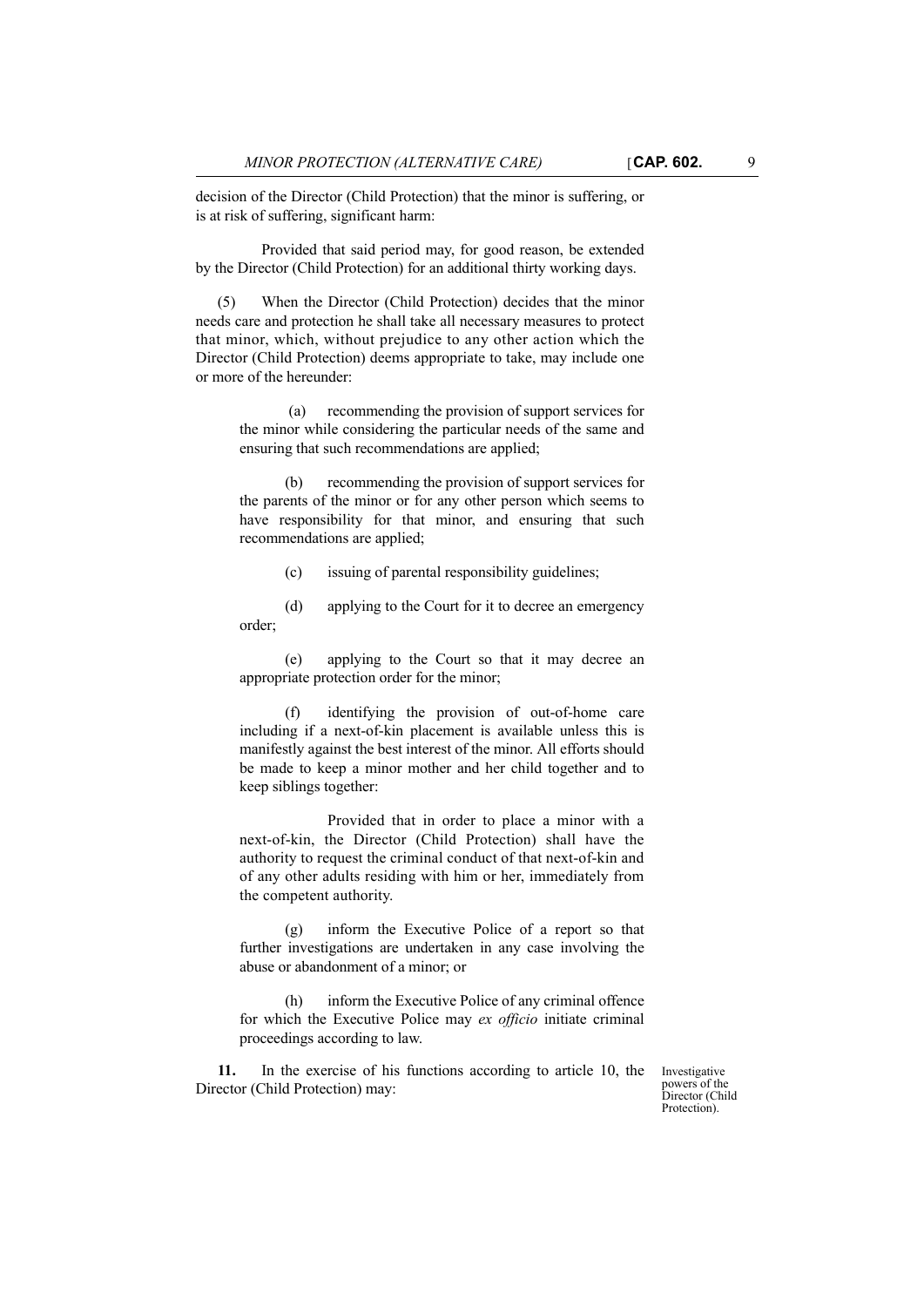(a) enter and inspect the premises where the minor is being kept;

(b) speak with the minor;

(c) require any information as may be reasonably required for the investigation;

(d) enquire with any person who appears to him to be involved in the care of the minor on any matter relating to the investigation;

(e) obtain photographs, films and any other sort of recording as evidence; and

(f) obtain any other sort of document, as defined in the [Interpretation Act](http://www.justiceservices.gov.mt/DownloadDocument.aspx?app=lom&itemid=8744&l=1), as evidence.

Social contract on the responsibility of parents. *Amended by: XXIII.2021.7.*

Cap. 249.

**12.** (1) When considering what action to take the Director (Child Protection) shall have regard to the possibility of agreeing to a social contract to resolve a matter concerning a minor's need for care and protection without having to make an application to the Court to make a protection order.

(2) The social contract mentioned in the foregoing sub-article shall be signed by the parties and shall take effect upon their signature.

(3) The Director (Child Protection) may agree to those terms and conditions as he may think fit and, in particular, the Director (Child Protection) may agree to terms and conditions on:

(a) treatment for substance abuse and other vices during the operative period of the social contract;

(b) treatment for a person with problems of abusive behaviour;

(c) therapeutic interventions or treatment of a psychological nature or any other form of medical treatment;

(d) substance abuse testing;

(e) courses aimed at improving the parental skills of the parents of the minor;

(f) the provision of support and therapeutic interventions for the minor;

(g) the provision of medical and educational assistance to the minor;

(h) the method of monitoring compliance with the social contract;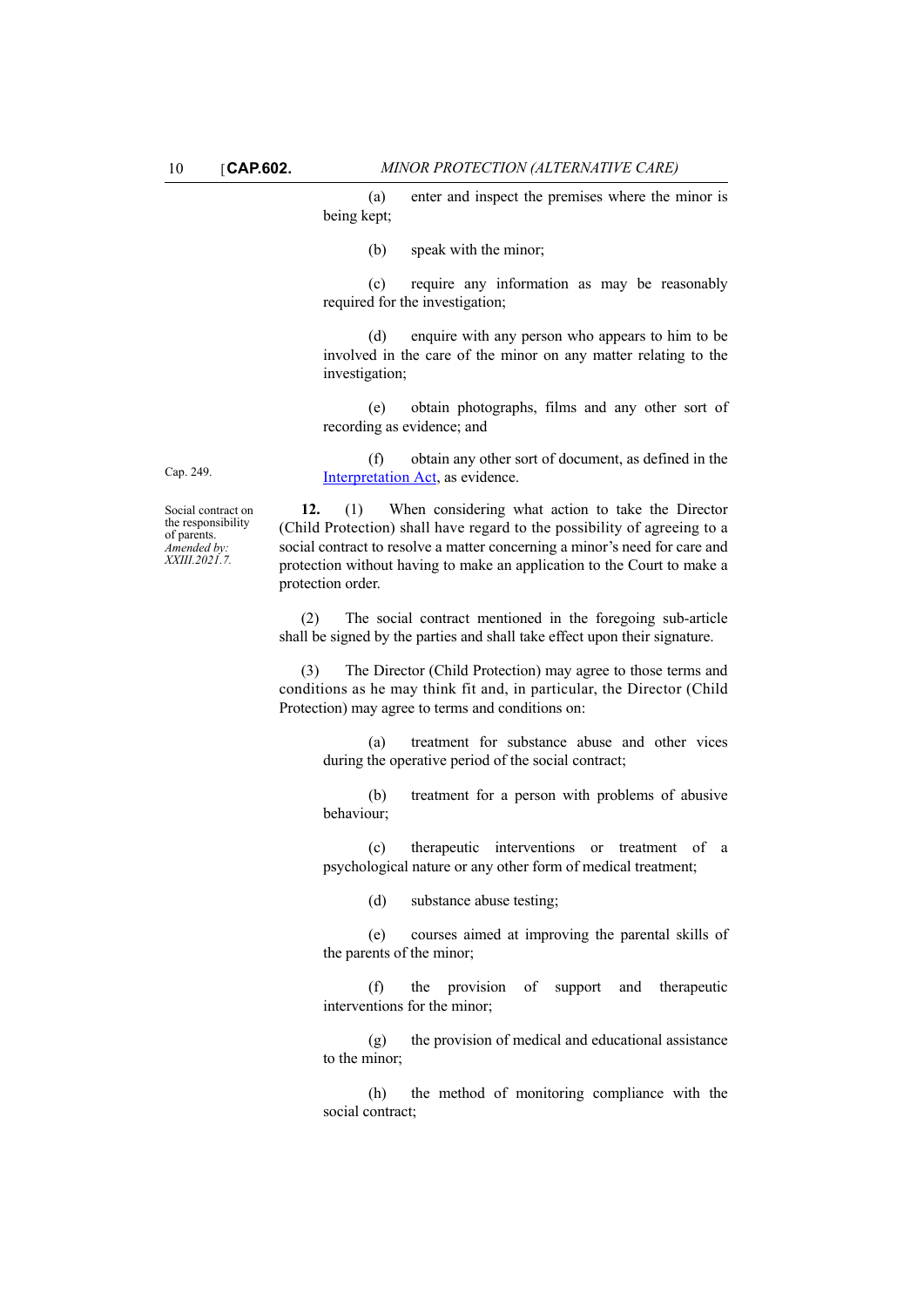(i) the involvement and obligation of professionals in preparing the care plan, as would be in the best interest of the minor; and

(j) the involvement of the extended family, and of other important persons in the life of the family, in the planning and implementation of the care plan, as in the best interest of the minor:

Provided that the social contract shall specify the period during which it will be in force and also the circumstances in which the Director (Child Protection) may file an application for any one or more of the orders mentioned in article 19:

Provided further that the social contract shall not provide for the assignment of parental responsibilities for a minor.

(4) Upon signature, the Director (Child Protection) appoint a key social worker or may shall notify the Director Alternative Care (Children and Youths) so that the latter appoints a key social worker to follow the development and interests of the minor in accordance with the social contract and for such purpose the key social worker shall monitor the compliance of the parties with the social contract.

(5) The Director (Child Protection) may also notify other entities so that these provide the parents with support according to the social contract.

(6) The social contract shall remain in force for the period specified therein unless the Director (Child Protection) terminates it before the expiry of such period by notifying the other parties accordingly.

(7) When the Director (Child Protection) seeks to amend the social contract, the Director (Child Protection) may change any condition of the social contract by agreement in writing with all the parties.

(8) The Director (Child Protection) shall always consider the views of the minor if considered to have sufficient understanding.

**13.** (1) For the purpose of drawing up a care plan according to the provisions of this Act the Director (Child Protection) shall hold a conference among those professionals following the parents and, or the minor and any other person involved in the care and protection of the said minor so as to establish a care plan.

Care plan. *Amended by: XXIII.2021.8.*

- (2) The care plan may include the following:
	- (a) the relevant identification particulars of the minor;
	- (b) the reasons for requesting a protection order;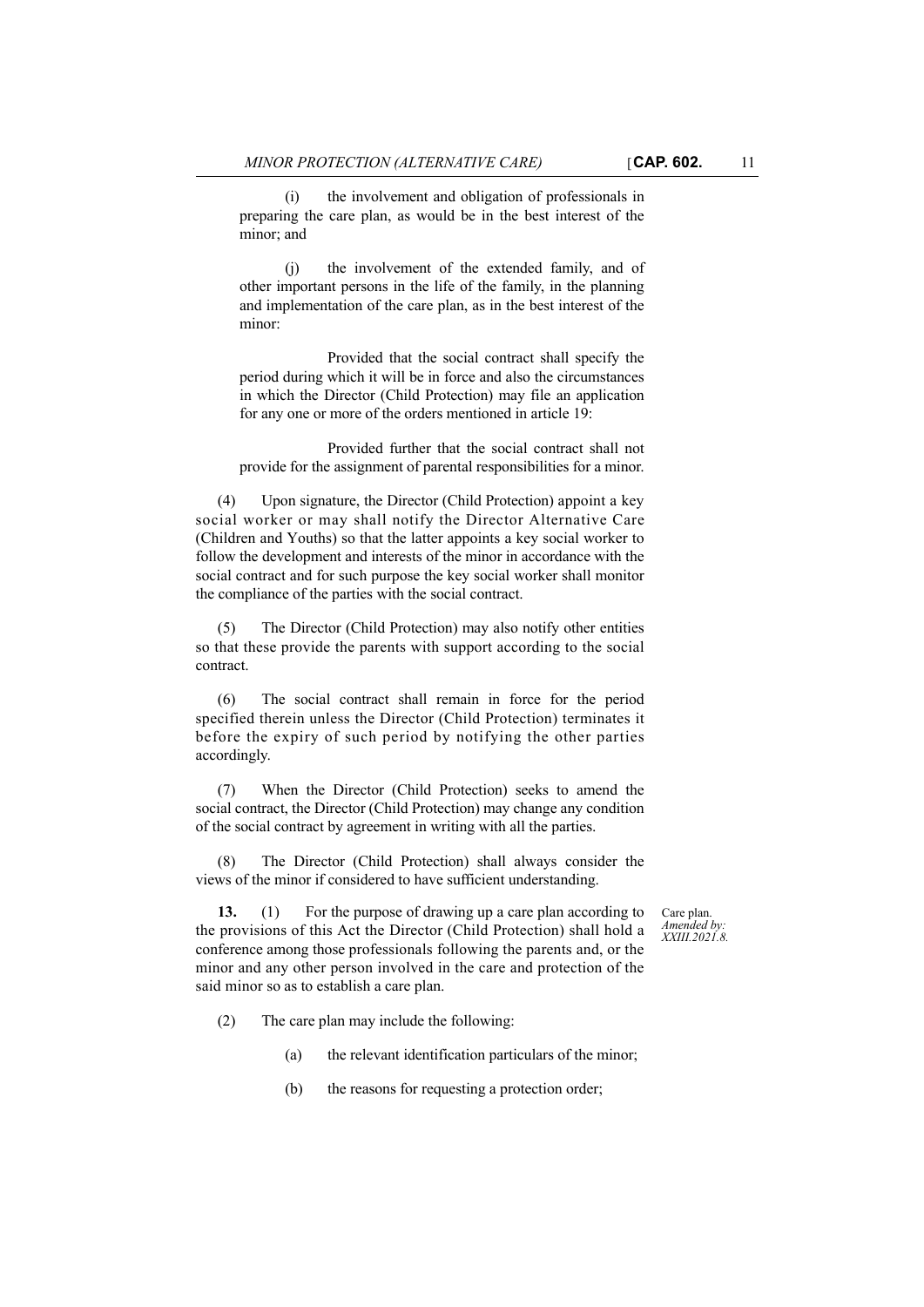(c) the aims of the care plan, and, if applicable, those of the placement of the minor in alternative care;

(d) the treatment and assistance that the parents should receive with a view to mitigate or revoke the effects of the minor's protection order;

(e) the place and frequency of contact of the minor with his family;

(f) if applicable, the place where the minor will reside;

(g) matters relating to the education, health, maintenance and well-being of the minor; and

(h) a copy of any relevant decision given by the Court.

(3) A care plan shall in all cases be drawn up with the participation of the minor, if considered to have sufficient understanding, and with the participation of any other person or entity as the Director (Child Protection) may deem appropriate in the circumstances of the case:

Provided that the officers and professionals who shall draw up the care plan shall, if the minor is considered as having sufficient understanding, indicate the methodology used to establish the views and wishes of the minor and their recommendations thereon.

(4) A care plan shall be filed by a note in the acts of the proceedings for the case relating to a protection order.

(5) Where a care plan is in effect and the consent of a parent is required for something necessary to avoid significant harm to the health or education of the minor, and such parent withholds said consent without good reason, the Director (Child Protection) or any other entity which the Minister may order by notice in the Gazette may act without such parental consent and take any decision in the best interest of the minor.

(6) Any interested party may, by application to the Court, request that any decision taken in accordance with sub-article (5) be cancelled, revoked or changed and the Court shall hear and decide the application without delay.

(7) The care plan shall be subject to reviews by the Review Board in accordance with the provisions of this Act.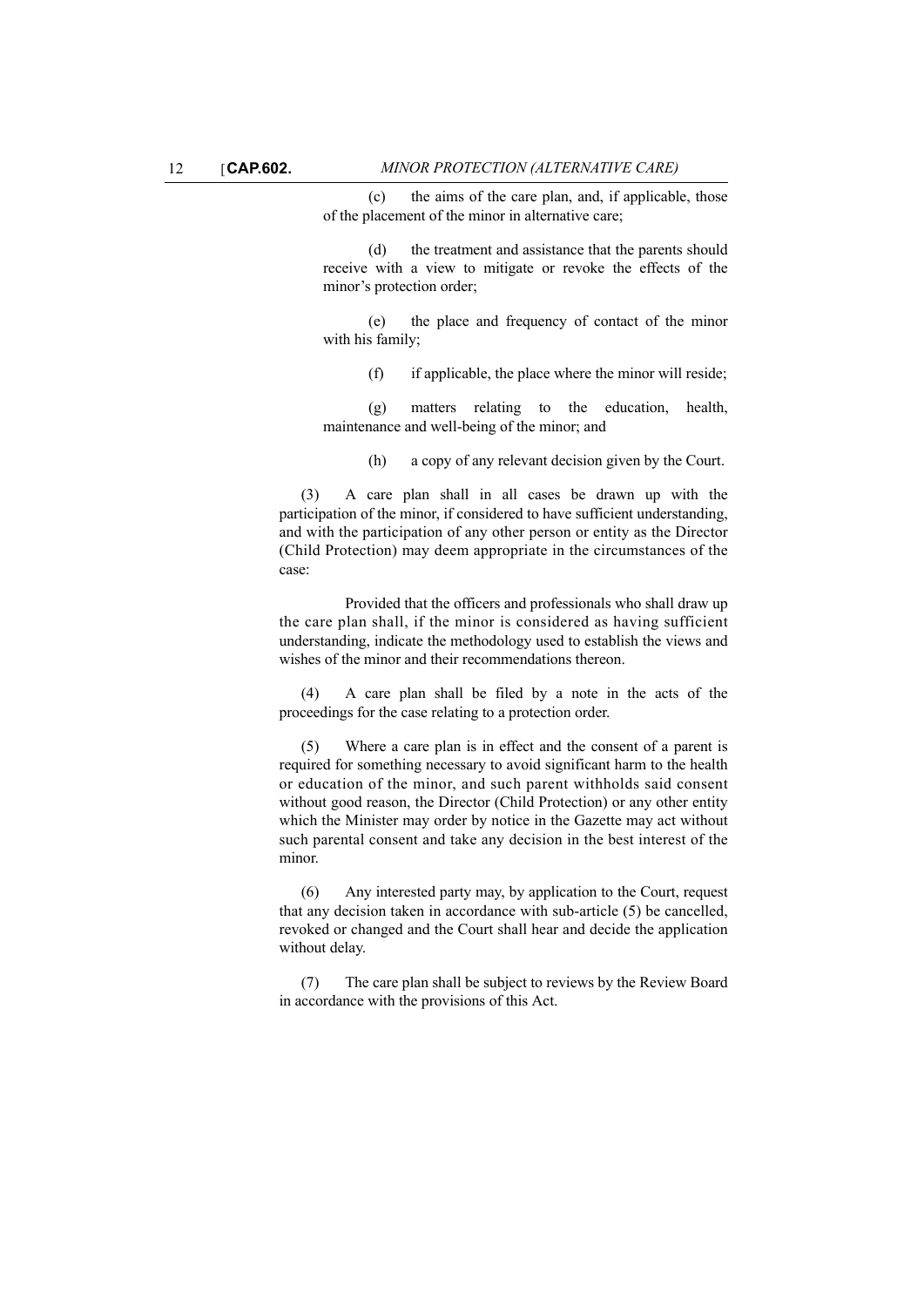## TITLE II

## OF THE JUVENILE COURT

#### *Sub-title I*

### OF PROCEEDINGS BEFORE THE JUVENILE COURT

**14.** The Court shall have competence to hear and decide all cases which according to this Act are not within the competence of any other organ established under it and for such purpose, the Juvenile Court shall be deemed to be a Court of Magistrates with civil competence and shall be deemed to have civil jurisdiction with regard to taking cognizance of proceedings relating to children and young persons in terms of this Act:

Provided that in any case heard by the Court, the Director (Child Protection) shall have the right to file notes on matters relevant to a given proceeding, which notes may also include notes of submissions or for the filing of relevant evidence.

**15.** \* (1) The Court shall hear all cases brought before it by virtue of this Act in those premises as are prescribed by the Minister, through regulations, to serve as the building or buildings where the Juvenile Court shall sit in Malta and in Gozo.

(2) The Court shall appoint the date and time in which the minor shall give evidence and for such purpose it shall convene to hear the minor in those premises as are prescribed by the Minister, through regulations, to serve as Children's House.

(3) Without prejudice to the provisions of this Act, the Minister may also by regulations prescribe the procedure to be adopted in all cases heard in a *Children's House*.

**16.** Save for the Director (Child Protection), parties to Court Access to the acts. proceedings as well as their advocates or legal procurators who shall have free and full access to the acts and documents of the proceedings, the acts of the proceedings and documents thereof shall not be accessible to third parties without the permission of the Court, which may provide such relevant parts of the acts of the proceedings according to the circumstances of the case and if in the best interest of the minor.

**17.** (1) Before taking a decision in proceedings affecting a minor and if the Court considers the minor to be of sufficient understanding, it shall, always acting according to his best interests, take into consideration the wishes and views of the minor, as well as all the circumstances of the case, so as to:

(a) ensure that the minor has received all relevant

Juvenile Court. *Amended by: XXIII.2021.9.* Cap. 287.

Court sittings, hearings and decisions. *Amended by: XXXVII.2020.4.*

Hearing of the minor.

<sup>\*</sup>Not yet in force.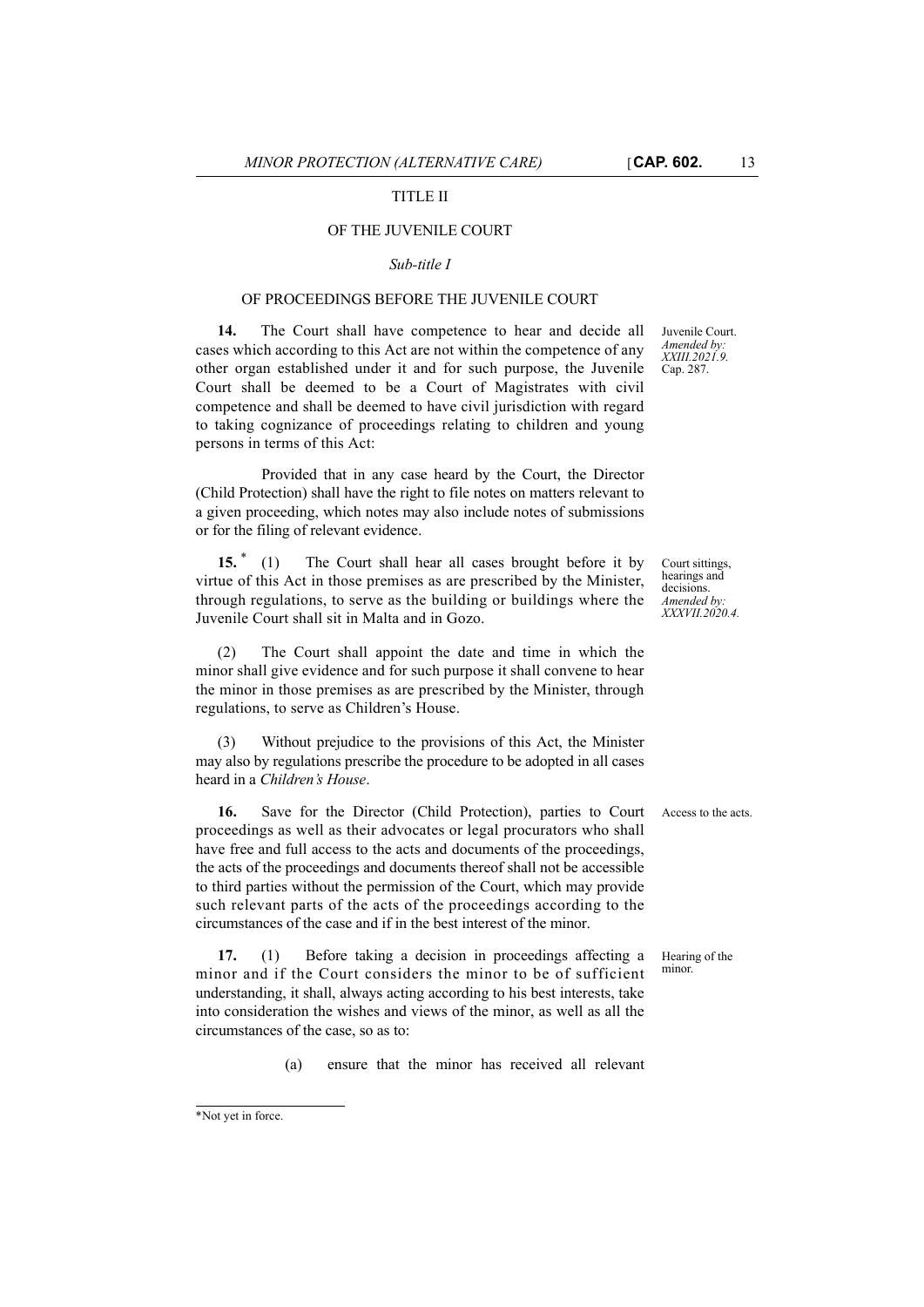information, including but not limited to information in relation to procedures which have been, or may be, taken with respect to the minor and the reasons therefor;

(b) consult with the minor in a manner appropriate to his understanding, unless the Court deems it reasonably clear that this is contrary to the best interests of the minor;

(c) give the minor the opportunity to express his views and consider them:

Provided that the Court shall, if it did not do so on the day appointed for the hearing of the case, hear the minor by not later than the second sitting in the hearing of the case.

(2) Where the Court does not itself consult the minor it shall ensure that the person consulting the minor has received appropriate training to make such consultations, and in the case of unaccompanied minors the Court shall also ensure that the person consulting such minors has the appropriate linguistic and cultural sensitivity.

(3) The person performing the consultation in accordance with the foregoing sub-article shall prepare a report on the same consultation and shall file it in the acts of the proceedings in such manner and within such time as the Court may order.

(4) The views of the minor which can be determined or, when such views cannot be determined, the reasons therefor, shall be noted in the acts of the proceedings by the Court.

(5) The views of the minor shall be determined with sensitivity and in a manner which does not cause harm to the minor.

(6) In any proceedings before the Court, the Court shall consider:

(a) the views of the minor, if the minor is considered to have sufficient understanding;

(b) the physical, emotional and educational needs of the minor and the capability of the parents, or of other appropriate persons, to contribute towards those needs;

(c) the effect that any change in circumstances may have on the minor;

(d) the age, background and characteristics of the minor that the Court deems relevant;

(e) the harm that the minor has suffered or may suffer; and

(f) any other relevant matter.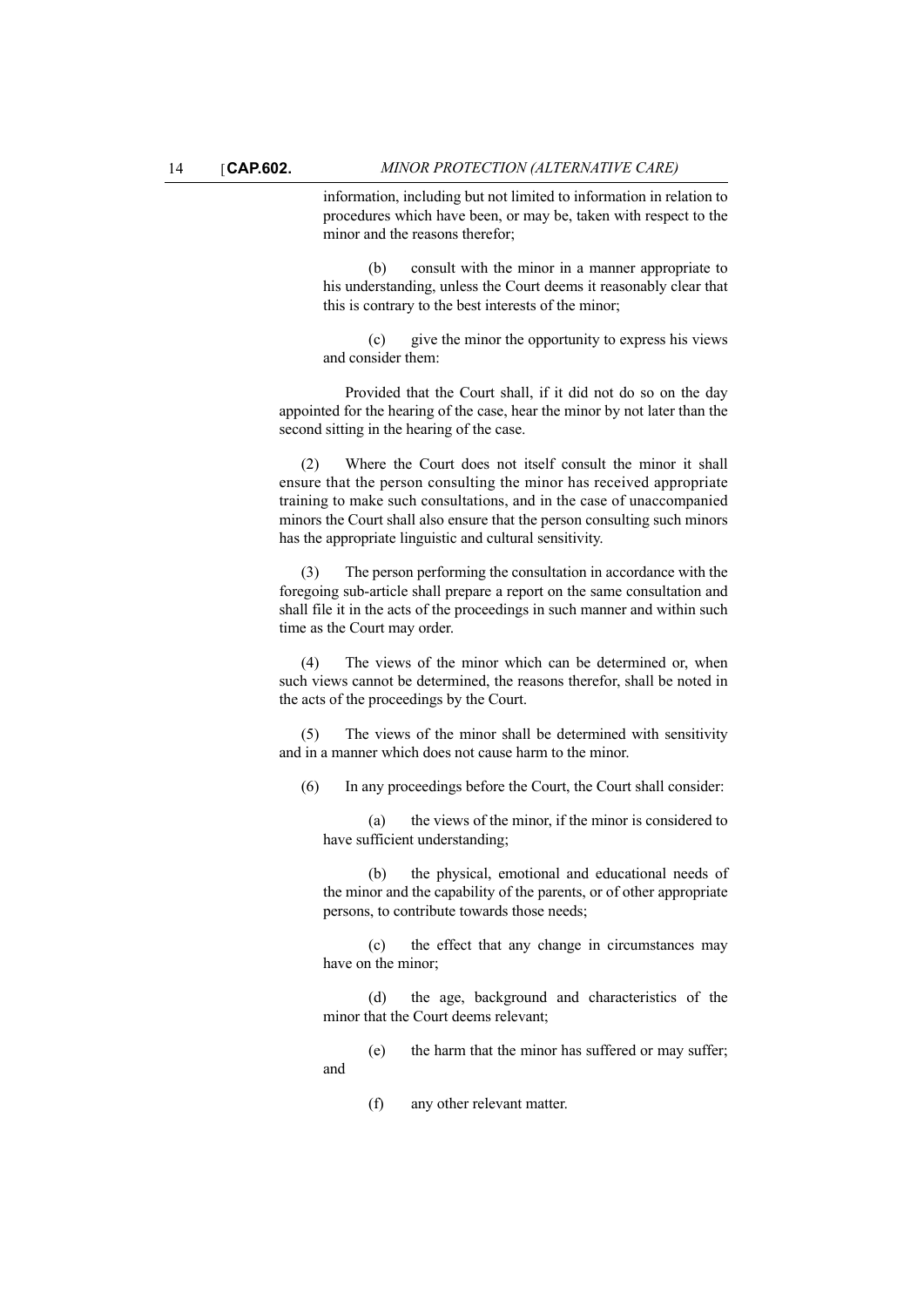(7) The Court shall appoint the time in which the minor shall give his evidence in accordance with sub-article (8) and for such purpose it shall hear the minor in premises prescribed in accordance with article 15.

(8) Evidence from the minor shall be recorded by experts who shall be nominated by the Minister so as to form part of a list of experts to be appointed by the Court in cases of such a nature, and such evidence shall, as much as possible, be recorded in one sitting while also ensuring that the rights of all the parties involved are safeguarded.

(9) For the cross-examination of the minor by the lawyers of the parties, the questions to the minor shall be made to the experts mentioned in sub-article (8) in front of the Court and the Court shall ensure that the evidence required is gathered according to sub-article (8) and the law on evidence:

Provided that in exceptional cases only, a party to the proceedings may require that the Court hears the minor again for the purposes of an additional cross-examination and for such purposes the Court shall proceed to such hearing in the same manner as provided in this sub-article.

(10) The Minister may, by regulations, prescribe the procedure for the appointment of experts referred to in sub-article (8).

#### *Sub-title II*

#### OF PROTECTION ORDERS FOR MINORS

**18.** (1) The Director (Child Protection) may, by application, request that the Court issue a protection order for a minor in accordance with what is provided in article 19.

(2) The application referred to in sub-article (1) shall, besides the relevant particulars identifying the minor and, as applicable, the parents of the minor, include:

> (a) facts relevant to the case and requests as included in the application;

> (b) a report containing the conclusions of the relevant investigations and evaluations;

> (c) when possible, an indication of another available form of care;

> (d) those other documents necessary for sustaining the requests;

- (e) a request for the issuing of a protection order; and
- (f) when required, a request to the Court for the

Procedure for the issue of protection order. *Amended by: XXXVII.2020.5; XXIII.2021.11.*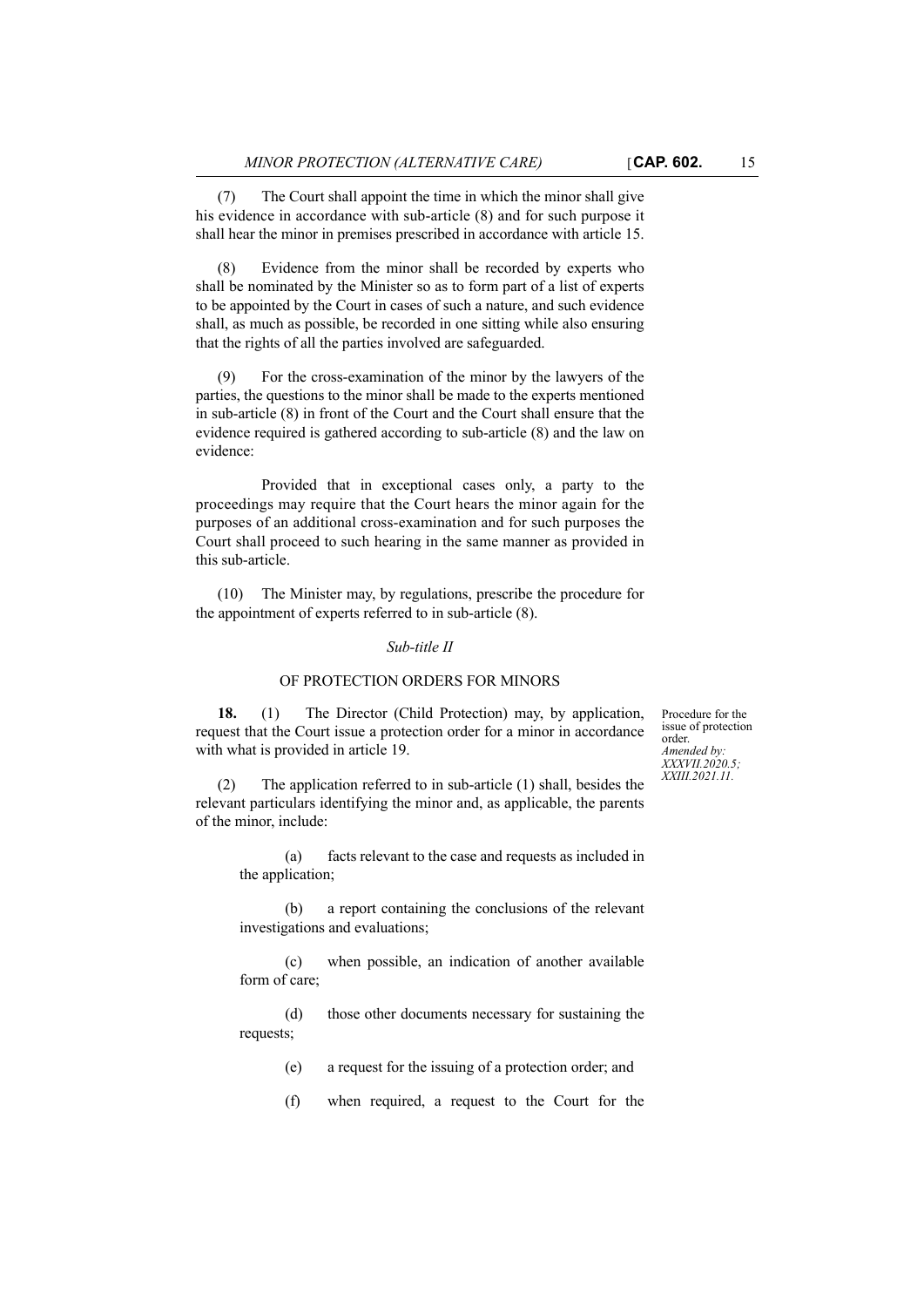provision of immediate care for the minor as he deems appropriate according to the circumstances of the case.

(3) The Court shall issue any provisional measure relevant to the application in the shortest time possible and such period shall in no case exceed that of forty-eight hours and shall order the notification of the application on the parent or parents depending on the circumstances of the case, who shall have until the date of the first sitting to file a reply.

(4) Upon receiving an application according to this article, the Court shall appoint a Children's Advocate and it shall immediately thereafter appoint the application to be heard within ten working days, while also ordering the immediate notification of the date of the hearing to the Director (Child Protection), to the parents of the minor,to the parent or parents of the minor depending on the circumstances of the case, to the Children's Advocate as appointed by it, and, if applicable, to the tutor and, or curator.

Provided that the service mentioned in sub-article (4) shall take place immediately by court executive officers in accordance with article 67 of the [Code of Organization and Civil](
https://legislation.mt/eli/cap/12/eng/pdf) [Procedure](
https://legislation.mt/eli/cap/12/eng/pdf):

Cap. 12. Provided further that the Court in the first hearing shall appoint curators in accordance with article 930 of the [Code of Organization](
https://legislation.mt/eli/cap/12/eng/pdf) [and Civil Procedure](
https://legislation.mt/eli/cap/12/eng/pdf) to represent the parent or parents of the minor depending on the circumstances of the case, when such parent or parents have not been served by the date of the hearing, given that the Court would have before it a negative certificate of service in accordance with article 188 of the [Code of Organization and Civil](
https://legislation.mt/eli/cap/12/eng/pdf) [Procedure](
https://legislation.mt/eli/cap/12/eng/pdf) and the parent or parents can be traced, located or found and notified. The Court shall also proceed to appoint curators without the need for an attempt of notification when from the circumstances of the case, it is not possible for the parent or parents to be traced, located or found or are incapable of being parties to the proceedings. The procedure of issue of banns as required by article 931 of the [Code of](
https://legislation.mt/eli/cap/12/eng/pdf) [Organization and Civil Procedure](
https://legislation.mt/eli/cap/12/eng/pdf) shall not hinder the hearing as set by article 18(4). Any person appearing to the banns may be confirmed as curator of the parents by the Court in accordance with article 933 of the [Code of Organization and Civil Procedure.](
https://legislation.mt/eli/cap/12/eng/pdf)

> (5) In the first sitting, the Court shall see that all parties have been notified or are represented in terms of article 18(4) and shall issue provisional measures in relation to the residence, care and custody and aspects relating to the minor.

> (6) In the first sitting or in the second if a curator is appointed in terms of sub-article (4), the Court shall hear the requests of the Director (Child Protection), the evidence sustaining such requests, and if it deems appropriate, the parent or parents of the minor depending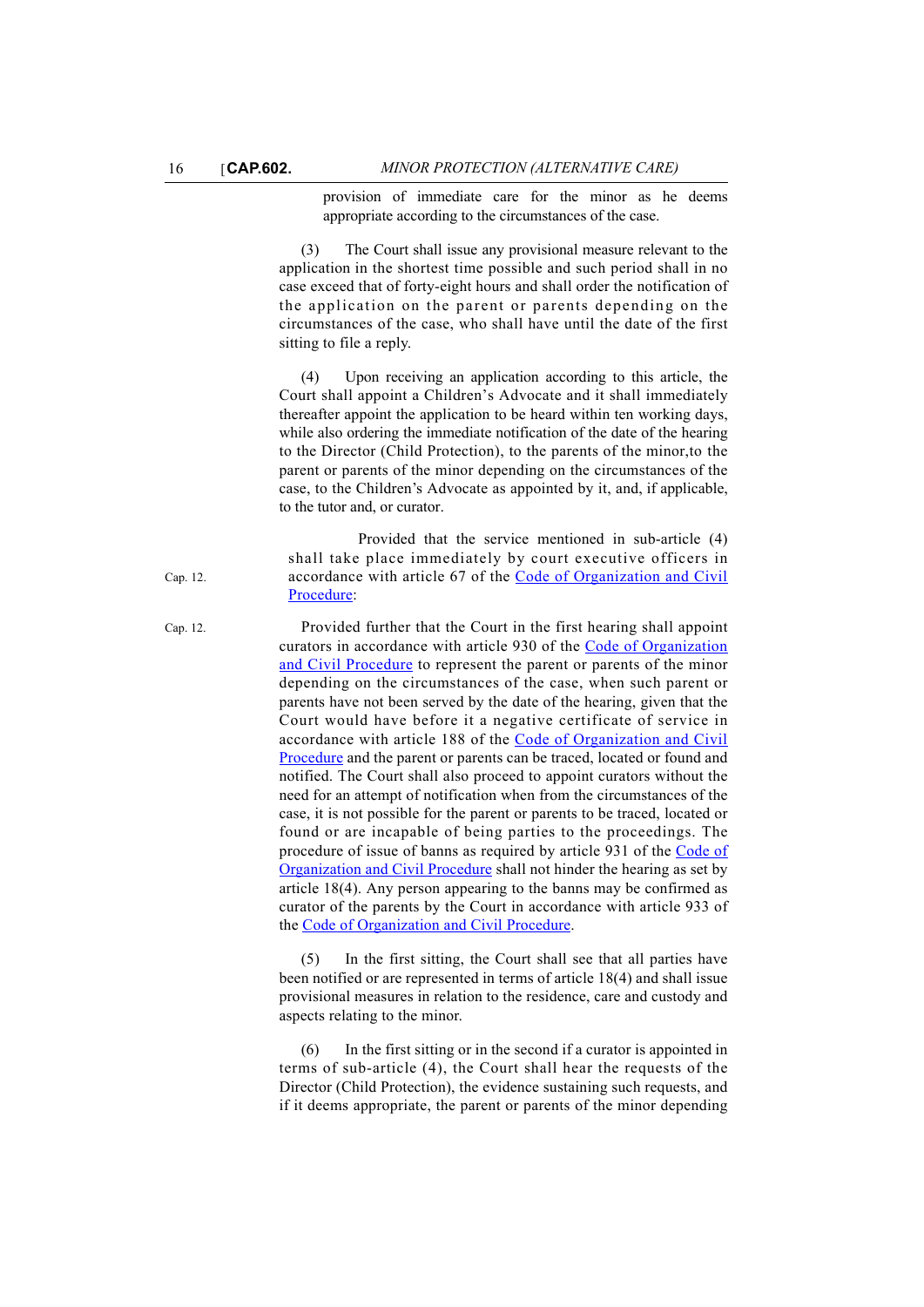on the circumstances of the case, the Children's Advocate and, if applicable, the tutor and, or curator:

Provided that when the parent or parents of the minor depending on the circumstances of the case or their curator *ad litem* believe that they may counter the allegations in their regard by bringing forward witnesses and providing submissions, they shall be allowed to summon such witnesses and submit any type of relevant proof or submission:

Provided further that all reasonable efforts shall be made for the Court to hear all the evidence in that sitting however for good reason, the Court can continue to hear the evidence in subsequent sittings.

(7) When the Court has heard all necessary evidence, and when necessary the oral submissions of the parties and is satisfied that the requests are justified, the Court shall adjourn the case to another date which is not later than two (2) months from the date of that hearing, and the Director (Child Protection) shall prepare a plan by such date:

Provided that when the application is for a care order, the Court may summon and consult with the Director (Alternative Care) to, determine the premises in which the minor shall reside while the care plan is being prepared:

(8) When the care plan is filed in terms of article 13(4), it shall be immediately notified to the parent or parents of the minor depending on the circumstances of the case or to the curator representing them, who shall have till the date of the hearing set by the Court to file a reply.

(9) When the Court is satisfied that the care plan is appropriate for the circumstances of the case, the Court shall give its final decision on the application referred to in sub-article (1) within two months by authorising and imposing the relevant orders, and this without prejudice to any other conditions which the Court deems appropriate to impose and this inclusive of entrusting the care and custody of the minor to third parties:

**19.** (1) In those cases in which the Director (Child Protection) acts for the issuing of a protection order for a minor, the Court may authorise any one or more of the following orders:

Protection orders for minors. *Amended by: XXXVII.2020.6; XXIII.2021.12.*

(a) (i) a welfare care order entrusting the care and custody of the minor to such person or entity that operates in social welfare which the Court deems appropriate when such minor has been deemed to have suffered or have been at risk of suffering significant harm or has been deemed to be in need of care and protection;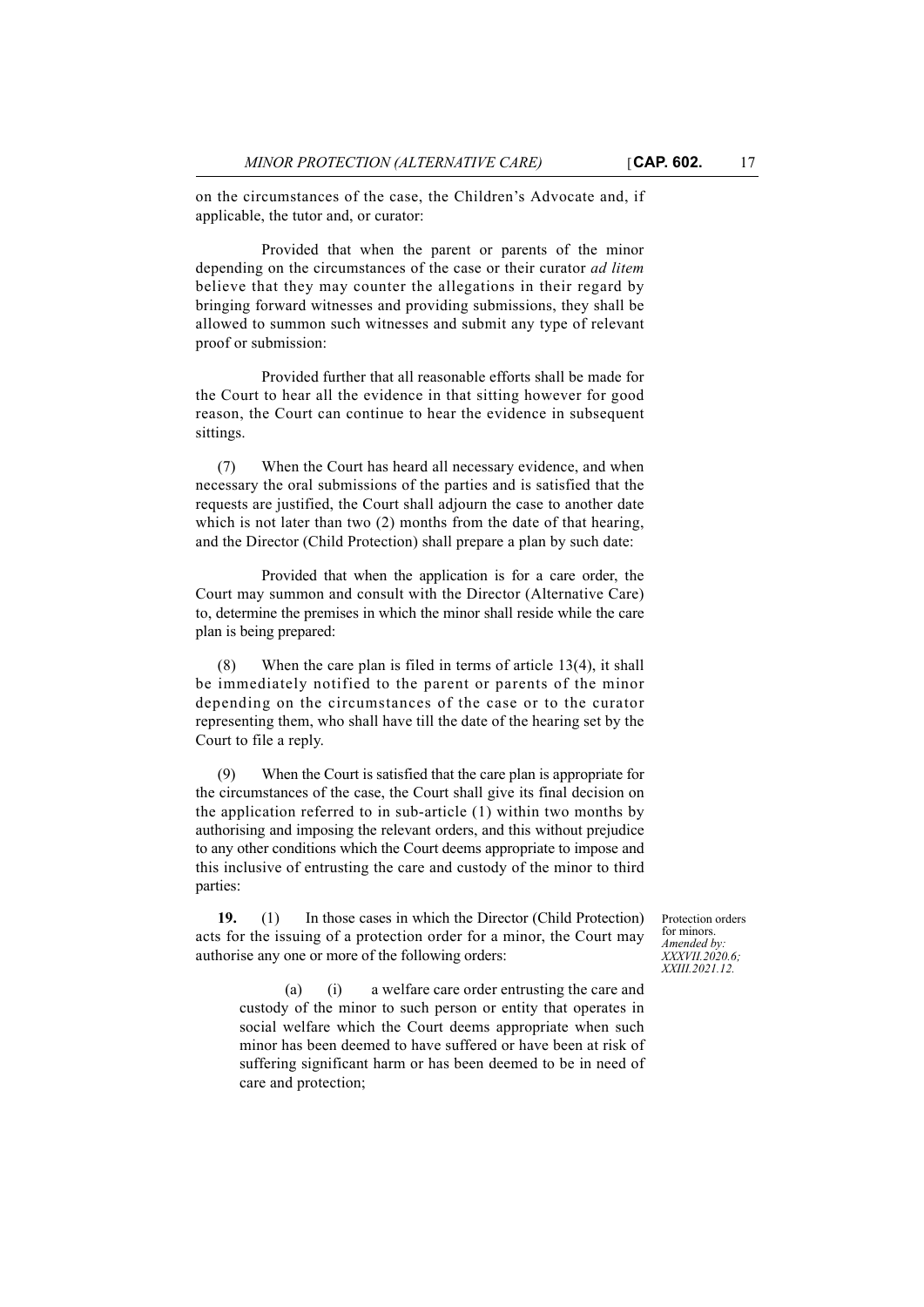(ii) a correctional care order when the minor exhibits very challenging behaviour that is or has been harmful to self or others or is in need of protection and control which the minor is unlikely to receive otherwise:

Provided that when the minor's need for protection and control necessitates that the minor's freedom of movement is restricted, the Court shall review the circumstances and progress of the minor at least once a month, shall hear the professionals working with the minor and,or review their report, and may vary the conditions imposed as it deems appropriate.

(b) a supervision order placing the minor under the supervision of the entity identified by the Director (Child Protection) for a period specified by the order and according to those conditions which the Court deems appropriate to impose, including the granting of parental responsibility or aspects thereof to such person or persons as the Court deems appropriate;

(c) a treatment order by which the parent or parents of the minor or the person caring for the minor or the minor are ordered to:

- (i) receive treatment for the abuse of substances or alcohol abuse; or
- (ii) follow programmes to address domestic violence; or
- (iii) follow parenting skills training; or
- (iv) receive inter-relational therapy; or
- (v) receive psychiatric or psychological care; or
- (vi) receive any other treatment or assistance which the Court deems appropriate after having heard experts in the fields; or;
- (d) a removal order against the author of significant harm to the minor from the place of residence of the minor and, without prejudice to any other provision of any other law, such order may also provide for the protection of the minor.

(2) Before giving its decision, the Court shall consider, in so far as possible:

(a) the views of the minor, when deemed to have sufficient understanding;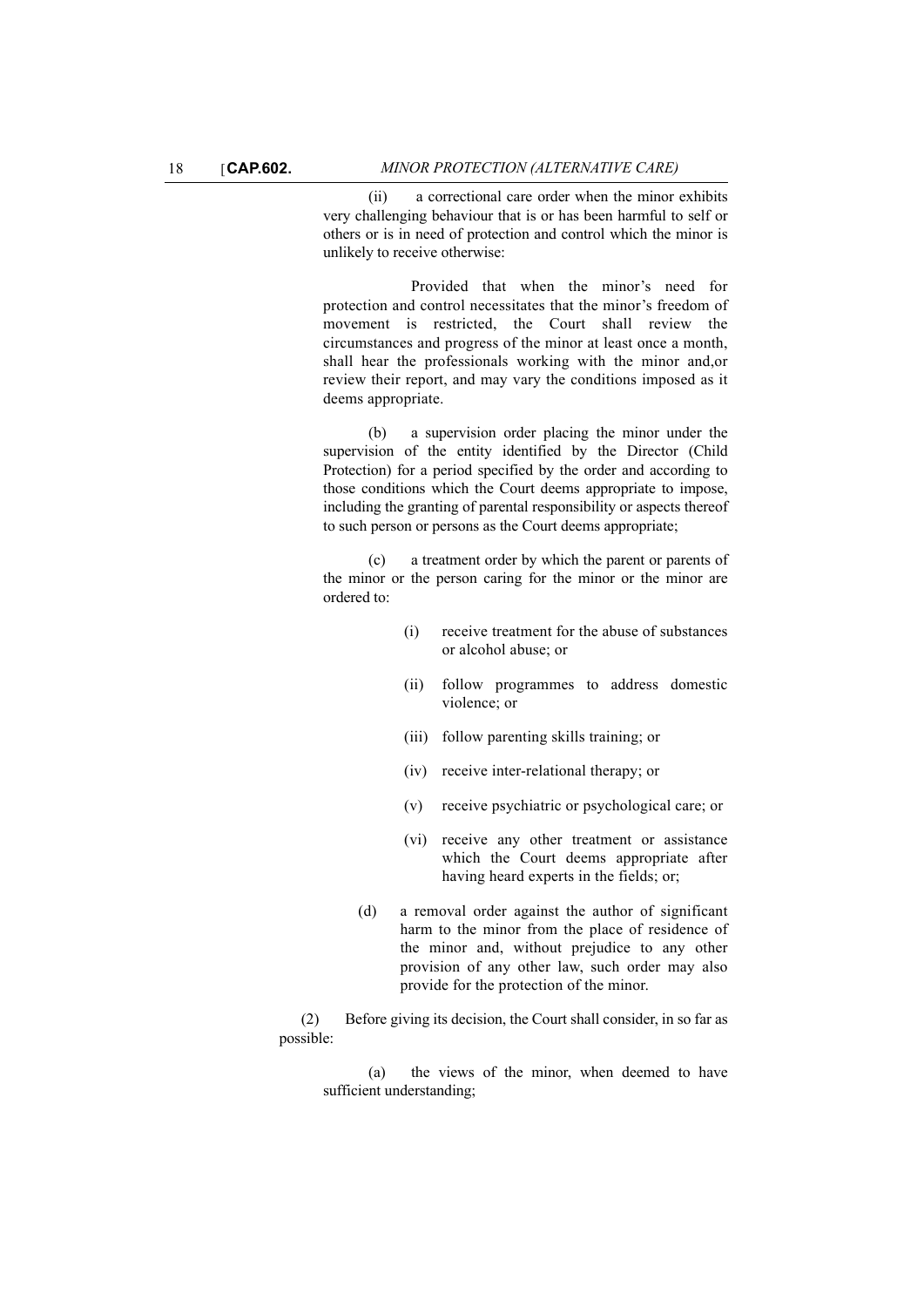(b) the views of the parent or parents of the minor depending on the circumstances of the case;

(c) the views of the tutor and, or curator;

(d) the capability of the parents to safeguard the wellbeing and harmonious development of the minor;

(e) the nature and quality of the attachment between the minor and his family;

(f) the harm that was suffered, that is being suffered or which may be suffered by the minor;

(g) the length of time during which the family of the minor has been receiving support and treatment services;

(h) the degree of vulnerability of the minor;

(i) the cultural, linguistic and religious background of the minor; and

(j) the relationships of the minor with his siblings.

(3) For the purposes of sub-article  $(1)(a)$ , the Court shall consider:

(a) whether there are deficiencies in the everyday care of the minor or deficiencies in terms of the personal contact and security needed by a minor of his age and development;

(b) whether the minor who is ill, disabled or in need of special assistance is receiving the treatment or specialised care which he requires;

(c) whether the minor is at risk of being abandoned; and

(d) whether, generally, the minor is at risk of suffering significant harm.

(4) In all cases where provision is made for the assignment of any parental responsibilities to any person other than the parents of the minor, the Court shall give preference to the family of the minor, unless the Court holds that it is reasonably clear that it would be against the best interests of the minor.

> Emergency order. *Amended by: XXIII.2021.13.*

**20.** (1) When the Director (Child Protection) has reasonable information which leads him to be convinced that the minor is suffering significant harm or when no legal guardian is present to care for the minor, the Director (Child Protection) may, with the assistance of the Executive Police, immediately proceed towards the removal of the minor from the place in which such significant harm is being occasioned, and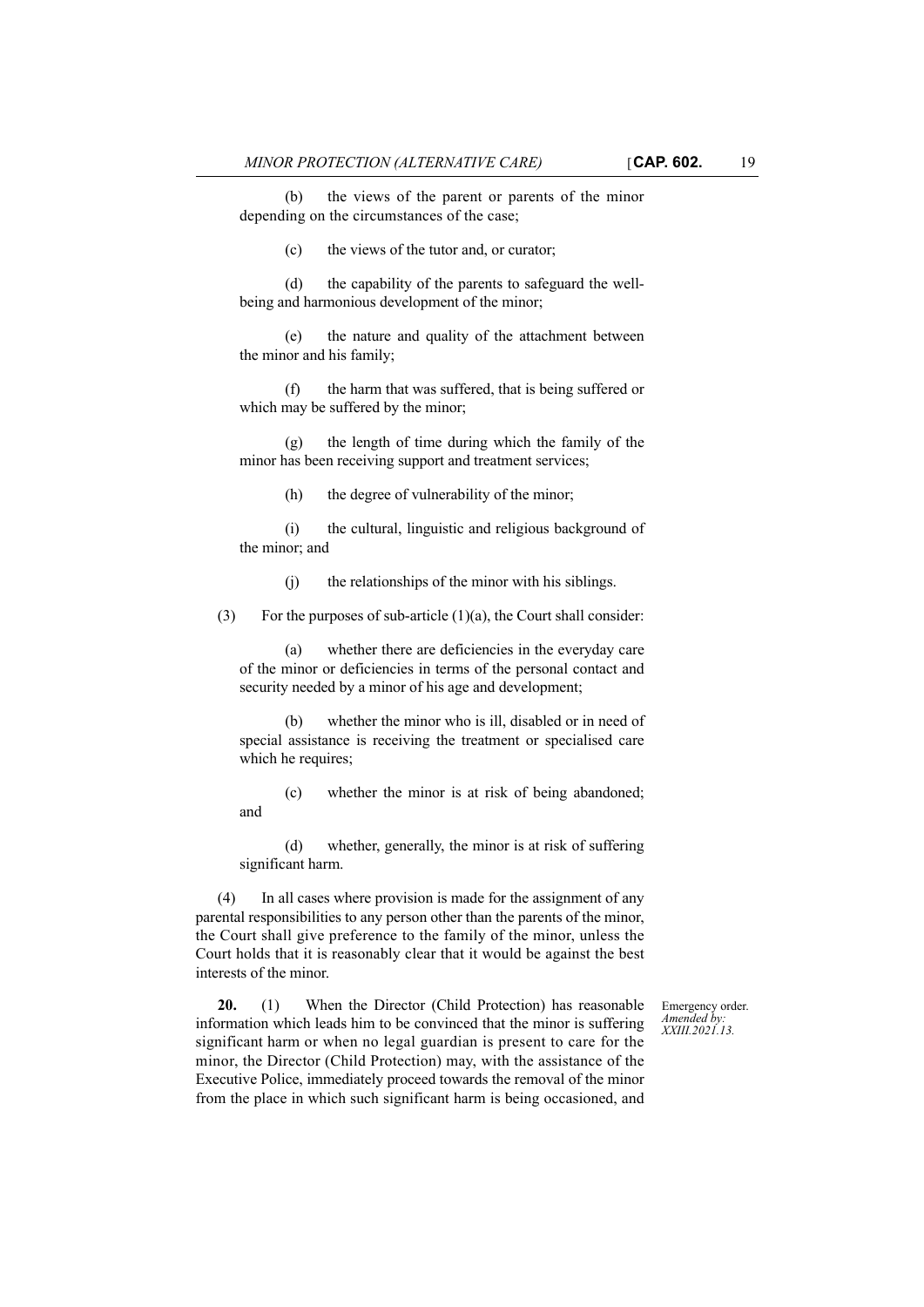this without any need of any form of authorisation.

(2) Without delay, and in any case not later than forty-eight (48) hours of having taken action according to sub-article (1), the Director (Child Protection) shall file an application with the duty Magistrate for the provisional validation or revocation of the removal of the minor as therein referred:

Provided that the duty Magistrate shall appoint a Children's advocate upon receiving the application so that he may follow the proceedings thereof.

(3) The provisional decree given by the Magistrate according to this article shall be immediately notified to the Director (Child Protection), the Executive Police, the appointed Children's Advocate, the Director Alternative Care (Children and Youths), the parent or parents of the minor depending on the circumstances of the case, and, if applicable, to the tutor and, or curator:

Provided that when at the time of the removal of the minor there is only one parent known to or traced by the Director (Child Protection), the proceedings shall be filed against that known parent and the duty Magistrate shall appoint curators in terms of article 930 of the Code of Organization and Civil Procedure to represent the other parent. The procedure by issue of banns as required by article 931 of the Code of Organization and Civil Procedure shall not hinder the hearing as set by sub-article (6) of article 20:

Provided further that in instances where both parents are incapable of being traced, located or found or are incapable of being parties to the proceedings, the duty Magistrate shall appoint curators in terms of article 930 of the Code of Organization and Civil Procedure to represent both parents. The procedure of issue of banns as required by article 931 of the Code of Organization and Civil Procedure shall not hinder the hearing as set by sub-article (6) of article 20.

(4) The application referred to in sub-article (2) shall include a short but clear summary of the facts of the case and a request to the Court to confirm the decision of the Director (Child Protection).

(5) Following the provisional decree given in accordance with sub-article (2), the acts of the proceedings are to be immediately sent to the Court so that it may proceed with the case.

(6) The Court shall appoint the hearing of the application within ten working days from when it received the acts of the proceedings.

(7) The Court may order the Director (Child Protection) to make the required investigations so as to determine which action should be taken to safeguard the well-being of the minor.

(8) Immediately upon being informed by the Director (Child Protection) of the need to remove a minor from a location of risk in

Cap. 12.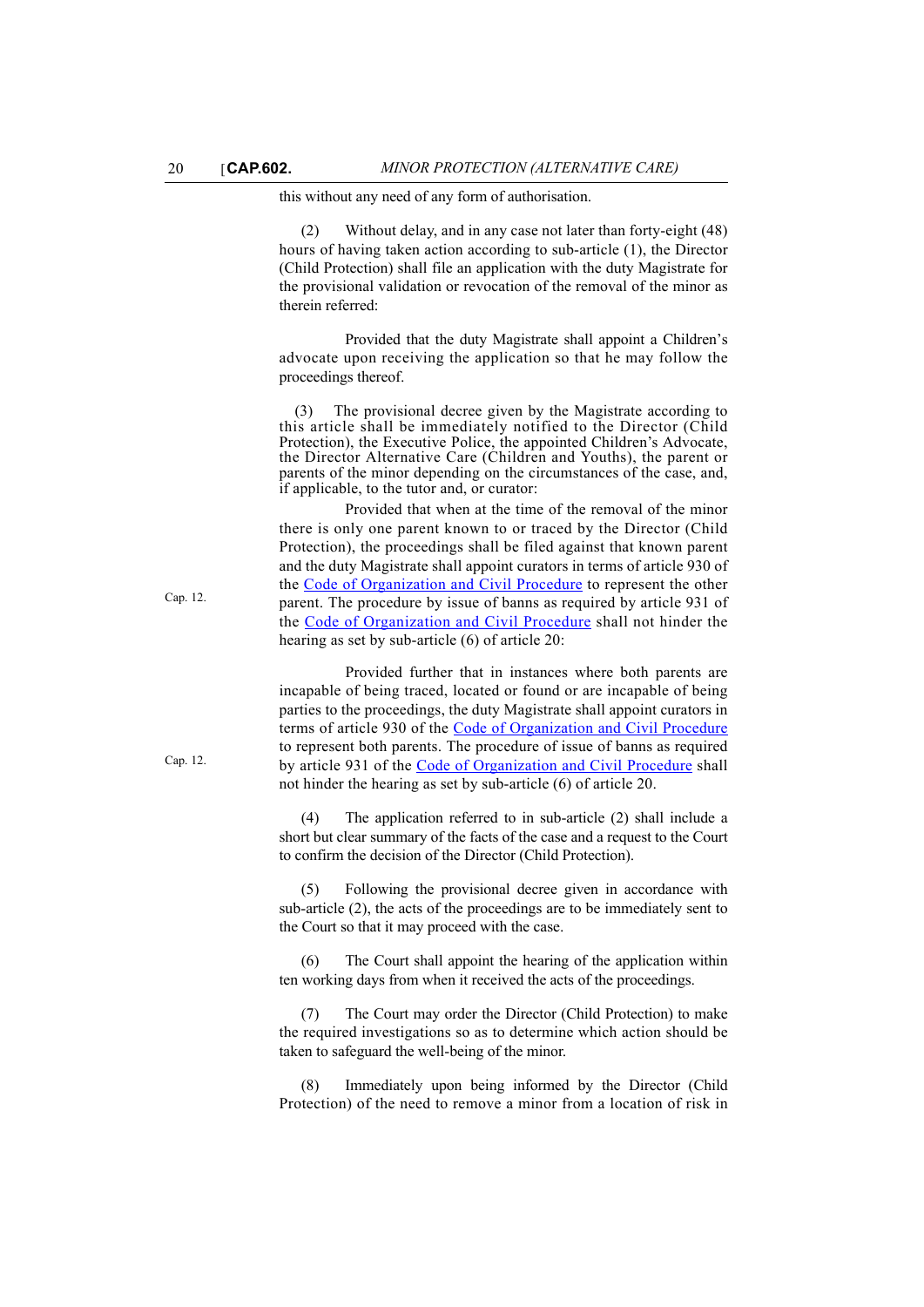accordance with this article, the Director Alternative Care (Children and Youths) shall place the minor in alternative care for such period as other investigations in accordance with article 10 are pending.

Any investigation according to this article shall be concluded within thirty working days from the date of the first hearing:

Provided that for a good reason and upon the filing of an application, such period may be extended by the Court for an additional period of ten working days.

(10) Upon concluding an investigation, the Director (Child Protection) shall file a report to the Court in which he explains which action he believes is necessary in relation to the minor and the reasons therefor.

(11) In addition to the report mentioned in sub-article (10), the Director (Child Protection) shall prepare and file a care plan which includes recommendations on which protection order he deems to be as being in the best interests of the minor.

(12) The Court shall, as soon as it receives the report and the care plan mentioned in sub-articles (10) and (11), set a date for the hearing of the Director (Child Protection), the parent or parents of the minor depending on the circumstances of the case, the Children's Advocate, the tutor and, or curator if applicable, and any other person or persons which the Court deems appropriate, which date shall not be later than ten (10) working days from the filing of the report and the care plan:

Provided that the care plan shall be immediately notified to the parent or parents of the minor depending on the circumstances of the case or to the curators representing them, who shall have till the date of the hearing set by the Court to file their reply..

(13) After having considered the report, the care plan and all the evidence, the Court shall authorize or reject the order or orders recommended by the Director (Child Protection) in the care plan, and also decide on the allocation of parental responsibilities to any person as it may deem appropriate:

Provided that when the Court decides on the order or orders recommended by the Director (Child Protection) in accordance with this article, a copy of the final decision shall be notified to the parties and the case shall be referred to the Review Board by not later than five (5) working days.

**21.** (1) Any person who comes in contact with any person who claims to be an unaccompanied minor shall refer that minor to the Principal Immigration Officer who shall thereupon notify the Director (Child Protection) so that the latter registers such minor and issues an identification document for such minor within seventy-two (72) hours:

Unaccompanied minors. *Amended by: XXXVII.2020.7. Substituted by: XXIII.2021.14.*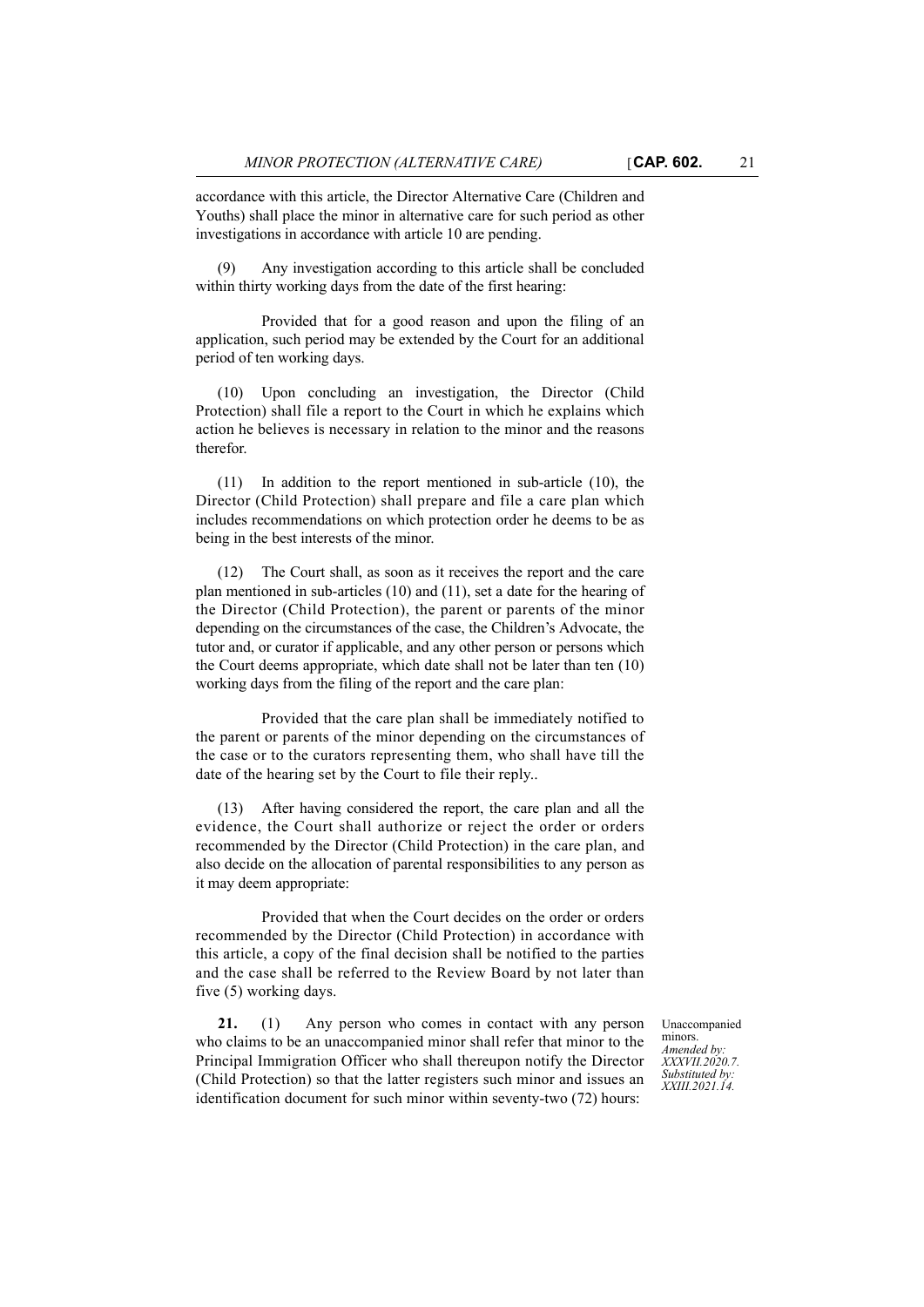S.L. 217.11.

Provided that in the exercise of his functions in relation to unaccompanied minors according to this Act, the Director (Child Protection) shall require the co-operation of the Chief Executive Officer of the Agency for the Welfare of Asylum Seekers established according to regulation 3 of the [Agency for the Welfare of Asylum](
https://legislation.mt/eli/sl/217.11/eng) [Seekers Regulations](
https://legislation.mt/eli/sl/217.11/eng):

Provided further that such co-operation shall take place in accordance with an agreement which may be reached between the Director (Child Protection) and said Chief Executive Officer, which agreement may include a delegation of responsibilities and powers given to the Director (Child Protection) under this Act.

(2) Immediately after the registration of the minor and the issuing of appropriate identification documents, the Director (Child Protection)) shall request the Court to provide any provisional measure in terms of article 18(3) in regards to the care and custody of the minor according to the circumstances of the case and in the best interests of the minor and shall appoint a representative to assist the minor in the procedures undertaken in terms of the [International Protection Act.](
https://legislation.mt/eli/cap/420/eng)

(3) The person or entity that is entrusted with the care and custody of the minor and the Court appointed representative shall be responsible for assisting and supporting the unaccompanied minor and in particular they shall:

> (a) identify the persons or entities which may be involved in the care, custody and protection of the minor;

> (b) coordinate the efforts of such persons or entities as identified by them;

> (c) ensure that the minor is offered care, accommodation, education and medical care, as appropriate and without delay and whenever possible the minor shall not be placed in detention or in accommodation with persons who are not minors;

> (d) ensure that the minor has suitable legal and judicial representation and assistance with regards to his residence status, his request for asylum, or for any other legal or administrative procedures, including those for the administration of his estate;

> (e) ensure that all decisions in relation to the minor are taken in his best interests;

> (f) submit the views of the minor in any court or before any administrative authority;

> (g) provide explanations to the minor on the procedures that would be underway and to provide the minor

Cap. 420.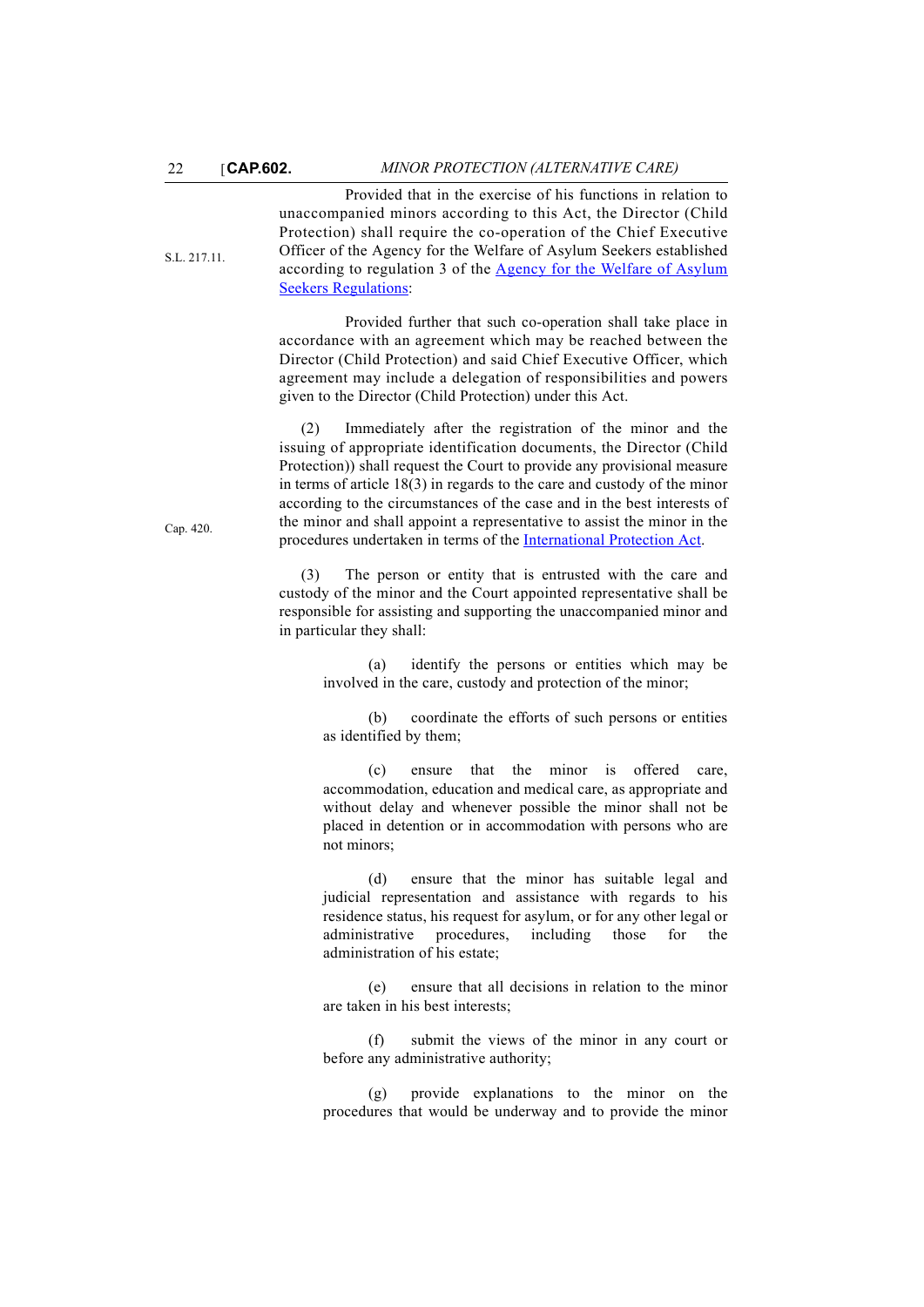with any other relevant information; and

(h) accompany and, or represent the minor during the age assessment process done by the Agency for the Welfare of Asylum Seekers and any other investigations and evaluations carried out in terms of sub-article (4).

(4) The Director (Child Protection) shall refer the unaccompanied minor to the competent authorities so that the latter may undertake those investigations and evaluations as they deem appropriate to determine whether the minor is in fact an unaccompanied minor and to trace his family, should this be in the best interests of the minor and is not prejudicial to the fundamental rights of the same unaccompanied minor.

(5) Upon receiving the conclusions of the investigations and evaluations from the competent authorities and these establish that the applicant is in fact an unaccompanied minor, the Director (Child Protection) shall, by application, request the Court to issue a protection order according to this Act and shall prepare a care plan that shall be filed with the said application:

Provided that when the investigations and evaluations from the competent authorities establish that the applicant is not an unaccompanied minor, the Director (Child Protection) shall, by application, request the Court to revoke its first decree and to provide according to the circumstances of the case.

(6) If the Court is satisfied that the indicated minor is in fact an unaccompanied minor and is satisfied that the care plan is appropriate in the minor's circumstances, the Court shall authorise a protection order and may impose other conditions which the Court may deem appropriate including entrusting the minor in the care and custody of the Chief Executive Officer of the Agency for the Welfare of Asylum Seekers or such other competent authority or entity which the Court deems appropriate and this without the need to appoint a hearing.

(7) If the Court is not satisfied that the indicated minor is in fact an unaccompanied minor or is not satisfied that the care plan is appropriate, it shall appoint the hearing of the application within ten (10) working days and in that same decree, the Court shall appoint curators in terms of article 930 of the [Code of Organization and Civil](
https://legislation.mt/eli/cap/12/eng) [Procedure](
https://legislation.mt/eli/cap/12/eng) to represent both parents. The procedure of issue of banns as required by article 931 of the [Code of Organization and Civil](
https://legislation.mt/eli/cap/12/eng) [Procedure](
https://legislation.mt/eli/cap/12/eng) shall not hinder the hearing:

Provided that in that hearing the Court shall hear the application, the evidence in support of such application, the person or entity entrusted with the care and custody of the minor and the appointed representative, the curators *ad litem* and any other person or persons which the Court deems appropriate and shall then pass on to

Cap. 12.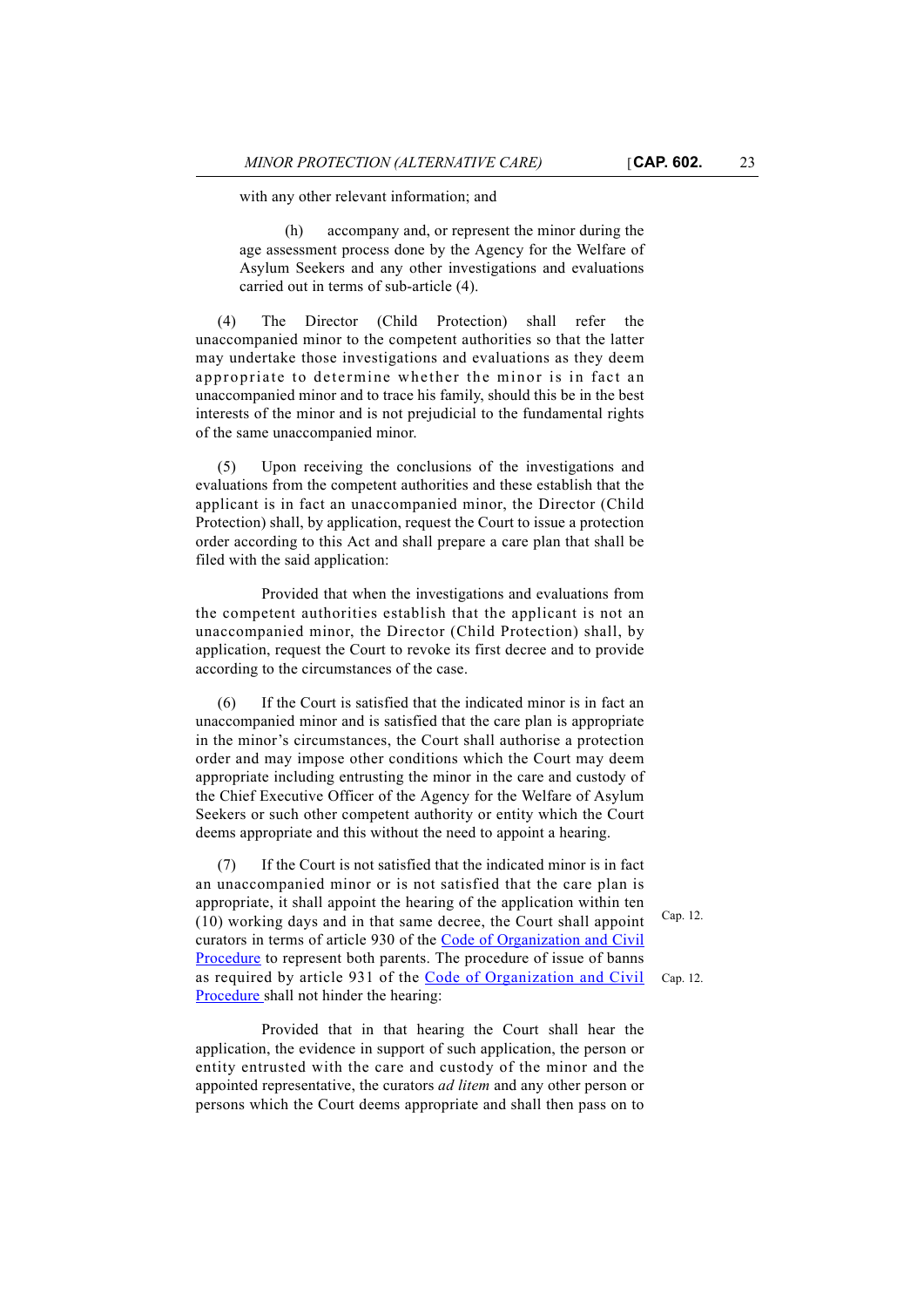give a final decision on the protection order and may impose any other conditions which the Court may deem appropriate including entrusting the minor in the care and custody of the Chief Executive Officer of the Agency for the Welfare of Asylum Seekers or such other competent authority or entity which the Court deems appropriate.

(8) Upon issuing a protection order as mentioned in sub-article (7), the Court shall thereupon refer the case to the Review Board for revision according to the provisions of this Act unless the care plan filed with the application provides for the relocation of the minor within the first four (4) months from the authorisation of the protection order:

Provided that when the care plan provides for the relocation of the minor, the Director (Child Protection) shall, by not later than four (4) months from the authorisation of the protection order, file an application in court to request the Court either to revoke the protection order and authorize the relocation or else to refer the case to the Review Board for revisions according to the provisions of this Act:

Provided further that when the case is referred to the Review Board according to the first proviso, the Review Board shall appoint the case for its first revision by not later than ten (10) working days.

**22.** (1) A protection order shall remain in force until the minor reaches the age of eighteen years or is revoked by the Court.

Validity of protection orders for minors. *Amended by: XXIII.2021.15.*

(2) The Court may revoke a protection order upon receiving a recommendation to do so, given by the Review Board in accordance with article 33(5) or as provided by other provisions of this Act.

(3) Before revoking an order in accordance with the foregoing sub-article, the Court shall consider, as applicable:

(a) the recommendation by the Review Board and the reasons given for it;

(b) the views of the minor if considered to have sufficient understanding;

(c) the views of the Children's Advocate;

(d) the views of the the parent or parents depending on the circumstances of the case of the minor;

(e) the capability of the parent or parents depending on the circumstances of the case of the minor to provide for an adequate level care for the minor and if they can provide stability, predictability and permanency to the minor which is relational, physical and legal; and;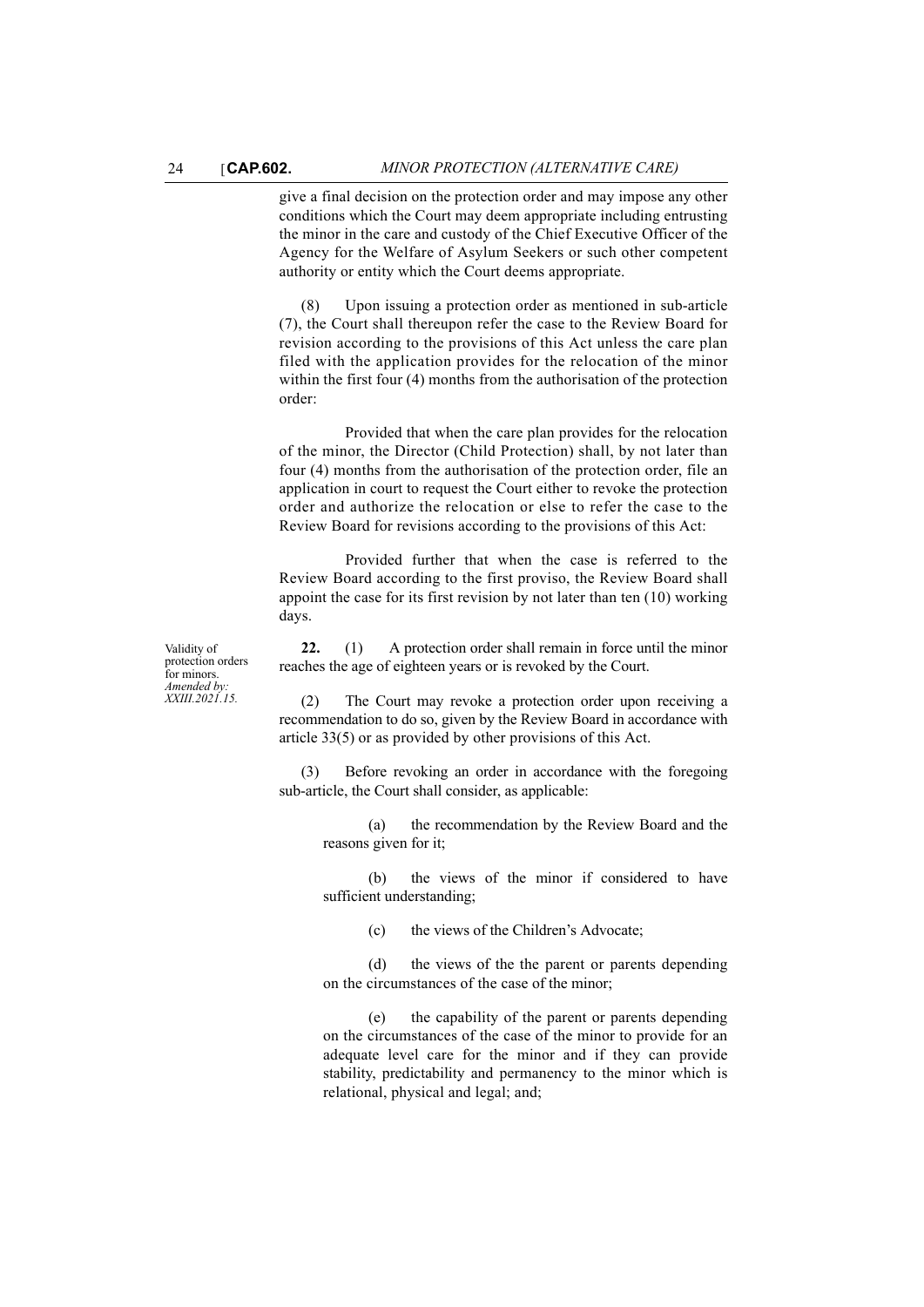(f) the views of the alternative carer;

(g) the views of the tutor and, or curator; and

(h) the views of any other person which the Court deems appropriate.

(4) When the Court determines that there are sufficient reasons to revoke a protection order, it shall refer the case to the Review Board in order to prepare a reintegration plan, and for such purpose the provisions of article 35 shall apply *mutatis mutandis*.

(5) When the Court determines that there are insufficient reasons to revoke a protection order, it shall order that the revisions by the Review Board shall continue and it shall give the reasons why.

(6) For the purposes of sub-articles (4) and (5), the Court shall consider:

(a) the age of the minor;

(b) the wishes of the minor and the consideration it should give to such wishes in accordance with the level of maturity of the minor;

(c) the length of time the minor has been under the care of his current alternative carers;

(d) the bond of the minor with his parents and his current alternative carers;

(e) the capability of the parents of the minor to provide for an adequate level of care for the minor; and

(f) the risk of psychological harm which the minor may suffer if his current care arrangements are changed or revoked.

**23.** (1) The Court may, by decree and given the circumstances of the case, order that an alternative permanency plan is in the best interest of the minor.

Alternative permanency plan. *Amended by: XXIII.2021.16.*

(2) The alternative permanency plan shall be aimed towards reducing or revoking the effects of the minor's protection order and it shall provide for a permanency which is relational, physical and legal.

(3) The Court, when from the circumstances of the case it is clear that there are no reasonable prospects for the re-integration or reunification of the minor with his parent or parents, may issue a decree as mentioned in sub-article (1) upon an application by the Director (Child Protection) which is made concurrently with a request for a protection order, and with such an application the Director (Child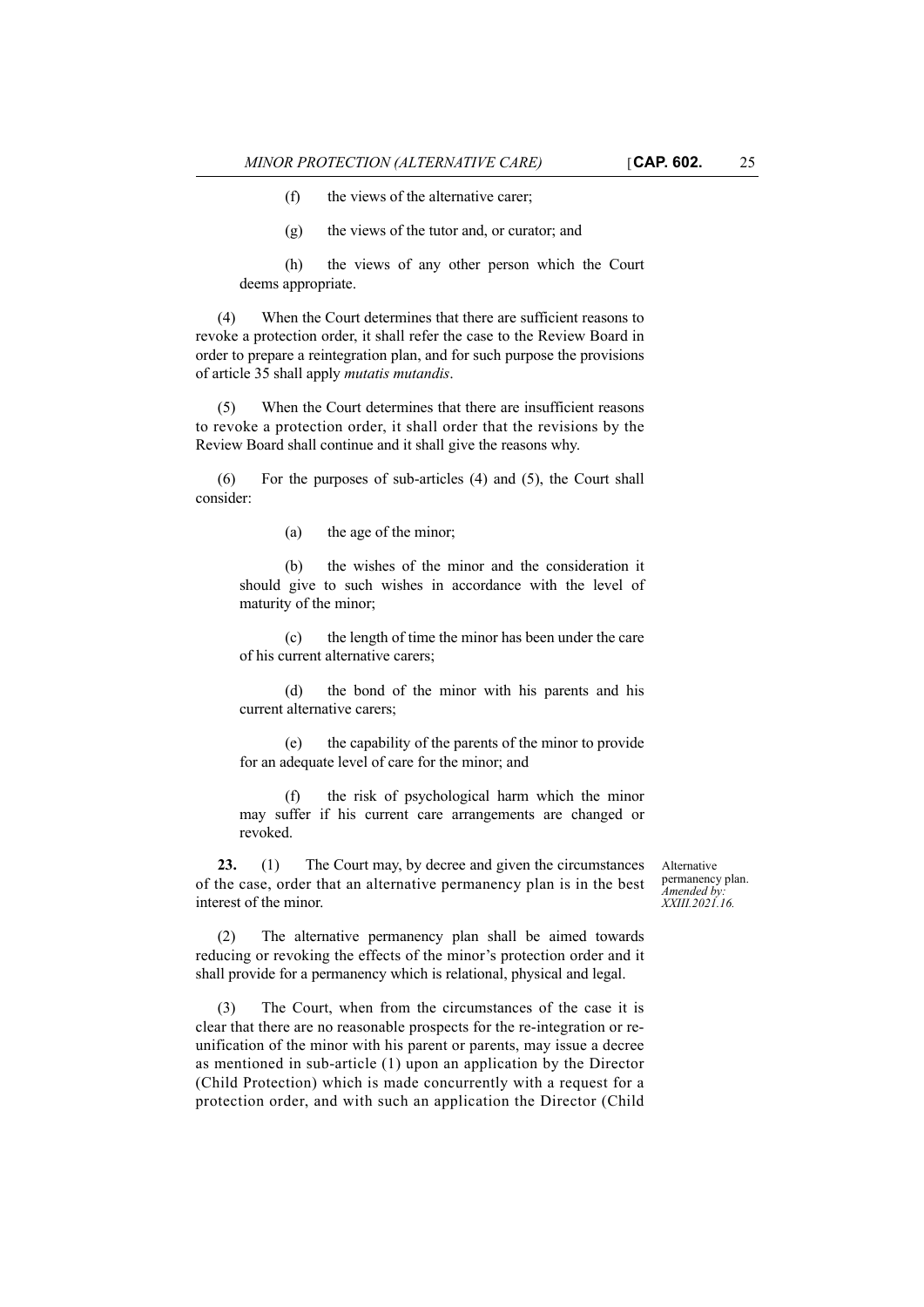Protection) shall also file an alternative permanency plan for the authorisation of the Court:

Provided that the Court may also issue a decree as mentioned in sub-article (1) upon a recommendation of the Review Board in accordance with article 33(7) and in such case, the alternative permanency plan shall be prepared by the Director (Alternative Care) and filed for the authorization of the Court with the recommendation of the Review Board.

(4) Before issuing a decree according to this article the Court shall consider the views and wishes of the minor if he is deemed to have sufficient understanding, as well as the views of any other person or entity which the Court deems relevant to safeguard the views and wishes of the minor.

(6) Any revision of the alternative permanency plan shall be made at least once a year through a report by the key social worker that is to be filed with the Review Board.

(7) For the purposes of the foregoing sub-article, the Review Board shall, whenever it deems it appropriate to do so, call upon any person or entity to appear before it and to submit any document it may require:

Provided that the Review Board shall have the power to hear the minor at any time in which the alternative permanency plan is in force in order to verify the well-being of the minor.

Decree allowing the adoption of a minor. *Amended by: XXIII.2021.17,21.*

**24.** (1) In accordance with the provisions of this article and upon an application by the Director Alternative Care (Children and Youths) or any other person having an interest, the Court may issue a decree ordering that a minor subject to a protection order may be freed up for adoption and it may do so even without the consent of his parents:

Provided that notwithstanding any other provision of any other law, an adoption following an order in accordance with this article may be open and without age restrictions.

(2) Together with the relevant particulars identifying the minor and, if applicable, the parents of the minor, the application mentioned in the foregoing sub-article shall also include the reasons for the request and, if the Director Alternative Care (Children and Youths) has identified them, the particulars identifying the prospective adoptive parents:

Provided that if the alternative carers are amongst the persons identified as prospective adoptive parents, the Directorate of Alternative Care (Children and Youths) shall, if this is in accordance with the best interest of the minor, give preference to such carers.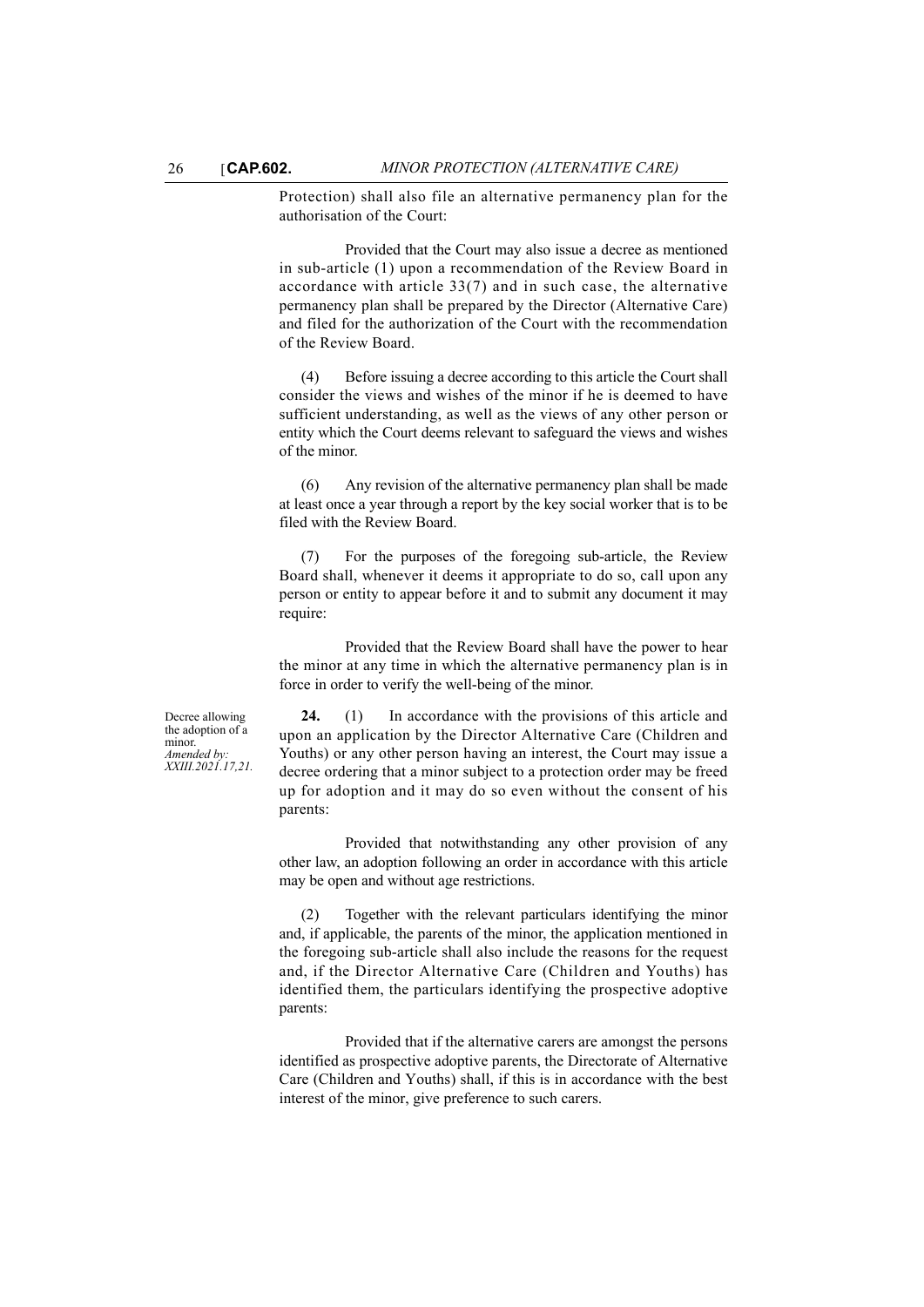(3) Together with the application, the Director Alternative Care (Children and Youths) shall file an updated care plan providing recommendations for the continued care of the minor either with the prospective adoptive parents or with alternative carers until other carers are identified according to the care plan and the transition into their care when these have been identified, in terms of the provisions of this Act or of any other law regulating adoption.

The application mentioned in this article shall be notified to the parent or parents of the minor depending on the circumstances of the case who shall have twenty days from such notification to file their reply.

(4) Following the filing of the reply mentioned in sub-article (3) or the failure to file such reply within the term therein given, the parties shall be notified with the date of the hearing of the application.

(5) Before issuing a decree ordering that the minor under alternative care be freed up for adoption, the Court shall:

(a) hear and ascertain the views and wishes of the minor if he is deemed to have sufficient understanding;

(b) hear every person entrusted with any form of care or custody of the minor to be freed up for adoption and professionals following and supporting such minor;

(c) hear the parent or parents of the minor depending on the circumstances of the case;

(d) hear the Children's Advocate, the key social worker and any other person it deems relevant:

Provided that, unless there are good reasons that do not allow for such, the same Children's Advocate that had been appointed to represent the minor during the proceedings for the authorisation of the protection order, should represent the minor before the Court during the hearing appointed by the Court in terms of sub-article (4);

(e) consider whether the freeing up for adoption is in the best interests of the minor;

consider whether there are reasonable prospects for the parents to become capable of taking care of the minor in the foreseeable future; and

(g) consider the thoughts of the parent or parents depending on the circumstances of the case on whether the minor should be freed up for adoption:

Provided that the fact that the consent of the parents is lacking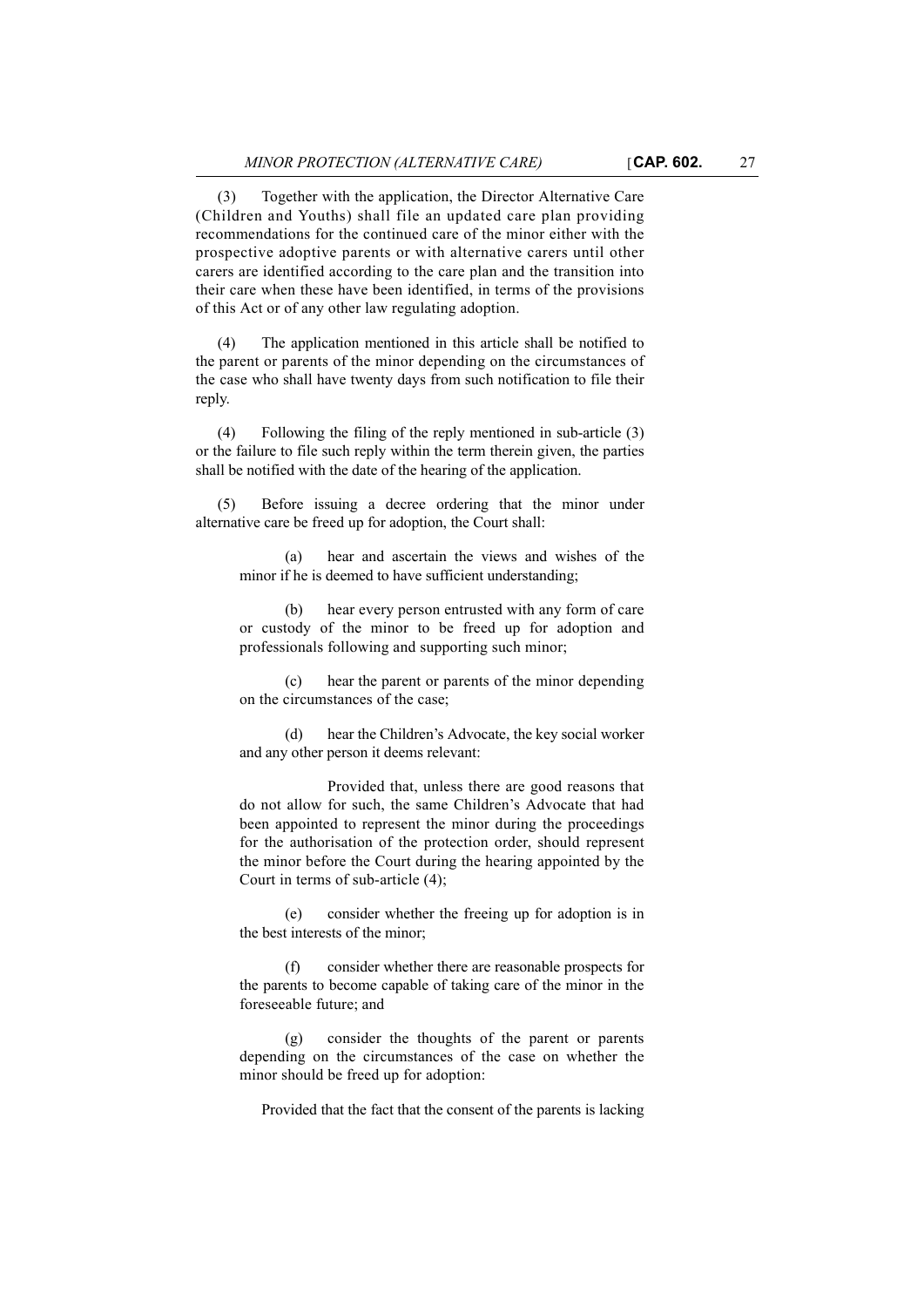shall not, by itself, constitute an obstacle for the minor to be given up for adoption.

(6) When the Court issues a decree ordering that a minor shall be given up for adoption it shall give its reasons for such a decision.

(7) In every case in which the Director Alternative Care (Children and Youths) identifies the prospective adoptive parents in its application the Court shall refer the decree, together with the application, to that court having the power to issue decrees for adoption and for such purposes the provisions on adoption in the [Civil Code](http://www.justiceservices.gov.mt/DownloadDocument.aspx?app=lom&itemid=8580&l=1) shall apply *mutatis mutandis* and without prejudice to the provisions of this Act.

#### *Sub-title III*

#### OF THE CHILDREN'S ADVOCATE

**25.** (1) Without prejudice to the functions of the Children's Advocate under any other law, the Children's Advocate shall:

(a) provide legal assistance and advice to the minor;

(b) submit the views of the minor in any court or with any administrative body as relayed to him by the key social worker or by an expert on minor protection as appointed by the Court for said purpose;

(c) provide explanations to the minor on the possible consequences should they conform to his or her wishes; and

(d) provide the minor with any relevant information:

Provided that the Children's Advocate shall provide the minor with all the relevant explanations and information as mentioned in paragraphs (b) and (c) only if the minor is deemed to have sufficient understanding.

(2) The Children's Advocate shall receive such relevant training so as to effectively represent and safeguard the views and wishes of the minor, as may be prescribed by regulations, from time to time, by the Minister responsible for justice:

Provided that when the Children's Advocate is to be engaged in relation to an unaccompanied minor the relevant Children's Advocate should also receive or have received training on the problems and issues affecting migrant children and migrant children seeking international protection.

Cap. 16.

Children's Advocate.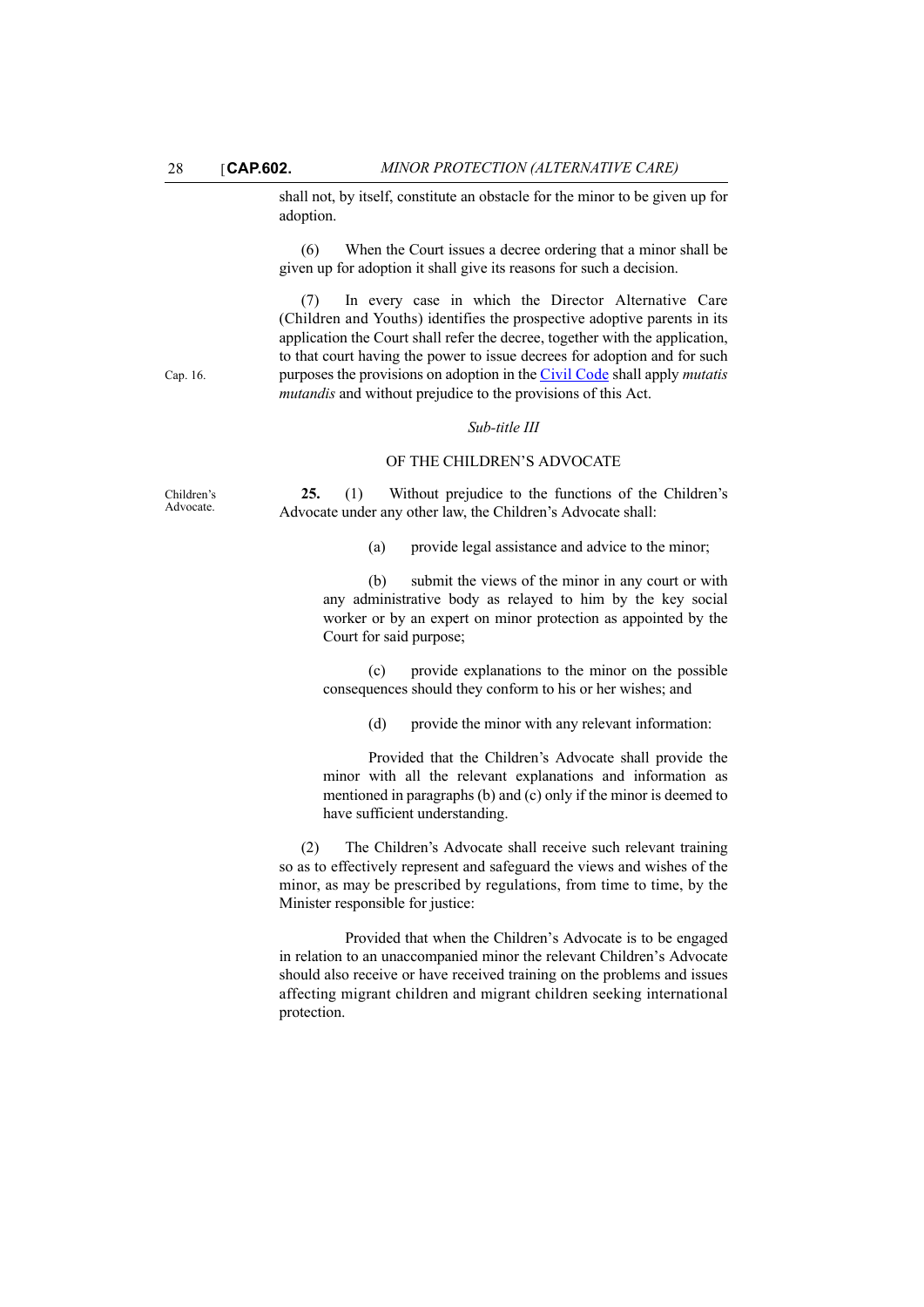### TITLE III

### OF THE THERAPEUTIC AND SECURE CENTRE

**26.**\* (1) There shall be established a Therapeutic and Secure Centre within that entity mentioned by the Minister by notice in the Gazette, having the purpose of holding minors with serious behavioural difficulties in a safe and adequate place so that they be given the required therapy and assistance in order to return to society and participate in it in an appropriate manner.

(2) The prerequisites for a minor to be possibly placed under a programme within the Therapeutic and Secure Centre are that:

(a) the minor absconded or it is probable that he will abscond again and, if the minor so absconds it is probable that his physical, psychological and moral well-being be put at risk; or

(b) it is probable that the minor behaves in such a manner as to possibly hurt himself; or

(c) it is probable that the minor may cause harm to another person.

**27.**† (1) Without prejudice to any other law, when a social worker gains knowledge that a minor finds himself in the immediate risk of significant harm because of difficulties in his behaviour in accordance with one of the prerequisites mentioned in article 26(2), he shall refer the case to the Director of the entity mentioned in article 26(1) so that, in the best interests of the minor, the minor is immediately removed from such risk and placed under a programme within the Therapeutic and Secure Centre.

(2) The decision mentioned in sub-article (1) shall be approved by the Director (Child Protection) together with the Director of the entity mentioned in article 26(1) and two senior professionals within the Agency.

(3) The Director of the entity mentioned in article 26(1) shall ensure that the Therapeutic and Secure Centre performs a specialized evaluation on the risks for the minor within three days from his immediate placement in the centre, which specialized evaluation shall be filed together with the application mentioned in sub-article (4).

(4) When a minor is immediately placed under a programme within the Therapeutic and Secure Centre according to this article, the Director (Child Protection) shall file an application to the Court within three days from such placement and the Court shall validate or revoke the decision taken without delay.

Therapeutic and Secure Centre.

Immediate placement.

<sup>\*</sup>Not yet in force.

<sup>†</sup>Not yet in force.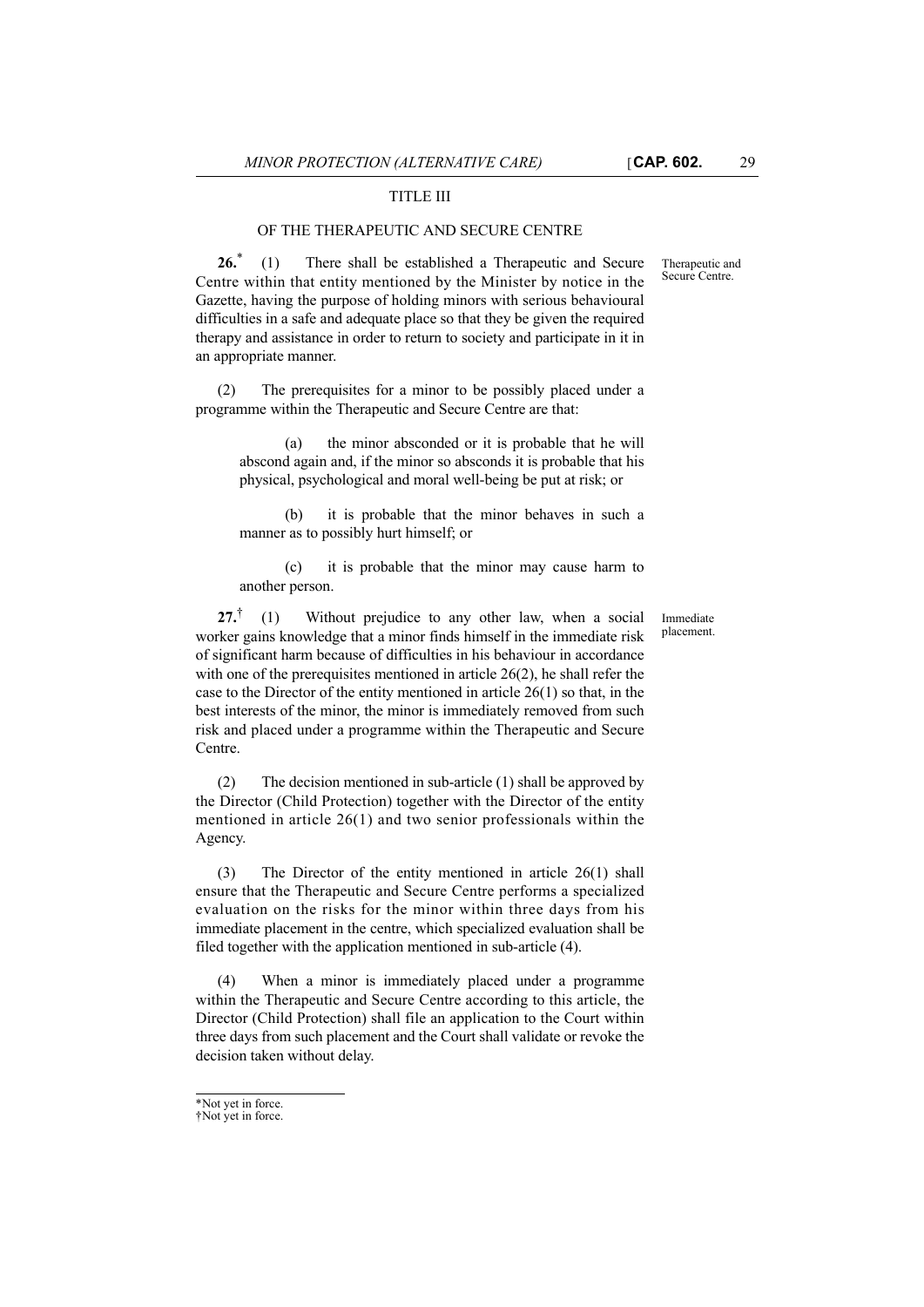Request for placement in the Therapeutic and Secure Centre.

**28.**\* When one of the circumstances mentioned in article 26(2) is present but the circumstances of the case do not require an immediate placement according to article 27, the Director (Child Protection) may also file an application so that the Court may authorize the placement of the minor in the Therapeutic and Secure Centre.

Request for removal from the Therapeutic and Secure Centre. **29.** † (1) Any interested person which disagrees with the decision to place a minor in the Therapeutic and Secure Centre may file an application to the Court and request the revocation of that decision.

> (2) The application mentioned in sub-article (1) shall be notified to the Director (Child Protection) and to the Director of the entity mentioned in article 26(1) who shall have five working days, or such period as the Court deems appropriate, to file their reply.

> (3) The Court shall decide on the application mentioned in subarticle (1) without delay.

> (4) The application mentioned in sub-article (1) shall not suspend the execution of the decision which is thereby being objected to.

Power of the Court. **30.**  $\ddot{\textbf{i}}$  (1) In any proceedings of a criminal nature heard before it, the Court may, in giving its judgement, request the Director (Child Protection) to consider the case as referred to him so as to consider and decide on whether the minor should be placed in the Therapeutic and Secure Centre or not:

> Provided that when the Director (Child Protection) considers the case as mentioned in this sub-article, the Director (Child Protection) shall consult and gain the approval of the Director of the entity mentioned in article 26(1) and of two senior professionals from the Agency.

> (2) When it is determined that a case merits the placement of a minor within the Therapeutic and Secure Centre according to this article, and there shall also be one of the circumstances mentioned in sub-article 26(2), the Director (Child Protection) shall file an application in the acts of the proceedings by which he lays out the conditions for said placement, which conditions shall have to be authorized by the Court for the placement to take effect.

#### TITLE IV

## OF THE MINORS CARE REVIEW BOARD

**31.** (1) There shall be established a board to be known as the Minors Care Review Board, which shall consist of seven persons appointed by the Minister, as follows:

\*Not yet in force. †Not yet in force. ‡Not yet in force.

Minors Care Review Board. *Amended by: XXIII.2021.18.*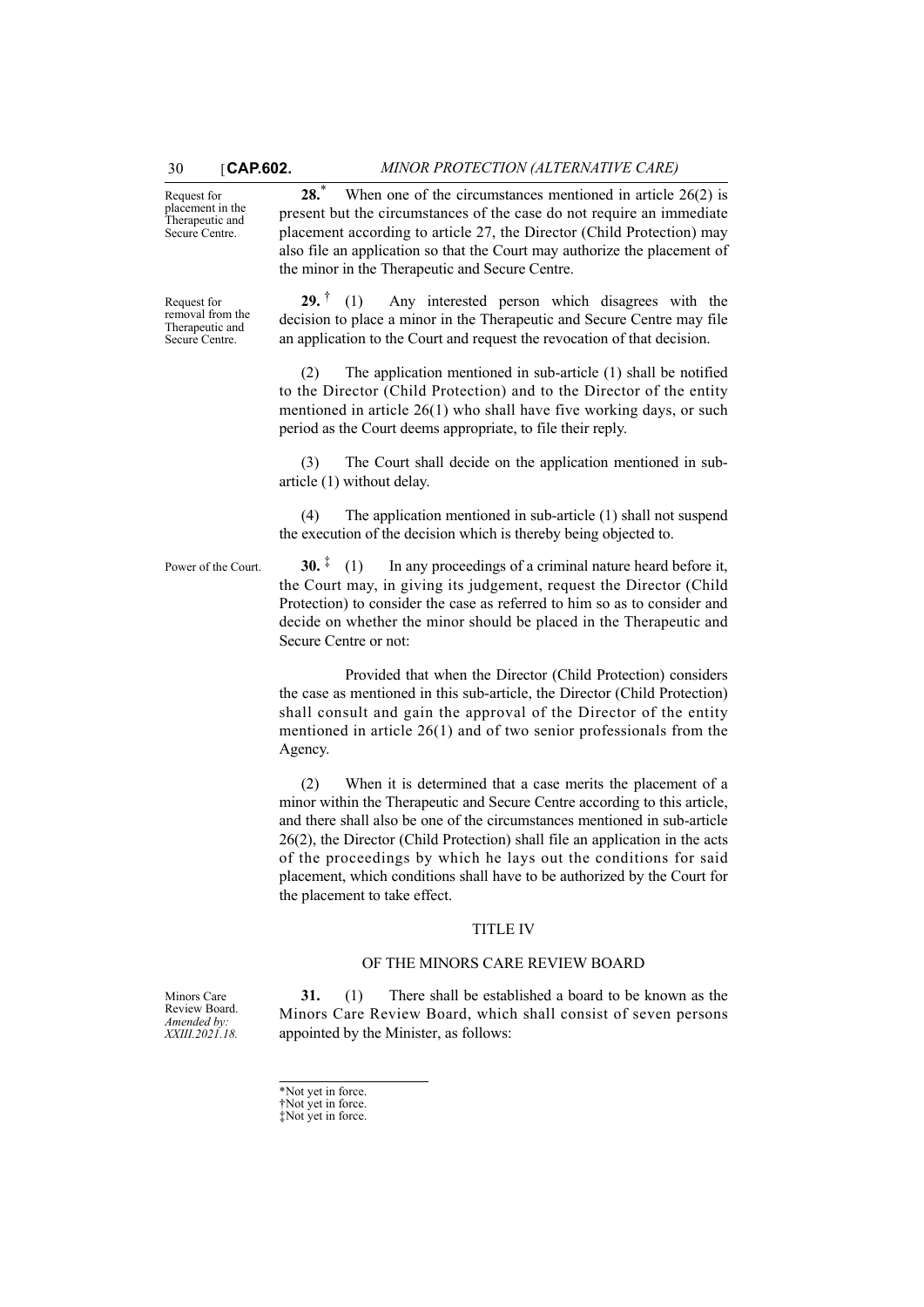(a) a Chairperson being a warranted advocate having at least five (5) years professional experience in family law or law as relating to minors, or being a warranted professional who is an expert in the social field and who worked in the same field for at least five (5) years, and whose appointment shall be communicated for discussion to the Standing Committee on Social Affairs or to any other committee which takes its place so that it may be discussed by such committee;

(b) one (1) member being a warranted psychiatrist, with preference being given to persons having at least five (5) years experience;

(c) one (1) member being a registered social worker and having at least five (5) years professional experience in social work;

(d) one (1) member qualified in family therapy, with preference being given to persons having at least five (5) years experience;

(e) one (1) member being a warranted psychologist;

(f) one (1) person with professional experience in a field related to the safeguarding of children which is to be nominated by the Commissioner for Children; and

(g) a person being registered in the specialist register for the pediatric field according to th[e Health Care Professions](http://www.justiceservices.gov.mt/DownloadDocument.aspx?app=lom&itemid=8930&l=1) [Act](http://www.justiceservices.gov.mt/DownloadDocument.aspx?app=lom&itemid=8930&l=1).

(2) The members of the Review Board shall hold their position for a period of four years from their appointment and a member may be reappointed:

Provided that the Minister may, should the exigency arise, appoint an Additional Board, which Board shall be chaired by the same Chairperson and it is the same Chairperson who shall assign the cases between the Boards. Cases should still be followed by the same Board unless for a valid reason which shall be minuted in the decision of the Board to transfer the case. The Boards shall meet on different days. The Additional Board shall be constituted and shall follow the same procedures in accordance with the provisions of this Act.

(3) A Member of the Review Board may be removed from his position by the Minister if said member is no longer fit to continue in such a position or is no longer capable of fulfilling or of adequately fulfilling his responsibilities as a member:

Provided that a person shall not qualify or shall be removed from such Board should it have been established by any Authority or a Board of Inquiry that such person had not safeguarded the interest of Cap. 464.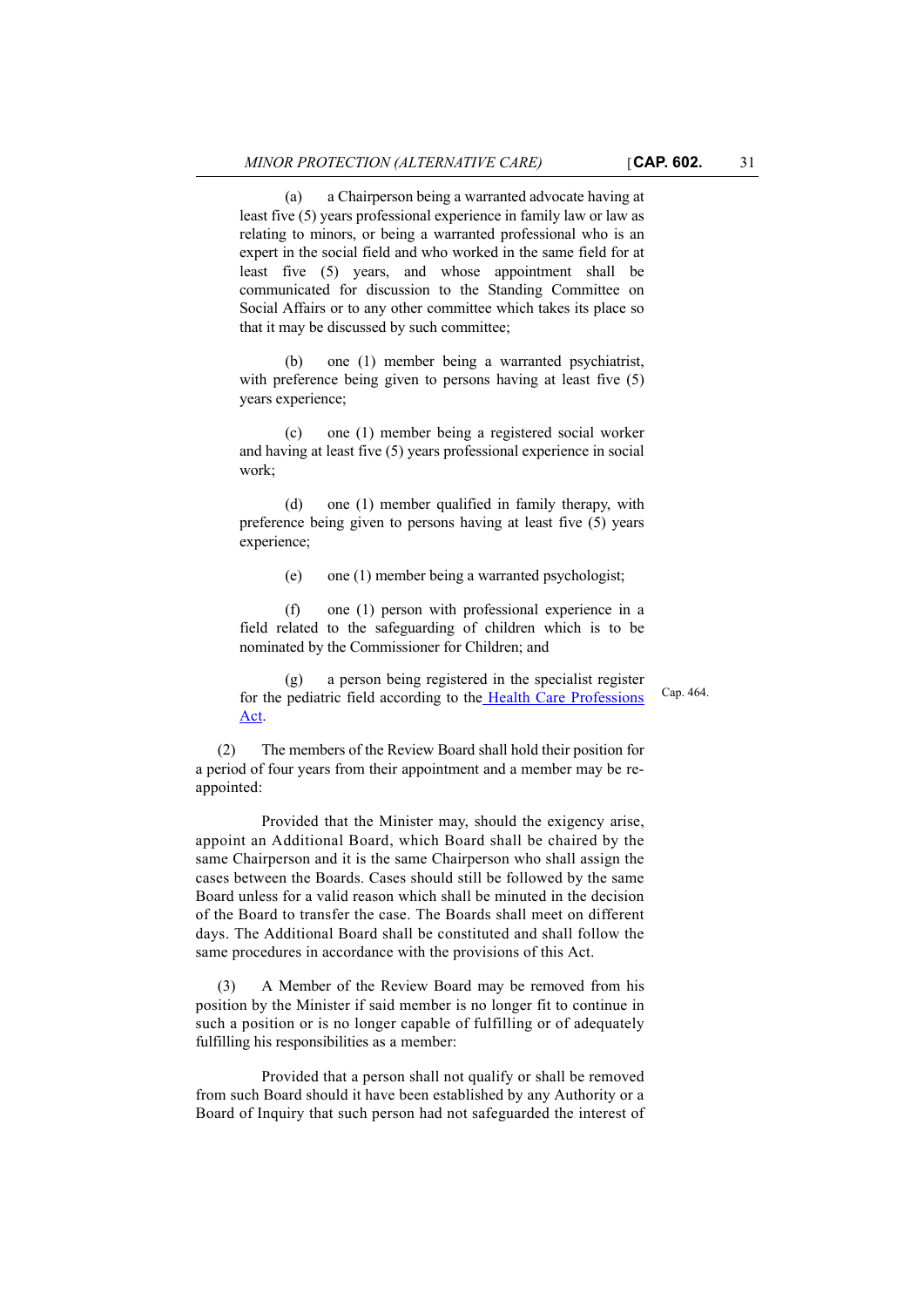## minors.

(4) The appointment of any person as a member of the Review Board as well as his resignation or the termination of said appointment, as well as any additional function given to the Review Board by the Minister, shall be notified in the Gazette and shall come into force immediately:

Provided that the failure to publish an appointment or termination, as applicable, will not adversely affect the validity of such appointment or termination.

(5) In every case, the number of members present required for a *quorum* shall be four and decisions shall be taken by simple majorityand in case of a tie, the Chairperson shall exercise a casting vote.

Functions and powers of the Review Board. *Amended by: XXXVII.2020.8; XXIII.2021.19.*

**32.** (1) The Review Board shall have those functions and powers as given to it by this Act or by any other law, or as may be prescribed from time to time by the Minister by notice in the Gazette.

(2) Without prejudice to the powers and functions created under this Act or any other law, the powers and functions of the Review Board shall include:

- (a) the making of periodical revisions to the care plan;
- (b) examining written reports by the key social worker;

(c) the making of recommendations to the Court on the situation of the minor and his family, inclusive of the actual and potential capability of the family to take care of the minor, so that the Court may decide, in the best interests of the minor, whether the re-integration of the minor with his family is possible or not;

(d) the making of recommendations to the Court on the need for a protection order for a minor, as needed from time to time;

(e) the making of recommendations for the modification of the care plan as and when it deems it necessary;

(f) in the case of disagreement on the care of the minor in matters of particular importance, the taking of decisions it deems as being in the best interests of the minor, after having given its reasons therefor; and

(g) ensuring that the best interests of the minor are being safeguarded by all the persons involved in his care.

(3) Without prejudice to the provisions of this Act, and to those regulations that may be made thereunder, the Review Board shall regulate its own proceedings: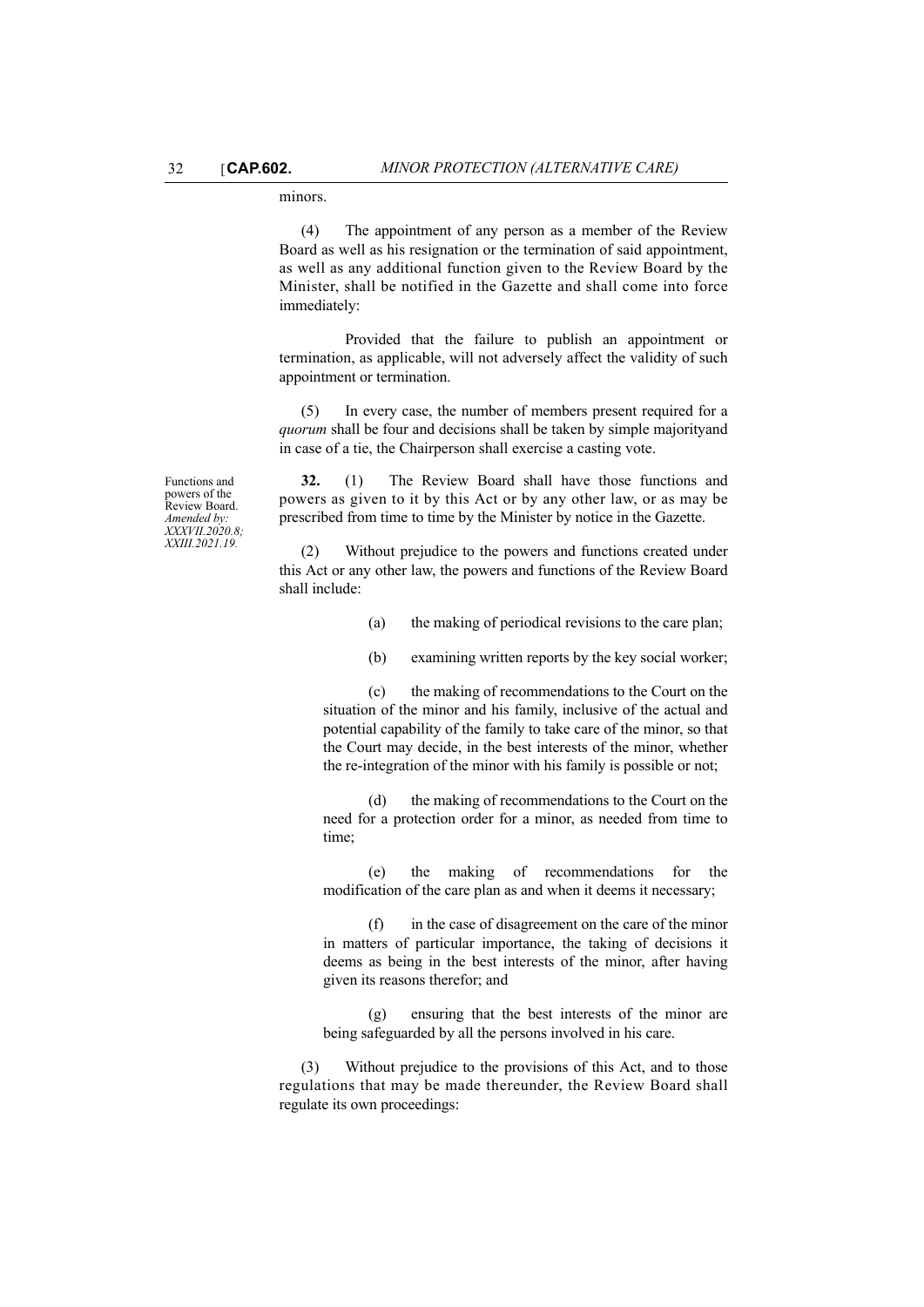Provided that when there is a need to hear the minor the Board shall convene in the places established according to article 15 or in that place that is considered as offering a secure and adequate environment for the minor.

(4) Without prejudice to any other law, so as to execute its functions according to this Act, the Review Board shall have the power to access any documentation relevant to a case and to request the assistance of any person, and it may do so whenever the Review Board deems it helpful in the exercise of its functions.

(5) The Minister shall designate a person to act as Secretary to the Review Board and such person shall, as part of his duties, be responsible for the keeping of the relevant records and shall carry out such other work related to the functions of the Review Board as may be instructed by the Chairperson:

Provided that the Secretary to the board shall have no vote.

**33.** (1) The first revision of the care plan shall be made by the Revisions. Review Board not later than four months from the date of the protection order for the minor, and subsequent revisions shall be made at least once every six months thereafter:

Provided that the key social worker or the tutor and, or curator of the minor, as applicable, may file an urgent request with the Review Board so that the case is reviewed before the end of the six month term due to the minor suffering significant harm, or being in danger of suffering significant harm, should he be placed under care or as a result of the care plan:

Provided further that, in every case, the Review Board shall appoint the case for hearing not later than five working days from the filing of the request and it shall, after having heard the parties involved, give its decision on such an urgent request.

(2) The key social worker shall file a concurrent plan for the minor with the Review Board during the first revision. Said plan shall describe the requirements which the parents must meet so as to reintegrate or re-unite the minor with said parents, and also establish an alternative permanency plan:

Provided that the key social worker shall make every reasonable effort so that the minor be re-integrated or re-united with his parents and he shall always do so in accordance with the best interests of the minor.

(3) On the day appointed for each revision of the case, the Review Board shall hear the parents of the minor, the key social worker, the alternative carer and, if applicable, the tutor and, or curator, so as to determine if progress is being made in accordance with the care plan: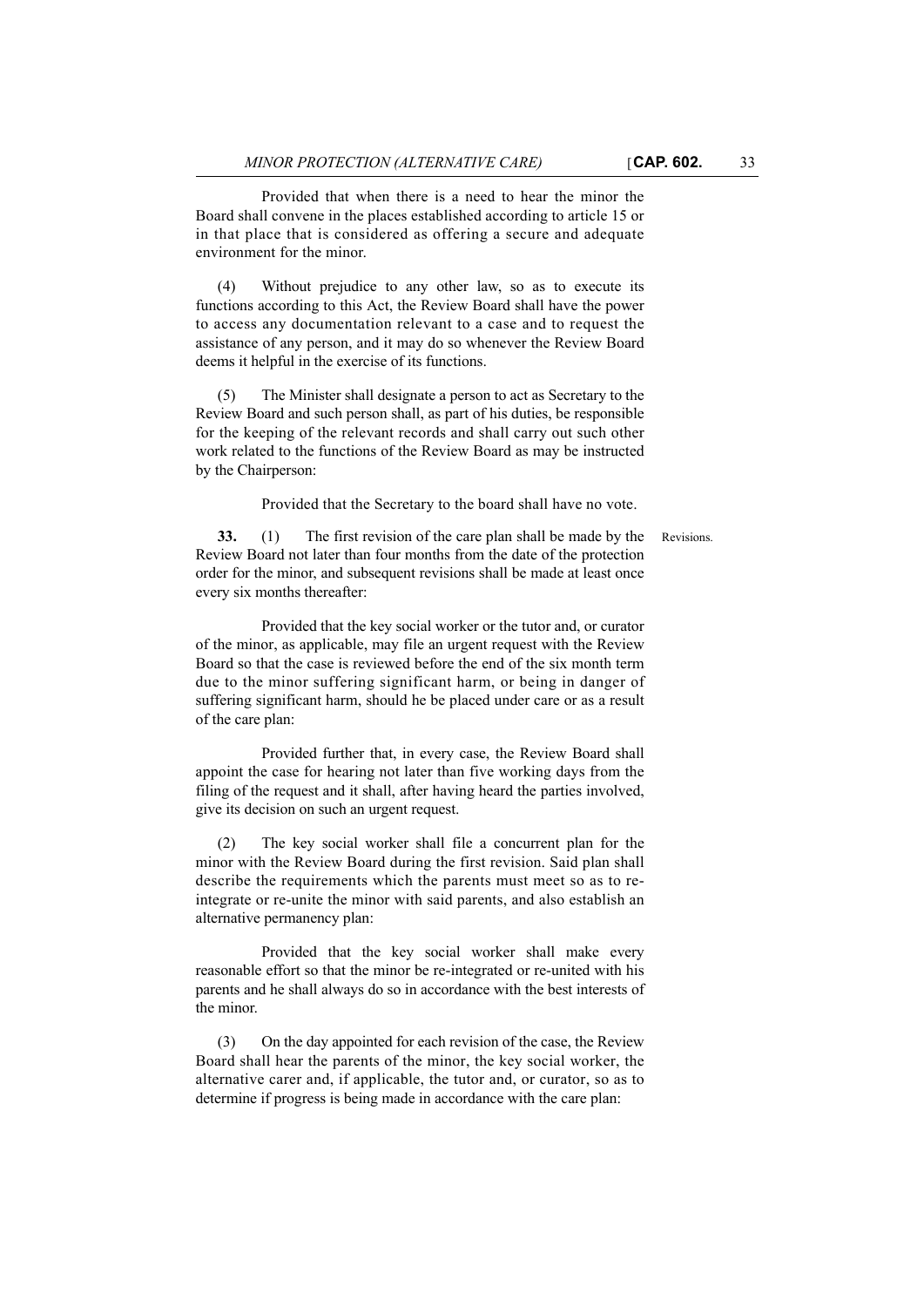Provided that the Review Board may hear the minor whenever it deems it in the best interests of the minor to do so, or whenever the minor expresses his wish to be heard by the Review Board to the key social worker or to any other person having contact with the minor, and for such a purpose the board may also decide on a day and time which is different from the day and time appointed for the revision.

(4) For the purpose of fulfilling its functions, the Review Board may also consult with those professionals or other persons which it deems appropriate and for such a purpose it may also invite those professionals, or other persons, to attend the meetings of the Review Board as may be indicated to them.

(5) The decision of the Review Board may be that there was sufficient progress justifying the revocation of a protection order or that there has not been such progress:

Provided that in case that there be such progress, the Review Board shall make a recommendation to the Court so that the latter may, after having heard the interested parties, order said revocation or not.

(6) When the Review Board determines that there has not been sufficient progress to justify the revocation of a protection order, and two years have passed since the date on which the key social worker had filed the concurrent plan with the Review Board, the Review Board shall determine whether there are reasonable prospects for the re-integration or re-unification of the minor with his parents or not.

(7) If the Review Board determines that there are reasonable prospects as required by sub-article (6), it shall continue with its periodical reviews and this without prejudice to those variations to the care plan as it would deem necessary in the circumstances of the case:

Provided that if the Review Board determines that the prospects are not reasonable as required by sub-article (6), it may recommend to the Court that the alternative permanency plan is to come into effect:

Provided further that the Review Board may recommend the coming into effect of the alternative permanency plan at any time in which the minor is under a protection order, if this is deemed to be in the best interests of the minor:

Provided further that, if it is in the best interests of the minor that the alternative permanency plan is to come into effect immediately following the issuing of the orders mentioned in the immediately foregoing *proviso*, then such a recommendation should be made by the Director (Child Protection).

(8) Prior to pronouncing its final judgement the Court shall hear the views of every person it deems relevant, and in particular the views of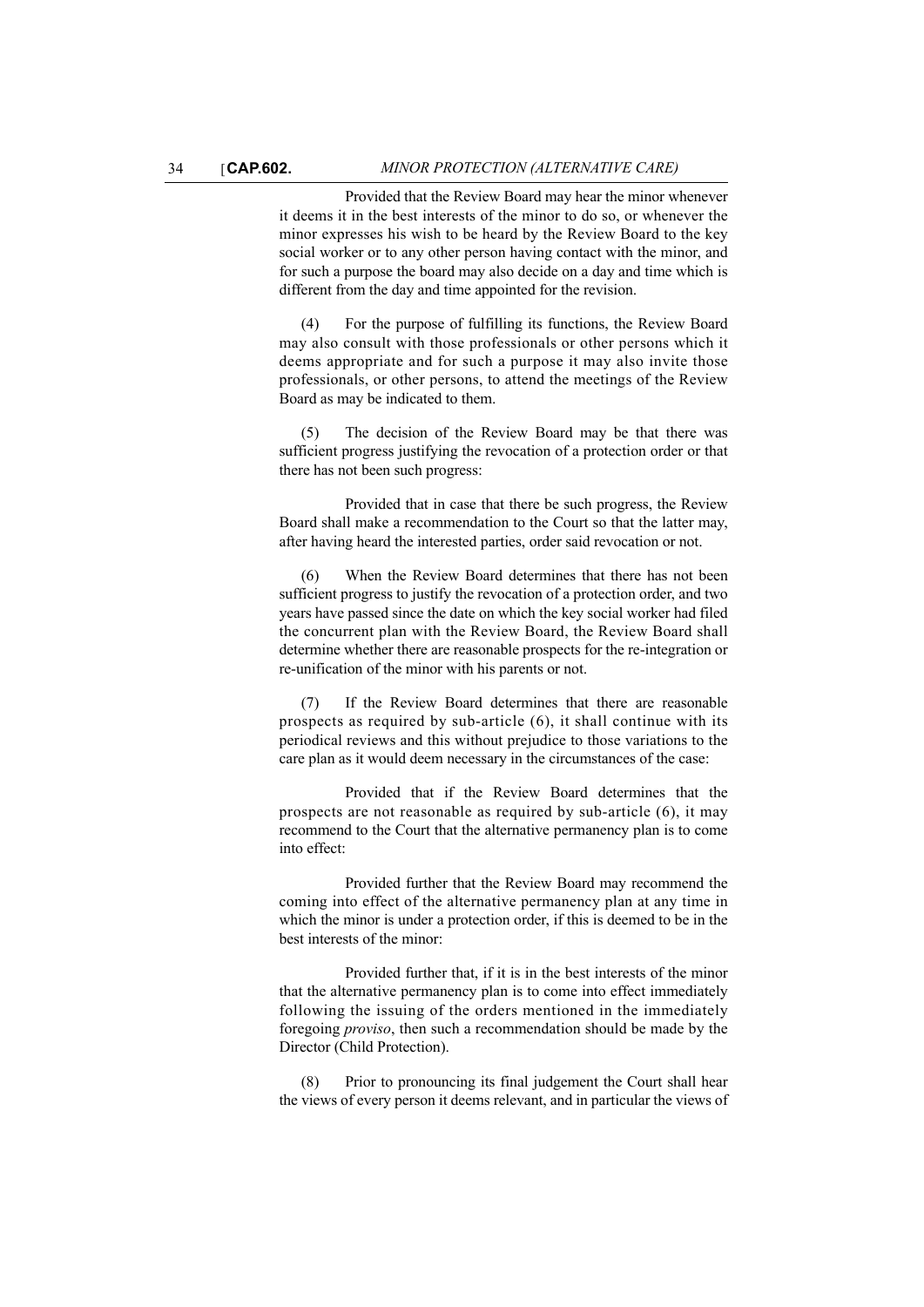the minor if he is deemed to have sufficient understanding.

The key social worker, the parents of the minor, or if applicable the tutor and, or curator, may, within five working days, request the Court to review the decision of the board if the board had determined that there was not enough progress to recommend to the Court the revocation of an order:

Provided that, without prejudice to other measures as provided by other provisions of this law or of any other law, when it seems clear that a request for such a revision is frivolous or vexatious the Court may condemn the applicant to pay the expenses and a penalty of not less than two hundred and fifty euro ( $E$ 250) and not more than two thousand and five hundred euro ( $\epsilon$ 2,500):

Provided further that when the Court confirms that there are not enough reasons to revoke a protection order for a minor, any subsequent request for the revision of the decision of the Review Board shall be allowed only after twelve months following the decision:

Provided further that no request, or further requests, shall be acceded to by the Court following the issuing of a decree that an alternative permanency plan is in the best interests of the minor, save for when the Court deems the circumstances to be exceptional.

(10) All recommendations according to this article are to be made by a note to the Court.

**34.** (1) Without prejudice to the provisions of article 22, when the key social worker, the parents of the minor, the alternative carer or, if applicable, the tutor and, or curator, request a variation to the care plan, the Review Board shall decide on the need or otherwise of doing so.

(2) The Review Board shall decide on the manner in which a care plan is to be varied after hearing all the persons involved, and it shall order the key social worker to make those variations to the care plan as established by the board.

(3) When the Review Board decides that a variation to the care plan is necessary it shall give its reasons in a report which is to make part of that decision.

**35.** (1) For the purposes of article 22(4), the Review Board Re-integration. shall, in agreement with the key social worker, the parents of the minor, the alternative carer and, if applicable, the tutor and, or curator, provide in writing the aims of the re-integration and the method in which the minor shall be re-integrated with his family.

(2) When the Review Board determines that the aims of the reintegration plan have been met it shall file a note to that effect in the acts of the case and send those acts to the Court so that the latter shall give its decision on the recommendations of the Review Board.

Variations to the care plan.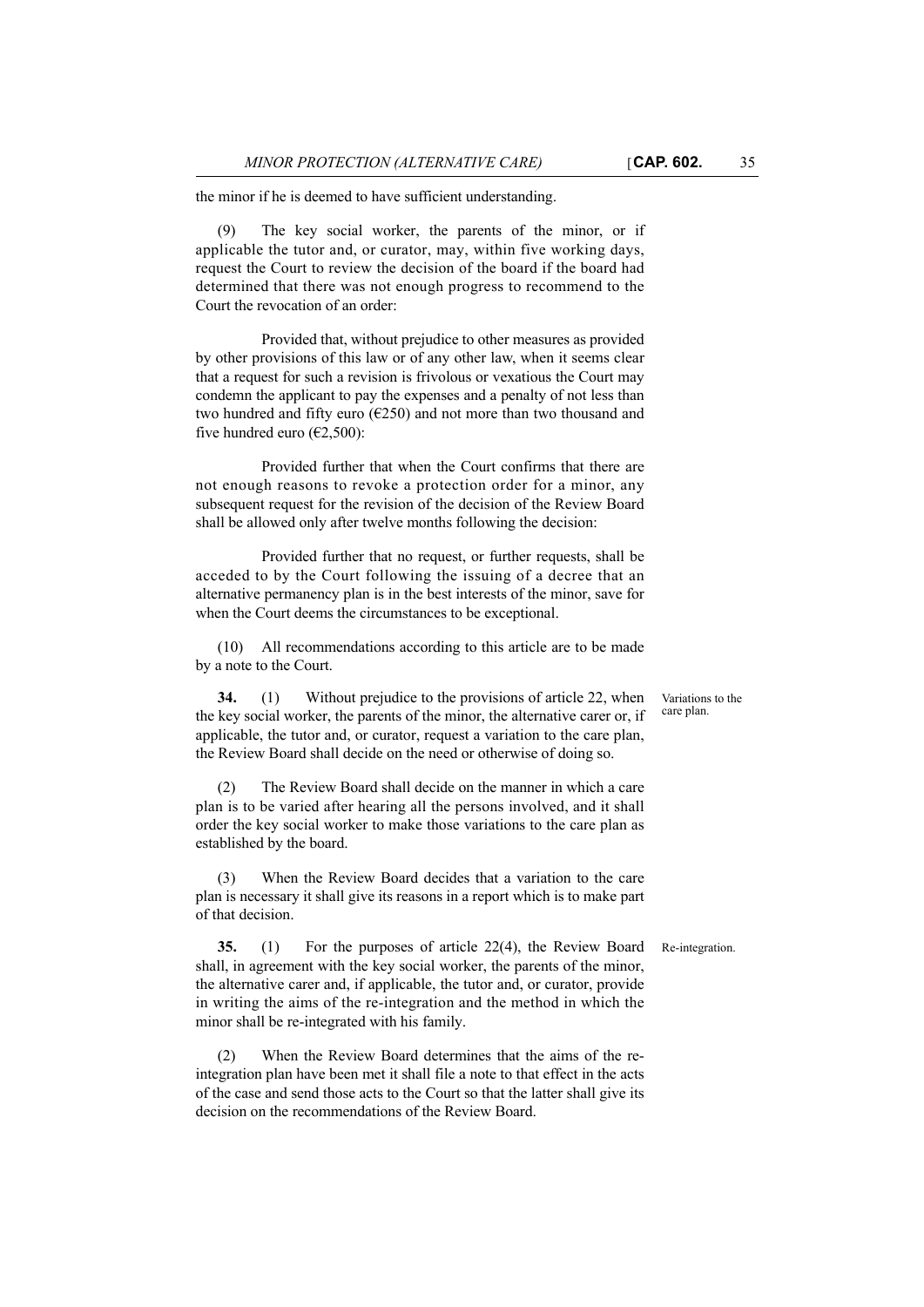(3) The Court shall revoke the protection order if upon receiving the acts referred to in the preceding sub-article it is satisfied that the aims have been met, without prejudice to those conditions which it may deem fit to impose:

Provided that the Court may, before giving effect to such revocation, hear any person which it may deem appropriate in the circumstances of the case:

Provided further that the Court shall in all cases hear the minor if deemed to have sufficient understanding.

(4) In its decision, the Court may order the re-integration of the minor with his parents while keeping in force the protection order for that period which it deems appropriate.

### PART II

## OF ALTERNATIVE CARE

## TITLE I

## OF THE DIRECTOR RESPONSIBLE FOR THE WELFARE OF MINORS IN ALTERNATIVE CARE

Establishment and functions of the Agency. *Amended by: XXIII.2021.20,21.*

**36.** (1) There shall be a Director responsible for promoting the development and well-being of minors in alternative care, who shall be known as Director Alternative Care (Children and Youths) and who shall be appointed following a public call from amongst persons having at least five years experience in services related to minors and having competence in management.

(2) The Director Alternative Care (Children and Youths) shall be an officer of the Foundation for Social Welfare Services and shall exercise his functions through it:

Provided that the Director Alternative Care (Children and Youths) shall at all times act in an impartial manner in the exercise of his functions.

(3) There shall also be other officers who shall exercise and perform all such powers, functions and responsibilities as may be delegated or assigned to them by the Director Alternative Care (Children and Youths).

(4) In the exercise and performance of the powers, functions and responsibilities delegated or assigned to them as aforesaid, the officers of the Director shall, save as otherwise apparent, have the same powers, functions and responsibilities as are by law imposed on or given to the Director.

(5) In the exercise and performance of their powers, functions and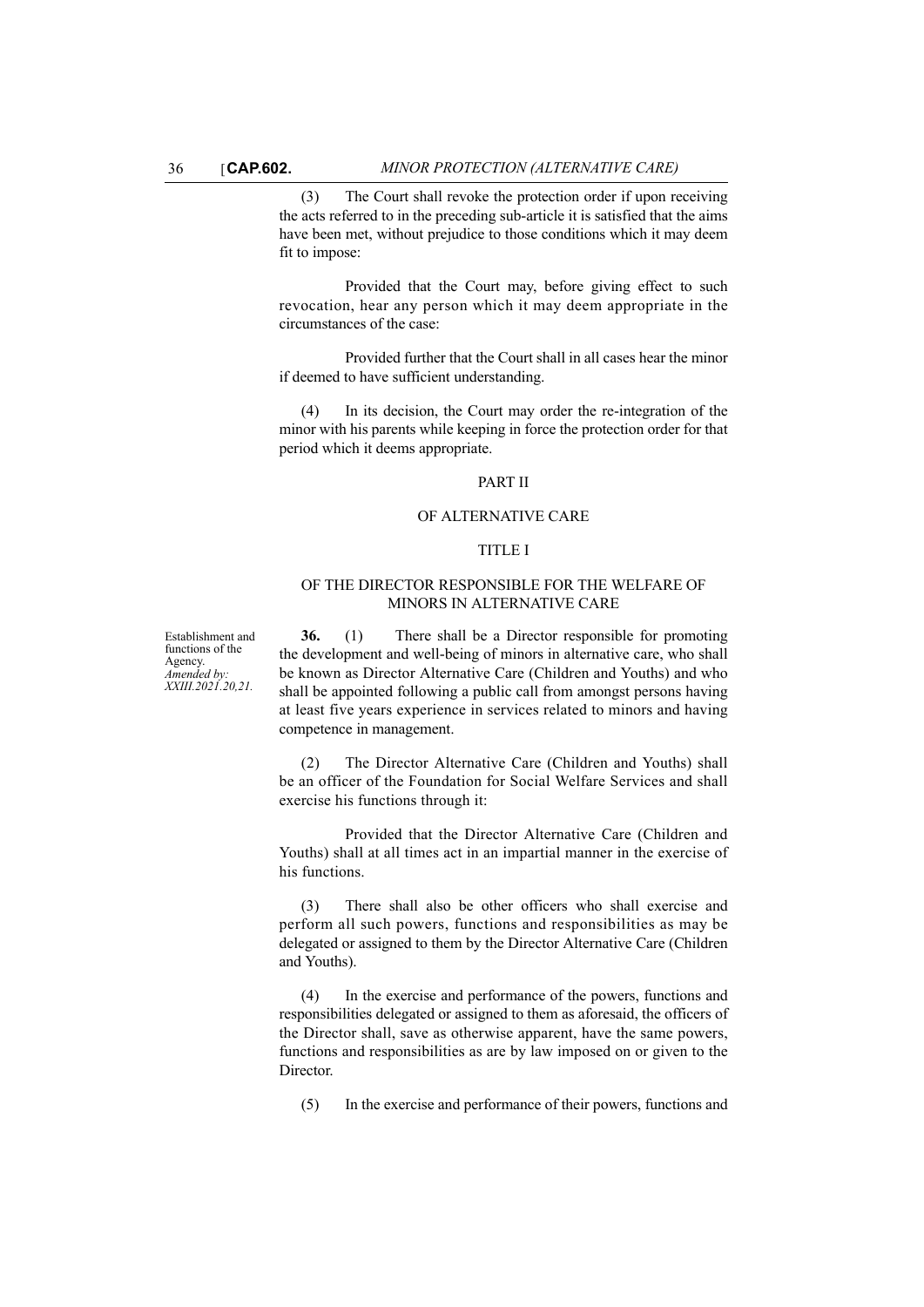responsibilities, the Director Alternative Care (Children and Youths) and the officers referred to in sub-article (3) may request the assistance of the Executive Police in accordance with the Police Act, whenever they deem it required.

(6) Without prejudice to any other function which may be assigned to the Director Alternative Care (Children and Youths) under this Act or any other law, the Director Alternative Care (Children and Youths) shall perform such functions and carry out such duties as the Minister may by regulations under this article assign to it from time to time.

(7) The legal and judicial representation of the Director Alternative Care (Children and Youths) shall vest in the Director Alternative Care (Children and Youths), who may delegate the exercise of said representation to other officers.

(8) When the circumstances of a specific case require it, all powers given to the Director Alternative Care (Children and Youths) under this Act may be exercised by the Chief Executive Officer of the Foundation for Social Welfare Services.

### TITLE II

#### OF THE SOCIAL CARE STANDARDS AUTHORITY

**37.** Without prejudice to any functions and responsibilities established in the [Social Care Standards Authority Act,](http://www.justiceservices.gov.mt/DownloadDocument.aspx?app=lom&itemid=12831&l=1) or in any other law, the Authority shall, for the purposes of this Act, have the responsibility:

Responsibilities of the Social Care Standards Authority. *Amended by: XXIII.2021.21.* Cap. 582.

(a) to receive and acknowledge applications for a licence to establish, operate and maintain a minor residential care service;

(b) to grant or refuse an application for a licence, or to revoke or suspend the licence of a minor residential care service provider;

(c) to receive, acknowledge, investigate and take any necessary action in relation to any complaints against the Director Alternative Care (Children and Youths) or any agency purporting to act as such, or against any minor residential care service provider;

(d) to impose such conditions for licensing as it may, from time to time, by means of regulations, determine to be necessary;

(e) to take any measures deemed necessary in the circumstances if a placement, whether local or cross-border, is in breach of the provisions of this Act;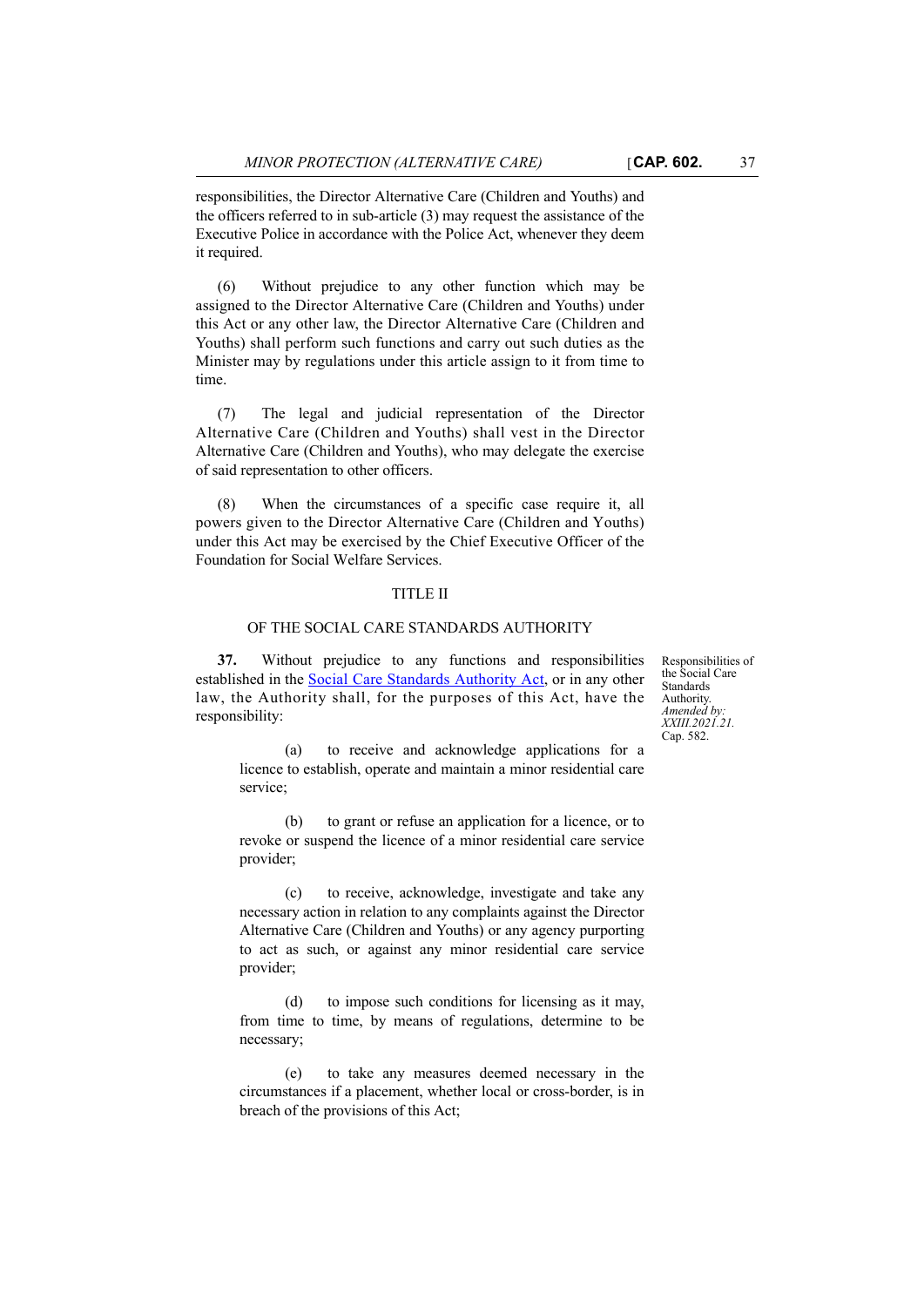(f) to monitor and inspect the support services being offered by the Director Alternative Care (Children and Youths) to the minor and the alternative carers;

(g) to inspect those premises where the minor is being accommodated, or any other premises proposed for the accommodation of the minor; and

(h) to monitor and inspect the services being offered by residential carers to the minors in their care.

#### TITLE III

#### OF THE FOSTERING BOARD

Establishment of the Fostering Board. *Amended by: XXIII.2021.21.*

**38.** (1) There shall be a board, to be known as the Fostering Board, appointed by the Minister, which shall consist of seven members as follows:

> (a) one person shall be a Chairperson and shall have at least five years professional experience of practice in foster care;

> (b) two persons who have at least four years professional experience in social work;

> (c) one person who is, or was, a foster carer for a period of at least three years;

> (d) one person who is a social worker with three years experience in foster care;

> > (e) one person being a warranted psychologist; and

(f) one adult person who had lived in foster care for at least three years.

(2) The members referred to in the foregoing sub-article may be appointed at any time during the term of office of the Fostering Board.

(3) The members of the Fostering Board shall be appointed by the Minister for a period of four (4) years and shall on the expiration of their term of office be eligible to be re-appointed as members.

(4) Any member of the Fostering Board may be removed by the Minister if such member is no longer fit to continue in his role or became incapable of fulfilling his duties as a member.

 (5) In the event that any member of the Fostering Board vacates his office before completing his term, the member appointed in his stead shall be so appointed for the unexpired period of the original appointment.

(6) Without prejudice to the provisions of this Act and of any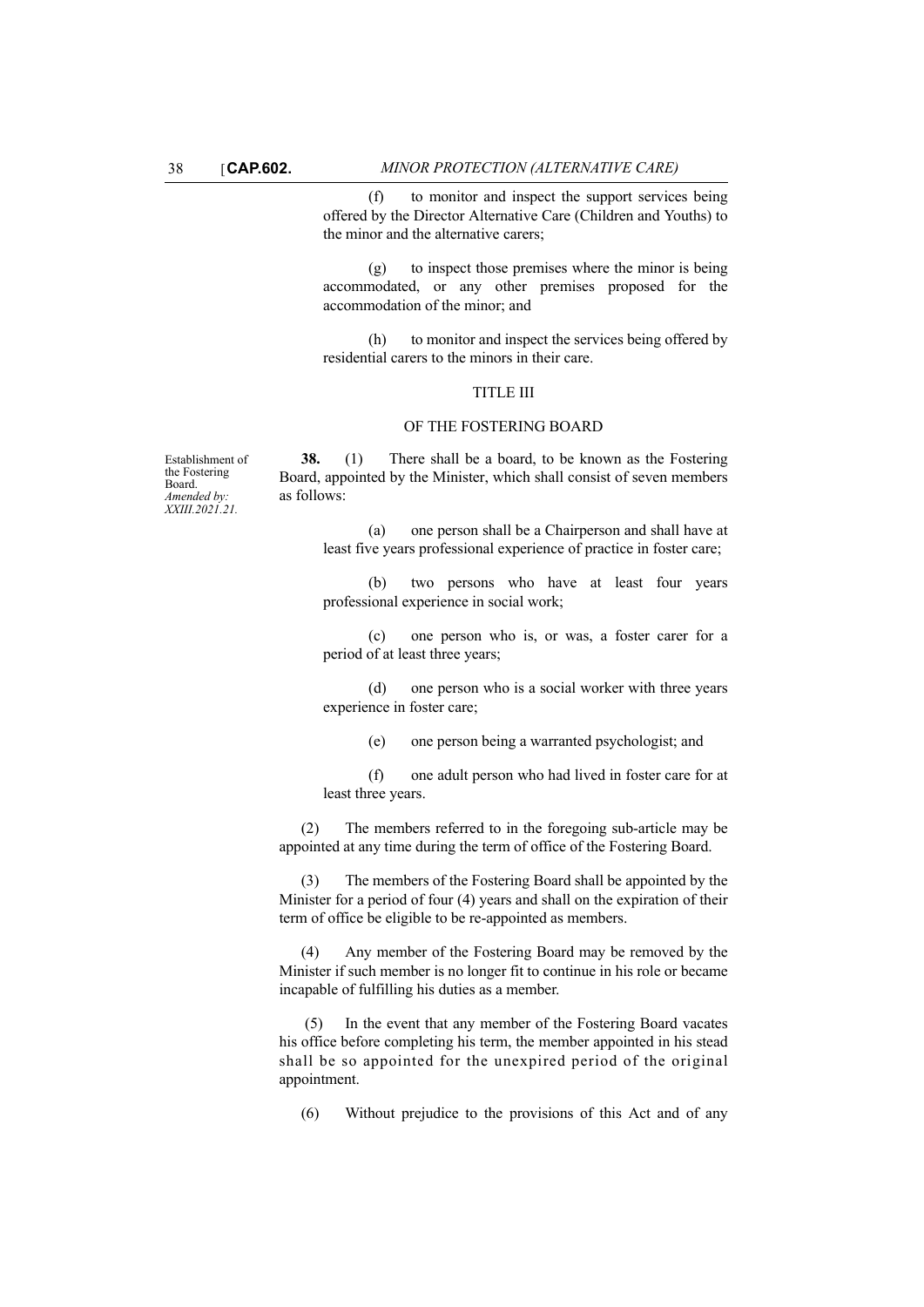regulation made thereunder, the Fostering Board shall regulate its own procedure.

(7) In every case, the number of members present required for a *quorum* shall be five and decisions shall be taken by simple majority.

(8) The Chairperson shall have an original vote, and in case of equality of votes, a casting vote.

(9) The Minister shall designate a person to act as Secretary to the Fostering Board and such person shall, as part of his duties, be responsible for the keeping of the relevant records and shall carry out such other work related to the functions of the Fostering Board as may be instructed by the Chairperson:

Provided that the Secretary to the board shall have no vote.

(10) The Fostering Board shall meet as and when required, so however that it shall meet at least once a month:

Provided that upon a written request by the Minister or the Director Alternative Care (Children and Youths), which request shall be made to the Secretary of the board, the board shall meet not later than forty-eight hours after the request is made.

(11) In the exercise of its functions under this Act, the Fostering Board may consult with professionals or other persons as it may deem appropriate. For such purpose, the Fostering Board may invite any such professional or other person to attend meetings of the board.

(12) The acts and documents of the Fostering Board, and the contents thereof, shall not be viewable, are not to be accessed by anyone, and no copies thereof may be given save to the concerned parties or to their advocate or legal procurator as may be authorized by said parties.

(13) Twice a year, the Fostering Board shall send reports to the Minister on all its activities in the previous six calendar months, and it shall do so within the first fifteen days of the following calendar month.

**39.** (1) The functions of the Fostering Board shall include:

Functions of the Fostering Board. *Amended by: XXIII.2021.21.*

(a) determining whether prospective foster carers are adequate or not to be foster carers in accordance with the recommendations indicated in the report prepared by the social worker for such a purpose and in accordance with article 49(1)(c), hereinafter referred to as the Home Study Report;

(b) determining whether a foster carer is adequate to act as such;

(c) specifying which type of foster care each foster carer may provide;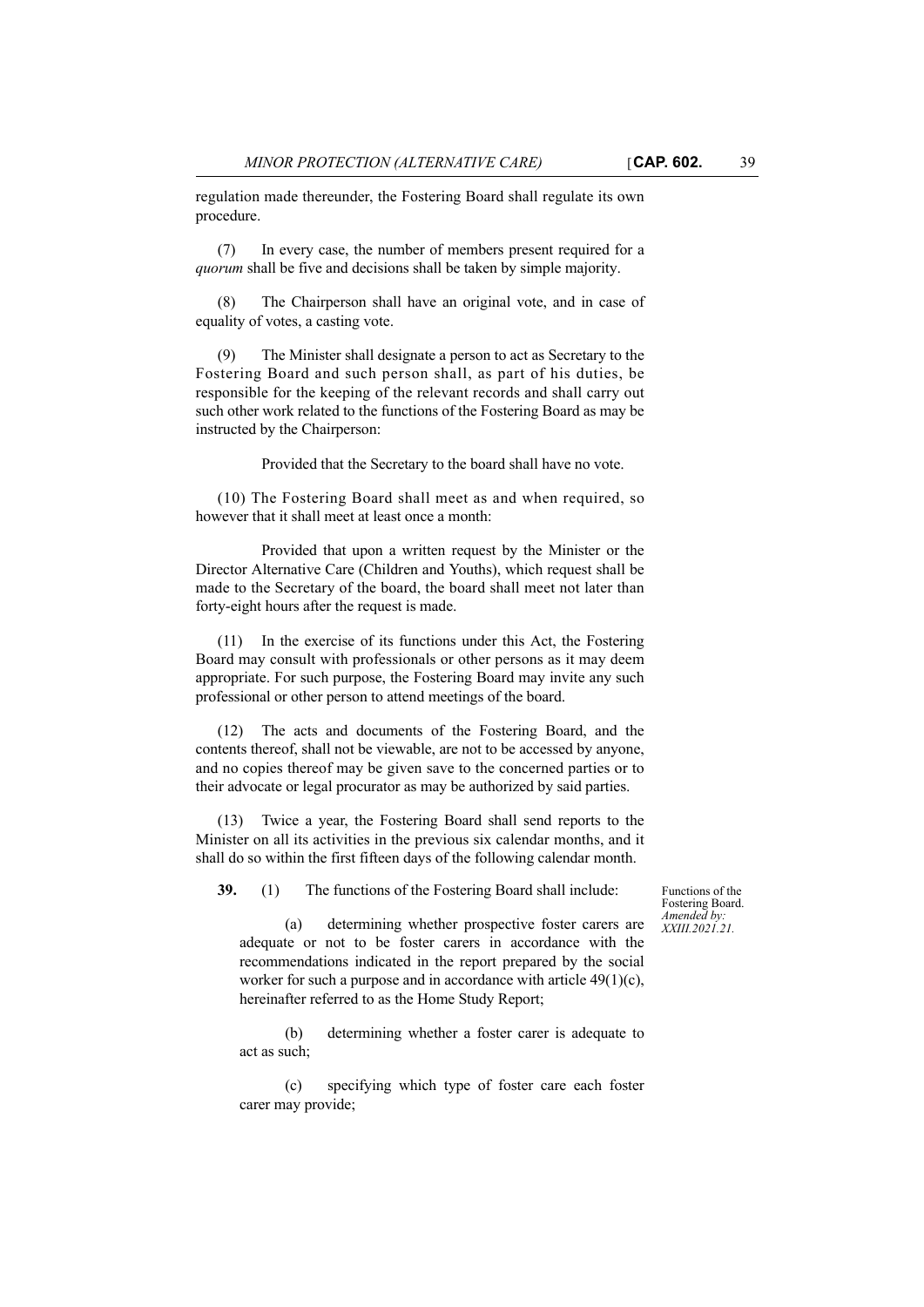(d) keeping an updated register of foster carers;

(e) providing foster carers with official documentation which identifies them as such and an authentic letter identifying the minors in their care;

(f) reviewing reports compiled by the Director Alternative Care (Children and Youths), following a complaint against a foster carer, and taking any action as deemed fit in the circumstances; and

(g) the making of recommendations to the Minister on a more effective implementation of the provisions of this Act and any regulation made thereunder.

(2) The Fostering Board shall have access to all documentation deemed relevant for foster care procedures and no one may hinder the board in the performance of any of its functions.

Decisions of the Fostering Board*. Amended by: XXIII.2021.21.*

**40.** (1) In exercising its functions under article 39(1)(a), (b), (c) and (f), the Fostering Board shall consider the Home Study Reports and the Review Reports made according to article 52 and referred to it by a social worker of the Director Alternative Care (Children and Youths) as well as all other documentation which the board may deem appropriate.

(2) The Fostering Board shall also hear the prospective foster carer, or the foster carer, as applicable, the minor if considered to have sufficient understanding, and any other person which the board deems appropriate given the circumstances of the case.

(3) For any decision or action taken in accordance with subarticles (1) and (2), reasons shall be given in writing and notified to the prospective foster carer or the foster carer, as applicable, and to the Director Alternative Care (Children and Youths).

(4) The notification mentioned in the foregoing sub-article shall be made by registered mail within five working days from the date of the decision.

(5) The Fostering Board shall determine any requests made to it according to this Act not later than six weeks from the date the request was made, unless the board is of the opinion that a longer period is required for a valid reason which should be declared and recorded in the acts of the case.

(6) The foster carer or the prospective foster carer, as applicable, may appeal any decision given by the Fostering Board by filing an application with the Board of Appeal not later than five working days from the date of notification by registered mail.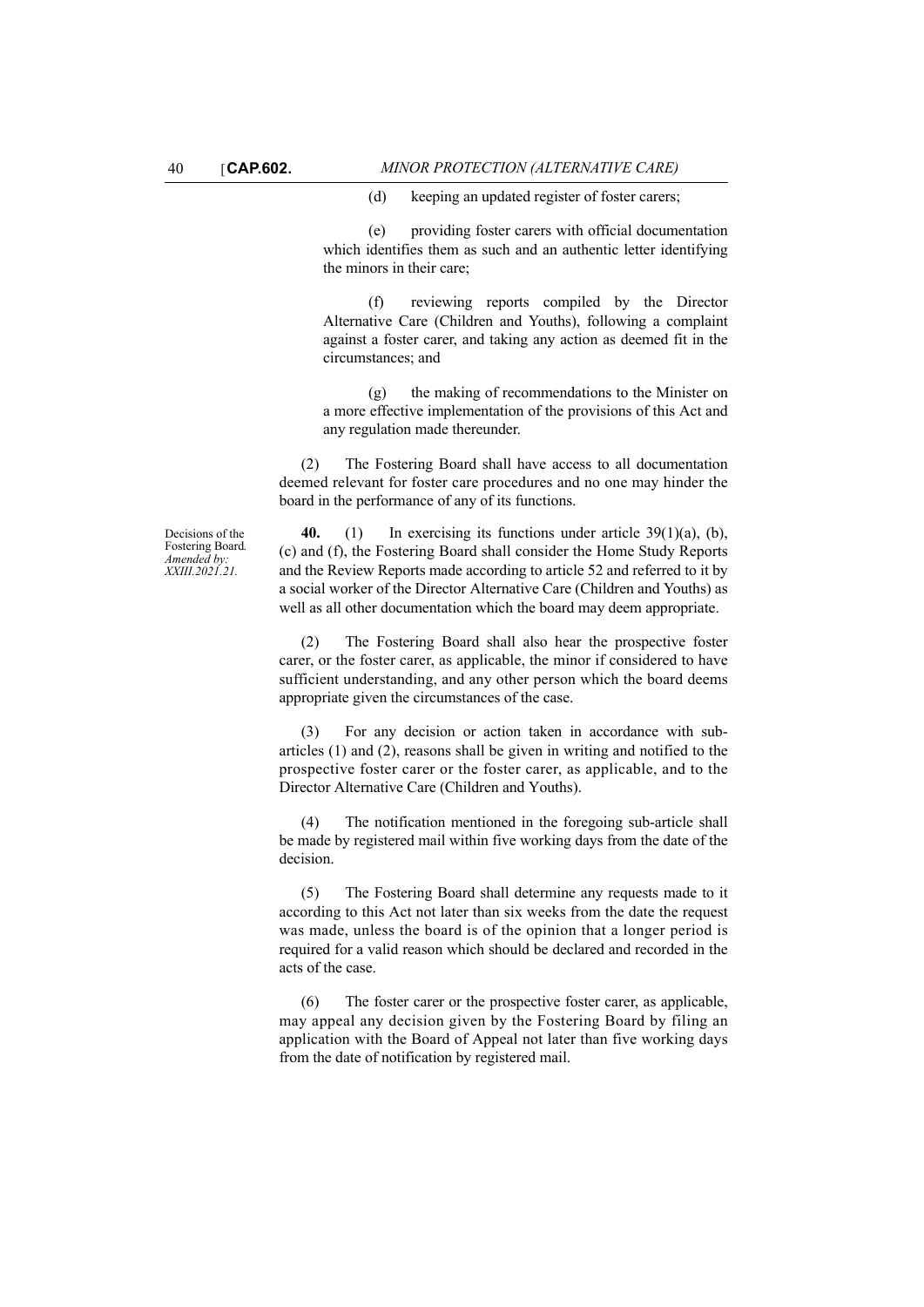Central Authority on fostering.

## TITLE IV

#### OF THE CENTRAL AUTHORITY ON FOSTERING

**41.** There shall be a Central Authority on fostering which shall be that entity which upon the entry into force of this Act was responsible for fulfilling the functions provided in article 42 and, or by regulation made under this Act:

Provided that, from time to time, the Minister may, by regulations, confirm that entity or identify another entity as the Central Authority, and by the same regulations he may assign other functions and responsibilities to it in addition to those already provided in this Act for the Central Authority.

**42.** The functions of the Central Authority shall include:

(a) receiving and acknowledging applications for accreditation;

(b) granting, refusing, suspending and revoking the accreditation of agencies in accordance with established criteria;

(c) receiving, acknowledging, investigating and taking of any necessary action on any complaint against accredited agencies or agencies purporting to act as such;

(d) receiving requests from foreign persons who are approved as foster carers in another country or from accredited agencies, which requests shall be referred to the Director Alternative Care (Children and Youths) and it is only the Director Alternative Care (Children and Youths) which shall make the necessary checks once such references are made to it; and

(e) receiving applications from agencies which want to provide cross-border foster care and deciding on whether to allow such agencies to place minors under foster care.

**43.** (1) Any agency may apply to the Central Authority for accreditation, in the form approved and provided for by such authority, in order to be able to carry out foster care services.

(2) The Central Authority may, at any time during the processing of an application, require an agency to provide any documents and information deemed necessary in order to ascertain whether accreditation should be granted.

**44.** (1) The Central Authority may accredit an agency if it is satisfied that the agency:

(a) has professionals with sufficient experience and expertise in dealing with matters related to minors and families;

Functions of the Central Authority on fostering. *Amended by: XXIII.2021.21.*

Application for the granting of accreditation.

Accreditation of an agency. *Amended by: XXIII.2021.21.*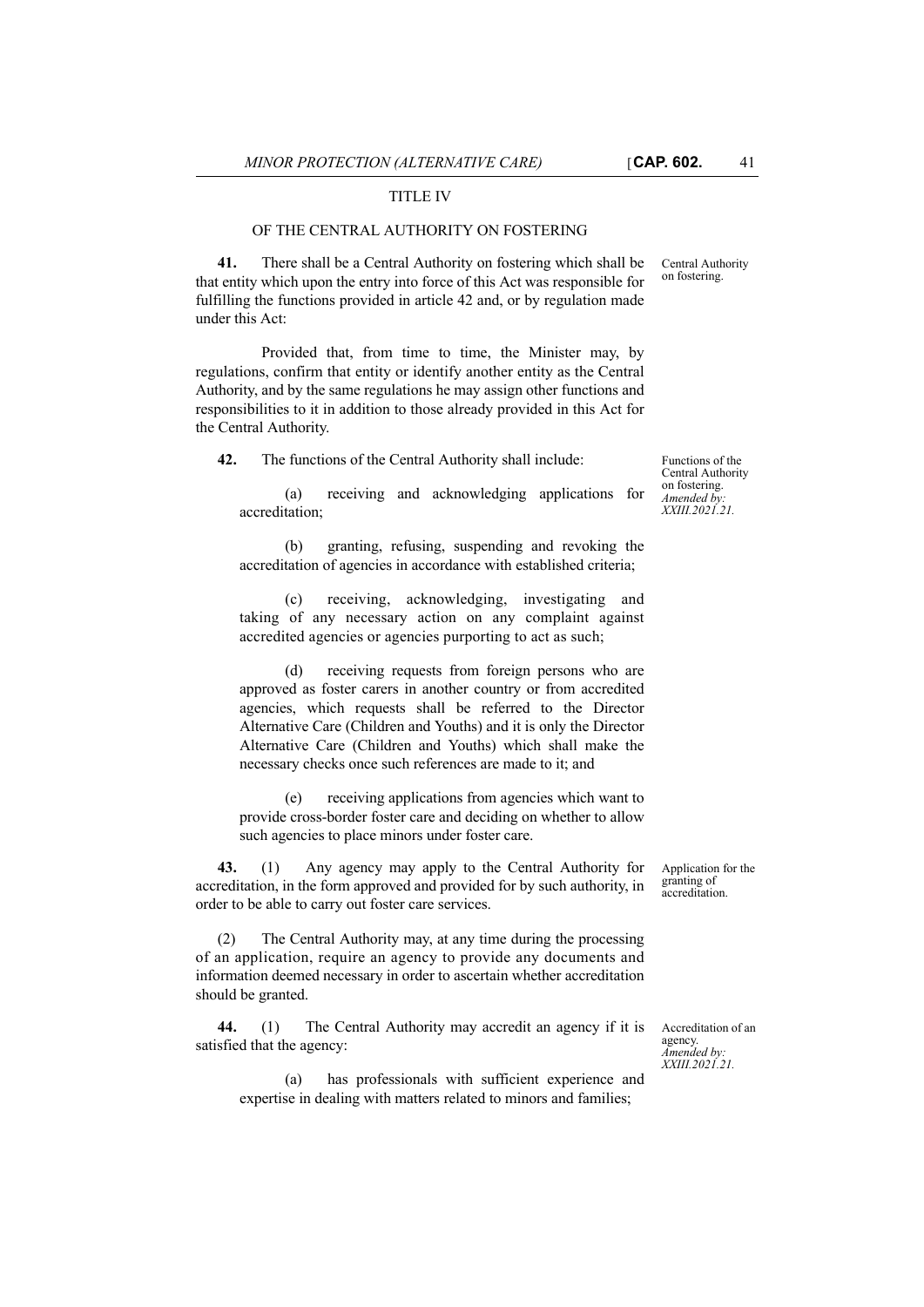(b) has an adequate number of staff trained to carry out foster care services; and

(c) has the administrative and legal competency to carry out the functions appertaining to foster care services.

(2) The provisions of articles 55(2) and 56 to 59 shall apply *mutatis mutandis* to every organisation accredited by the Central Authority in accordance with this article:

Provided that articles  $56(c)$  and  $58(1)(c)$  shall not apply to agencies accredited in accordance with this article.

(3) An accredited agency shall be obliged to provide the Director Alternative Care (Children and Youths) with information in its possession, including information on foster carers and prospective foster carers, as requested by the Director Alternative Care (Children and Youths) with the purpose of fulfilling one of its functions according to this Act.

(4) In addition to the requirements provided in the foregoing subarticle, the Minister may prescribe other requisites by regulations made for such purposes or as otherwise may be made under this Act.

**45.** (1) Upon granting accreditation to an agency the Central Authority shall issue an Accreditation Certificate which shall be valid for a period of two years from date of issue.

(2) The certificate referred to in sub-article (1) may be renewed by the Central Authority if the accredited agency applies for renewal by not later than two months prior to the expiration of its accreditation and renewal shall only be granted if the accredited agency is still in compliance with articles 43 and 44.

(3) The decision of the Central Authority on the renewal of the accreditation certificate shall be served on the accredited agency, by registered mail, within three months from the application for renewal.

Accreditation refusal.

Accreditation **Certificate** 

> **46.** (1) The Central Authority shall have the right to refuse an application for accreditation, or for its renewal, if it deems the agency inadequate for the provision of foster care services.

> (2) A refusal according to sub-article (1), together with the reasons therefor, shall be given in writing to the applicant agency within three months from the date of application.

> (3) The agency or the accredited agency, as applicable, shall have the right to request a change in the decision of the Central Authority by filing an application to the Board of Appeal within twenty days from the date of notification in accordance with sub-article (2).

(4) If the reason for refusal is no longer present, the organisation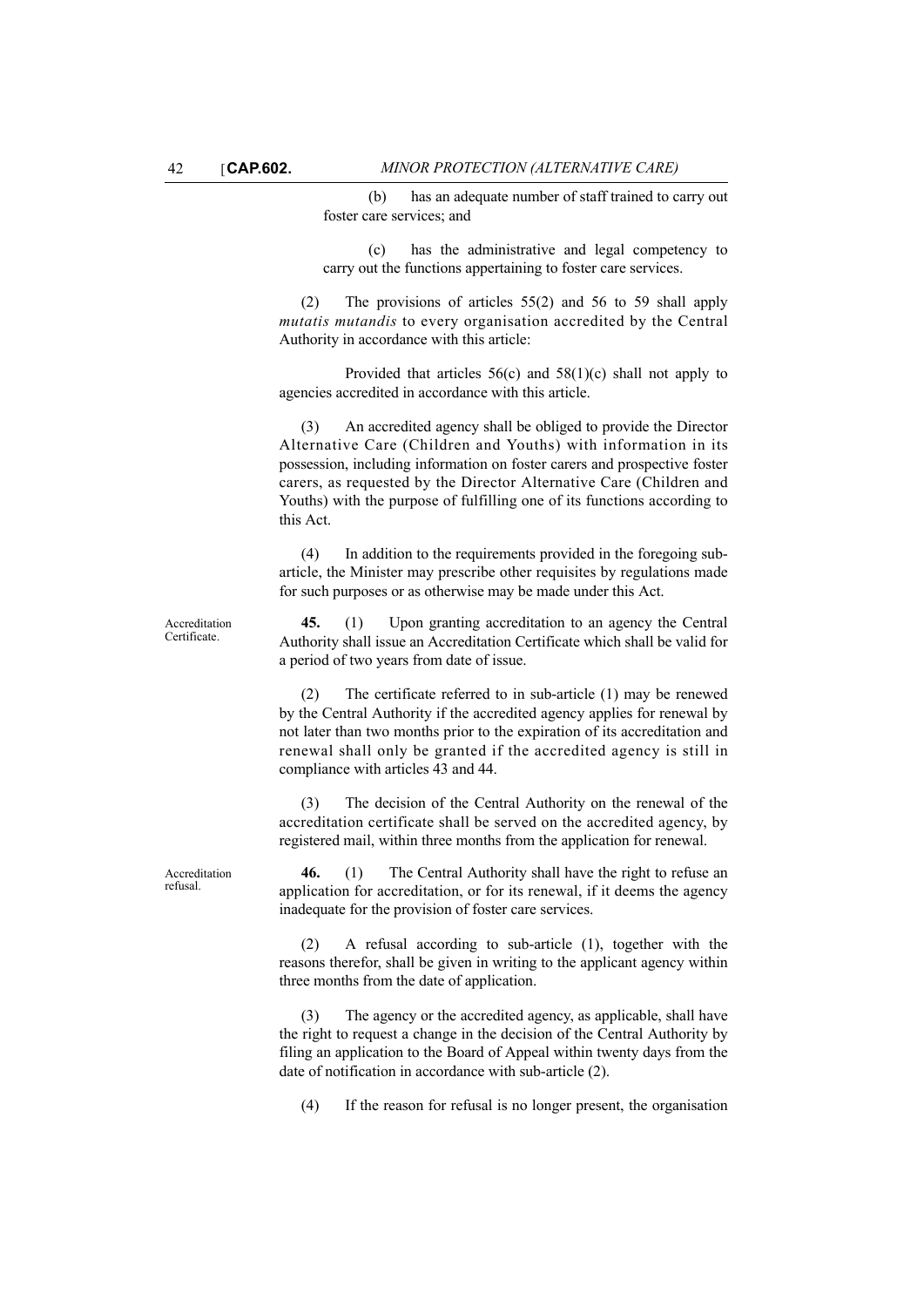or the accredited agency, as applicable, shall have the right to apply with the Central Authority for accreditation.

**47.** (1) The Central Authority shall have the right to revoke accreditation of an agency at any time, if the agency:

(a) files a request in writing for revocation;

(b) ceases to comply with the criteria of eligibility for accreditation;

(c) is no longer deemed suitable to provide foster care services;

(d) is in breach of the conditions for accreditation in accordance with the provisions of this Act or of any regulations made thereunder.

(2) The Central Authority shall notify the agency on the revocation, which notification shall be given together with the reasons therefor and such revocation shall have effect from the date of notification.

(3) If the accreditation is revoked on any of the grounds mentioned in sub-article  $(1)(b)$ ,  $(c)$  or  $(d)$ , the agency may request the revocation of the decision of the Central Authority by filing an application to the Board of Appeal within ten days from notification in accordance with sub-article (2).

(4) If the accreditation of an agency is revoked, the Accreditation Certificate and all the documents related to foster care services become the property of the Central Authority:

Provided that the Central Authority may appoint another accredited agency to have custody of such documents, to follow up on the prospective foster carers and foster carers, to continue taking care and follow up on the placement of minors under foster care, and to perform all the functions of the agency which had its accreditation revoked in accordance with this article.

**48.** (1) During the month of January of each year, the Central Authority shall publish in the Gazette:

Publication in the Gazette.

(a) a list of all accredited organisations specifying their full name, registered address and other relevant contact details; and

(b) a list of agencies whose accreditation has been revoked throughout the previous calendar year.

(2) The Central Authority shall publish in the Gazette any change to the conditions required for accreditation or the renewal thereof upon

Revocation of accreditation.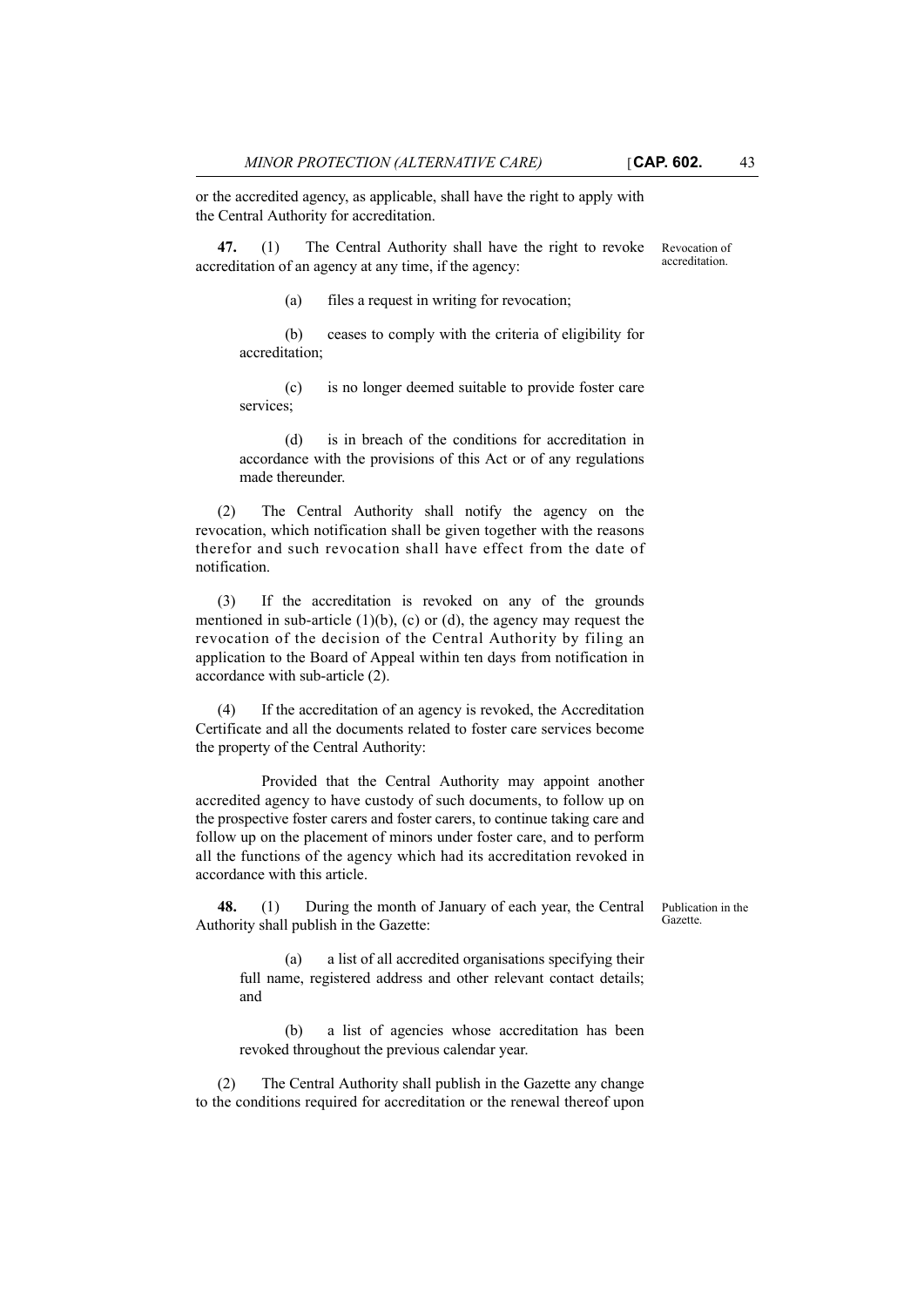making such a change, and changes shall take effect from the date of publication.

## TITLE V

### Sub-title I

#### OF FOSTER CARE

**49.** (1) Upon receiving an application by a prospective foster carer, the Director Alternative Care (Children and Youths) shall:

(a) train the prospective foster carer;

(b) evaluate the suitability of the prospective foster carer;

(c) draw up a report on the situation of the prospective foster carer which shall include any appropriate recommendation, which report shall be known as Home Study Report; and

(d) forward the Home Study Report to the Fostering Board.

(2) For the purposes of drawing up the Home Study Report, the social worker authorised by the Director Alternative Care (Children and Youths) shall visit the ordinary residence of the prospective foster carer as necessary.

(3) The visits mentioned in the foregoing sub-article may be made without notice and the prospective foster carer shall co-operate with the social worker and he shall provide information which as far as he knows is correct. Denying entry of the social worker in his ordinary residence may constitute sufficient ground for the rejection of his application..

(4) Without prejudice to any other provision of this Act or of any other law, the Home Study Report shall include the following:

(a) a conduct certificate issued by the Commissioner of Police;

(b) a report made by a registered doctor on the state of health of the prospective foster carer;

(c) a register of the meetings that the social worker had with the family;

(d) a recommendation by the social worker on whether the prospective foster carer is suitable or otherwise, and the reasons therefor; and

(e) any other information as the Fostering Board may reasonably require.

Evaluation of prospective foster carers. *Amended by: XXIII.2021.22.*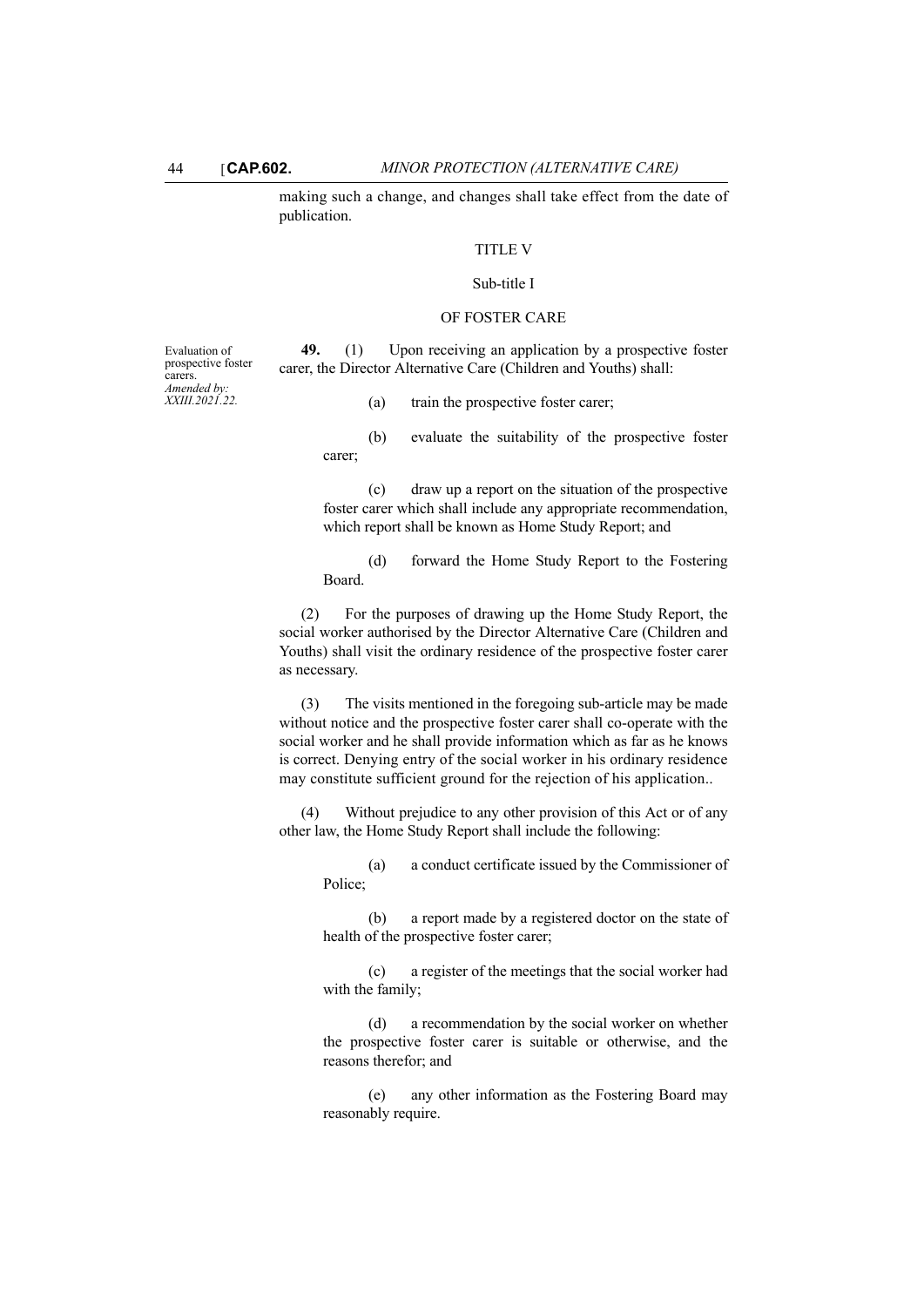(5) When a social worker, in the early stages of his evaluation for the purpose of drawing up the Home Study Report, has enough reasons to think that a prospective foster carer is not suitable, he shall present a preliminary report to the Fostering Board and request direction on whether he should proceed with the Home Study Report or not.

(6) When the Fostering Board decides that a social worker should proceed with his Home Study Report it shall inform the social worker and the latter shall proceed with his evaluation:

Provided that when the Fostering Board agrees with the preliminary report it shall give its decision in accordance with this Act and it shall accordingly notify those mentioned in article 40(3).

**50.** For the purpose of matching a foster carer with a minor, the Director Alternative Care (Children and Youths) shall:

Pairing of foster carers with minors. *Amended by: XXIII.2021.21,23.*

(a) consider the individual needs of the minor;

(b) consider the capabilities and experience of the foster carer to cater for the particular needs of the minor;

(c) without prejudice to paragraph (a), make any reasonable attempt to keep siblings at the same residence;

(d) without prejudice to paragraph (a), make any reasonable attempt to keep a parent under the age of eighteen years and his or her offspring at the same residence;

(e) consider the report made by the social worker; and

(f) consider whether relatives of the minor are capable of taking care of said minor.

**51.** (1) Foster care shall take place following a written agreement between the Director Alternative Care (Children and Youths) and the foster carer, which may be modified by written agreement between the Director Alternative Care (Children and Youths) and the foster carer.

(2) The care order, the care plan and the voluntary placement order in accordance with article 68, as well as any revision to them, shall be annexed to the agreement and shall be read and interpreted as part of the same agreement.

(3) The agreement shall be signed by the social worker and the foster carers, and a copy thereof together with the relevant parts of this Act which provide for the rights and responsibilities of foster carers and the rights of minors under foster care, shall be given to the foster carers.

(4) A copy of the agreement mentioned in this article may be given to the parents of the minor only if the Director Alternative Care

Foster care agreement*. Amended by: XXXVII.2020.9; XXIII.2021.21.*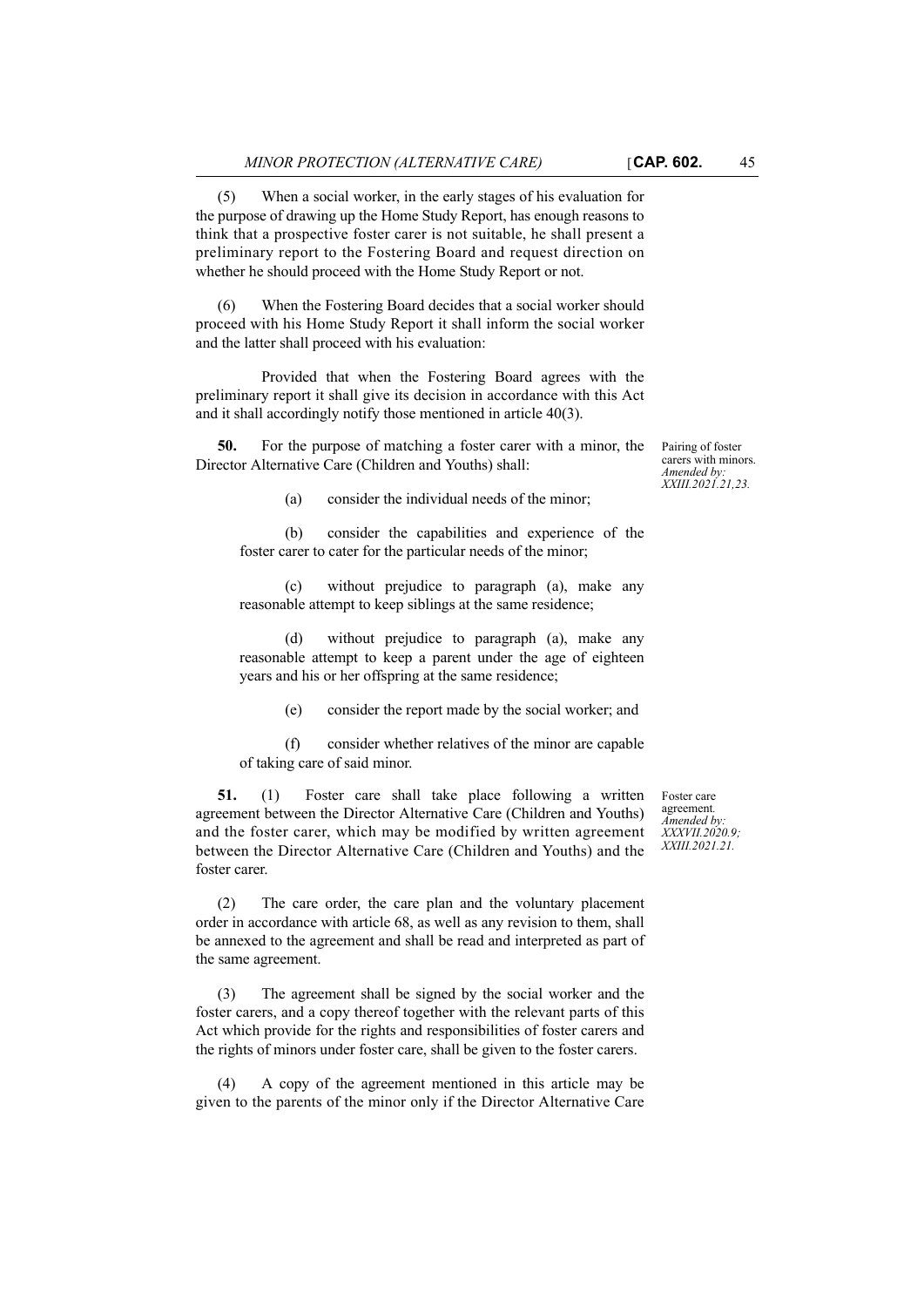(Children and Youths) decides that it would be in the best interests of the minor.

(5) The foster care agreement shall be deemed to include the right of the foster carer to travel with the minor after having notified the Director Alternative Care (Children and Youths), and the Director Alternative Care (Children and Youths) shall have three working days to object to said travelling so that the Review Board may give a direction according to sub-article (6):

Provided the notification by the foster carer shall be made within a reasonable time and the foster carer shall not have the right to any compensation or damages if he made any arrangements for that traveling before the lapse of the said three working days without any objection by the Director Alternative Care (Children and Youths), or before the Review Board has given its direction according to sub-article (6).

(6) In case of any disagreement as to the foster care agreement, any party may request a direction from the Review Board which direction is to be given by not later than ten working days.

(7) The contents of the agreement between the foster carer and the Director Alternative Care (Children and Youths) shall not be deemed as a permanent one unless it contains a clause which provides clearly to the contrary.

(8) The agreement may be terminated by the Director Alternative Care (Children and Youths) or the foster carer, as applicable, for any one of the following reasons:

> (a) the foster carer does not comply with the foster care agreement;

> (b) the Fostering Board decided that a foster carer is no longer capable of providing foster care;

> (c) the placement of a minor under foster care is no longer in the best interests of the minor;

> (d) the circumstances make it difficult for the foster carer to continue taking care of the minor under his care:

Provided that the agreement may only be terminated after the key social worker is informed of such an intent and an alternative care plan is drawn up and approved by the Review Board.

Monitoring of the foster carei *Amended by: XXIII.2021.21,23.*

**52.** (1) During a placement under foster care, the Director Alternative Care (Children and Youths) shall designate a social worker to monitor a foster carer registered with it.

(2) The social worker shall prepare a Review Report at least once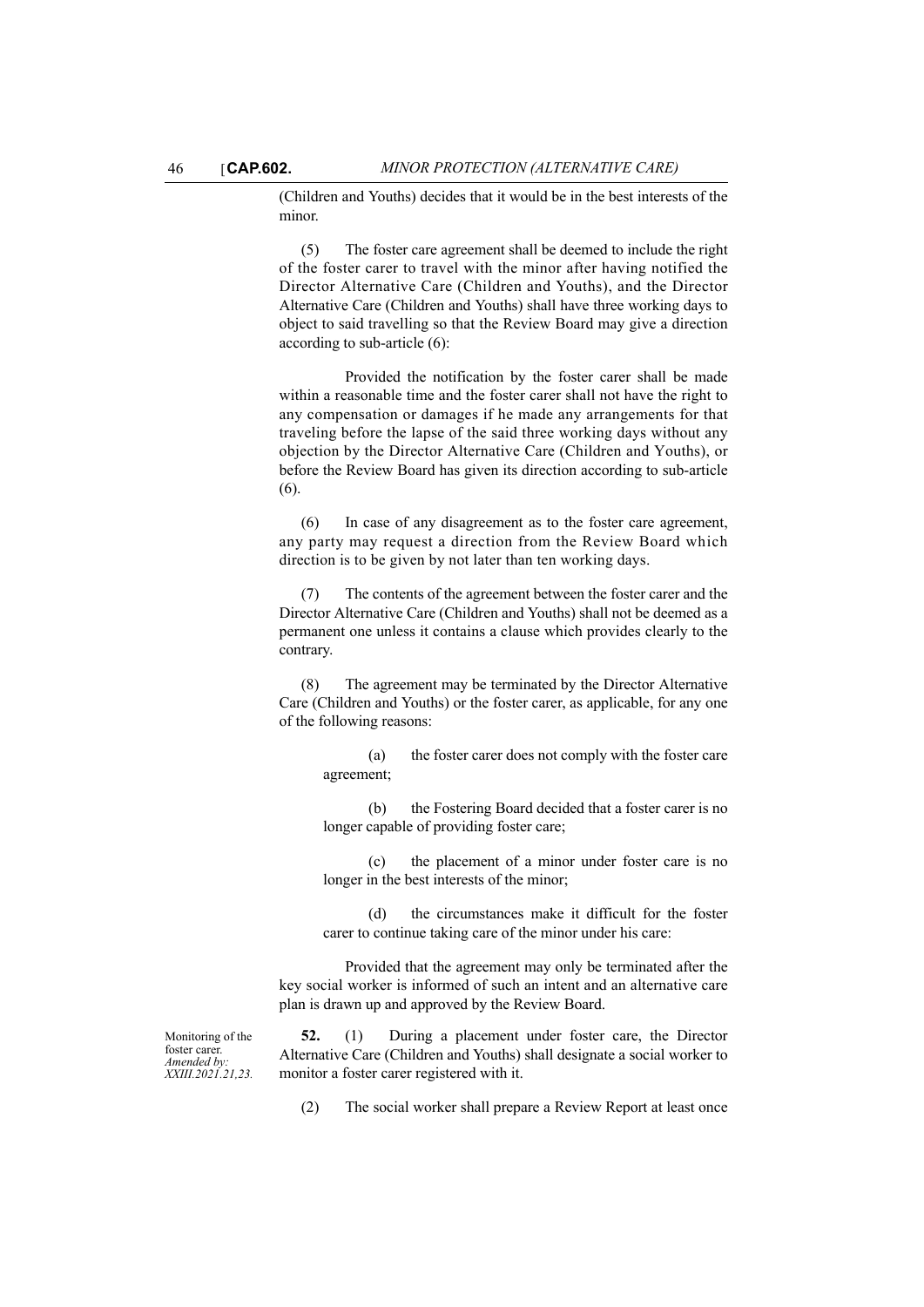every year for the first three (3) years in which the minor is in foster care and every two (2) years following said three (3) years, so that it may be determined whether the foster carer is fulfilling his obligations in accordance with this Act and the foster care agreement, with the purpose of deciding if such carer should be allowed to continue taking care of the minor:

Provided that the Review Report shall be made before the expiry of a two-year period if there is a need to evaluate the foster carer before such expiry.

(3) For the drawing up of the Review Report, the social worker shall make the necessary visits to the residence.

The visits mentioned in the foregoing sub-article may be made without notice and the foster carer shall co-operate with the social worker and he shall provide information which as far as he knows is correct, and he may not deny the social worker entry to his ordinary residence.

(5) The social worker making visits in accordance with this article shall have the right to be assisted by members of the Executive Police in case it is deemed that there is a risk of hindrance to the exercise of his responsibilities according to this article.

**53.** By virtue of this article, with the rights and responsibilities of foster carers listed in a foster care agreement, the following shall be deemed to be added and included:

Rights and responsibilities of foster carers *Amended by: XXIII.2021.21,25.*

(a) the facilitation of contact between the minor and his family and any other person which the Review Board may deem necessary in the best interests of the minor, as long as this does not endanger or threaten the safety of the foster carers or of the alternative carers;

(b) the receiving of any information, including medical information, about the minor being placed in their care and ensuring that any such information is kept confidential;

(c) the receiving of such financial assistance as may be required for the care and upbringing of the minor;

(d) the receiving of adequate support services;

(e) co-operation with all the entities and persons concerned and the furnishing to them of such information as they may deem required;

(f) ensuring that the minor attends to any treatment which the Review Board may determine as needed for the wellbeing of the minor;

(g) attendance together with the minor for reviews by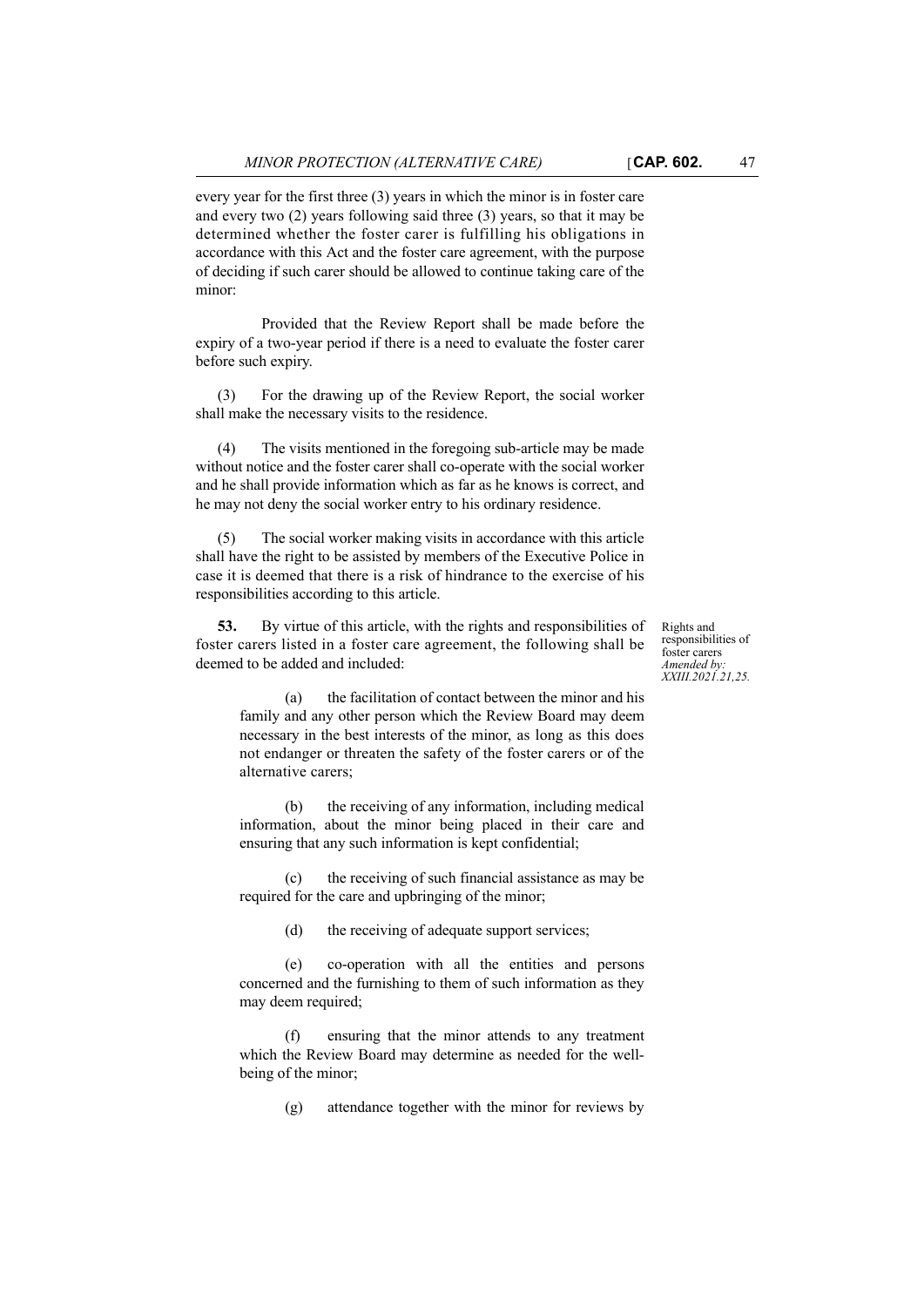the Review Board and updating that board on the progress being done by the minor and on any other significant event;

(h) the giving of a notification to the Director Alternative Care (Children and Youths) and the Review Board of any change in their ordinary residence, at least two months before such change;

(i) ensuring that the minor is brought up in an environment which leads to his psychological security as well as his physical well-being, to the satisfaction of the Social Care Standards Authority;

(j) respecting and facilitating of the right of the minor to practice a religion of his own choice;

(k) the reporting to the Director Alternative Care (Children and Youths) or the Review Board of any incident, abscondment, truancy from school, injury, sickness or death as they occur;

(l) the participation in on-going training as organized by the Director Alternative Care (Children and Youths);

(m) the right to open a bank account in the name of the minor, which they shall administer as a *bonus paterfamilias*;

(n) access to information on the biological parents of the minors, following an application to the Court which the Court may approve or refuse after having considered the case and the best interests of the minor; and

(o) the observance of any other obligation as may be imposed upon them under this Act or any other law.

**54.** (1) When a minor has been under the care and custody of a foster carer for more than five years, the foster carer may request the adoption of that minor by filing an application to the Court of Voluntary Jurisdiction:

Provided that in extraordinary circumstances and only after three (3) positive Review Reports on the fostering of the minor, the Court of Voluntary Jurisdiction may accede to a request for adoption of the minor even if the minor had not been in the care and custody of the foster carer for more than five (5) years.

(2) Notwithstanding any other provision of the law, no restrictions based on age may apply for adoption in accordance with this article.

Adoption in accordance with this article shall be granted on condition that the rights of access to the minor by the biological parents and siblings by consanguinity shall be as wide as possible, as long as this

Adoption of minors under foster care.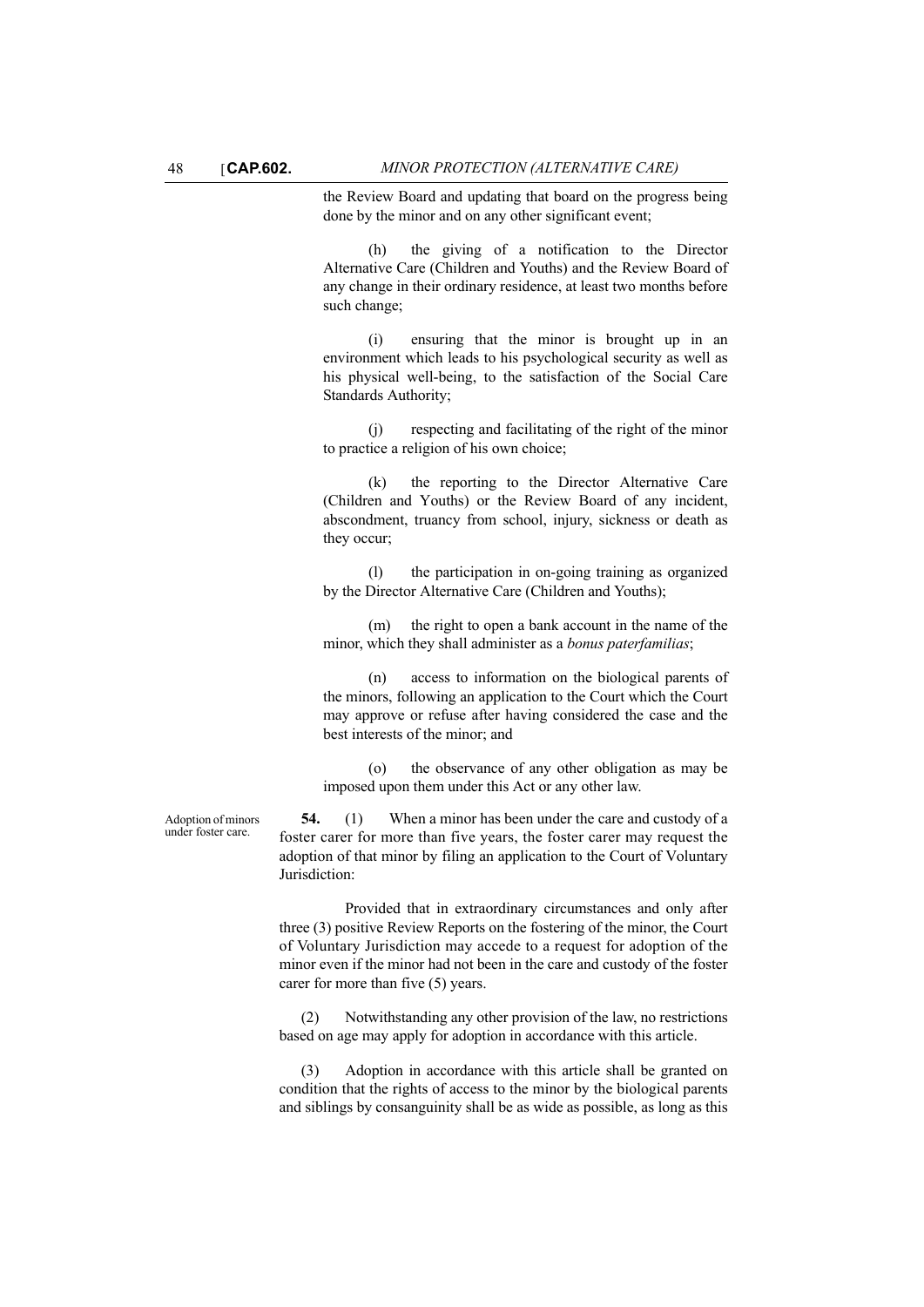is in the best interest of the minor.

### Sub-title II

## OF THE AGENCY

**55.** (1) Without prejudice to any other function or responsibility given to the Director Alternative Care (Children and Youths) in accordance with this Act or any other law, the Director Alternative Care (Children and Youths) under this Act shall:

(a) match foster carers with minors who are to be placed under foster care in accordance with article 50;

(b) make any reasonable attempt to place siblings with the same foster carer if this is in the best interest of the siblings;

(c) make any reasonable attempt to place a parent who is a minor and his offspring with the same foster carer;

(d) ascertain that every placement under foster care is in the best interest of the minor;

(e) follow up on all placements under foster care which have been occasioned through it and provide support to the foster carers throughout such placement under foster care;

(f) consider and propose changes, if needed, to any foster care agreement;

(g) investigate complaints against a foster carer in accordance with the manual or procedures mentioned in article 56 and make a report to be referred to the Fostering Board for any required action; and

(h) investigate any abuse allegations related to foster care placements in accordance with the manual or procedures referred to in article 56 and make a report to the competent authority as may be required.

(2) The Director Alternative Care (Children and Youths) shall also have the following functions:

> (a) the provision of services in accordance with criteria, procedures and guidelines established by the Central Authority and in accordance with those standards of service therein established;

> (b) the receipt and processing of applications by persons applying to be registered as foster carers;

> > (c) the provision of initial and on-going training to

Functions of the Director Alternative Care (Children and Youths). *Amended by: XXIII.2021.21,26.*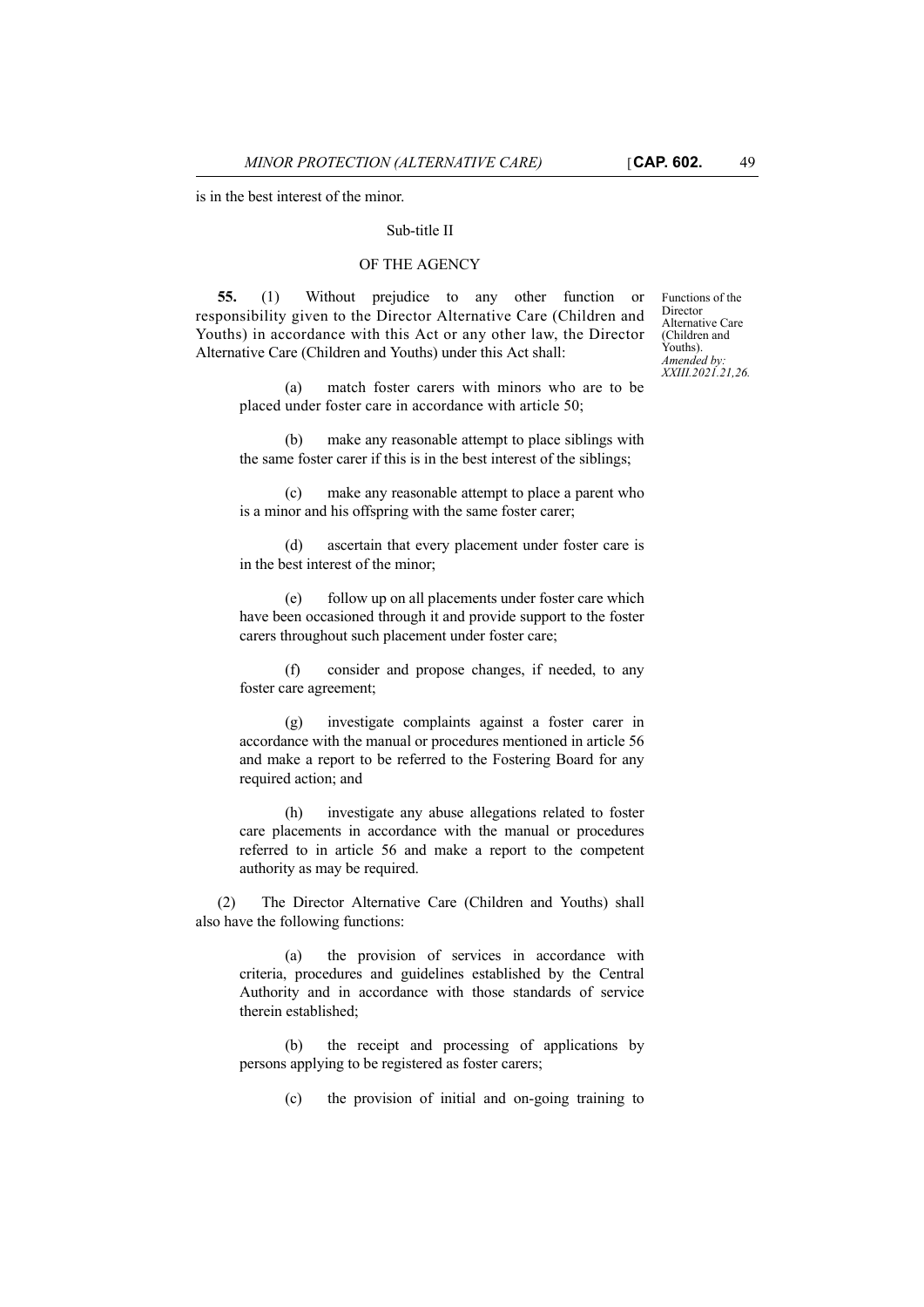prospective foster carers and foster carers registered with it, as well as providing them with adequate and continuous support when the Director Alternative Care (Children and Youths) places a minor under foster care with the foster carers;

(d) providing the Central Authority with access to any document relating to the foster care procedures of any minor, inclusive of reports on any foster carer or prospective foster carer;

(e) providing the Central Authority with access to its accounts and to accounts as audited by an auditor;

(f) sending of a report to the Central Authority on the exercise of its functions at the end of each calendar year;

(g) conforming with any other function as may be specified by the Central Authority.

(3) Without prejudice to any other function or responsibility given to them in accordance with this Act or any other law, every agency accredited in accordance with this Act shall also have the functions listed in sub-article (2).

Policies and procedures of the Agency. *Amended by: XXIII.2021.21.*

**56.** The Director Alternative Care (Children and Youths) shall develop, update and fulfil the written policies, procedures and manuals which are subject to approval by the Central Authority, and which shall *inter alia* provide for:

(a) procedures on training and evaluation;

(b) forms of support for foster carers and minors placed under foster care as applicable before, during and after such placement under foster care;

(c) investigation of complaints against any foster carer;

(d) changes in the circumstances of foster carers.

**57.** Before commencing the fostering process, the Director Alternative Care (Children and Youths) shall:

> (a) inform prospective foster carers of its objectives, powers and activities;

> (b) make available a copy of its Accreditation Certificate to prospective foster carers as proof of its accreditation; and

> (c) inform prospective foster carers of any legal requirements.

Information to prospective foster carers. *Amended by: XXIII.2021.21.*

and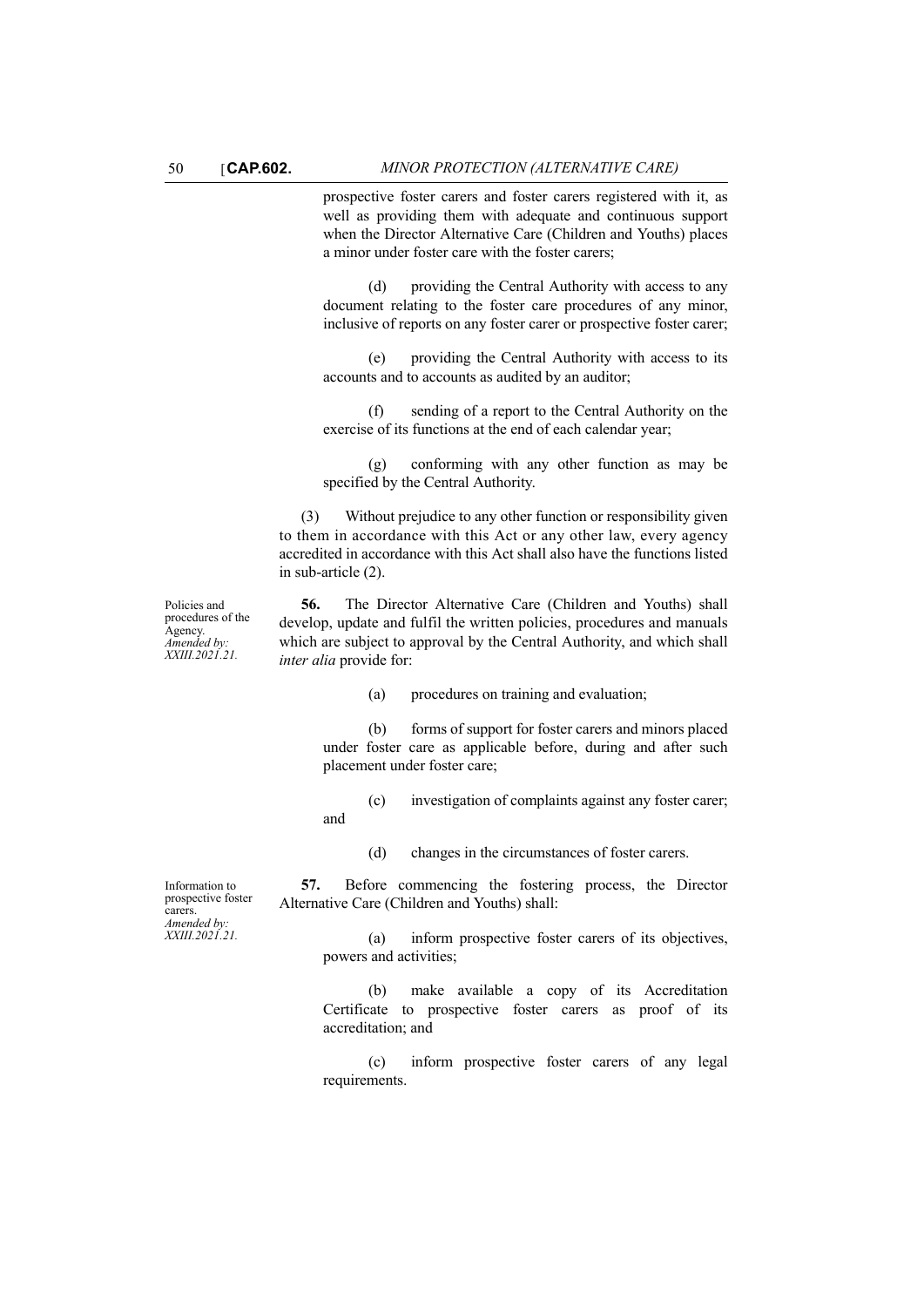**58.** (1) The Director Alternative Care (Children and Youths) shall maintain one or more registers which will at least have lists of:

(a) the prospective foster carers registered with it;

(b) the foster carers registered with it; and

(c) the professionals who are monitoring every foster care placement.

(2) In addition to what is provided in sub-article (1), the Central Authority may, by informing the Director Alternative Care (Children and Youths) in writing, order it to add other information to be registered and kept in the registers mentioned in sub-article (1).

**59.** The Director Alternative Care (Children and Youths) shall make all reasonable efforts to ensure that every social worker assigned to carry out duties with regard to foster care procedures is adequately trained in this regard and continues to receive ongoing training.

#### TITLE VI

#### OF RESIDENTIAL CARE

**60.** (1) Where the placement of a minor in foster care is not in Residential care. the best interest of the minor, such minor shall be accommodated in a home for residential care.

(2) A home for residential care shall be responsible for promoting the development and well-being of a minor placed under its care.

**61.** (1) Without prejudice to other responsibilities under this Act or any other law, and the rules made according to sub-article (2), a home for residential care shall be responsible for:

(a) ensuring that the placement into residential care is effected in the most appropriate manner for the minor;

(b) ensuring that the minor under its care receives all those rights pertaining to all minors in the pursuit of his wellbeing, of his development and for the attainment of his aspirations;

(c) collaborating with the social worker assigned for the minor;

(d) reporting to the social worker and the Review Board on every fact which may affect the care plan of the minor;

(e) facilitating contact between the minor and his family in accordance with the care plan or decision of the Review Board;

workers. *Amended by: XXIII.2021.21.*

Training for social

Responsibilities of homes for residential care. *Amended by: XXXVII.2020.10*; *XXIII.2021.21.*

Registers. *Amended by: XXIII.2021.21.*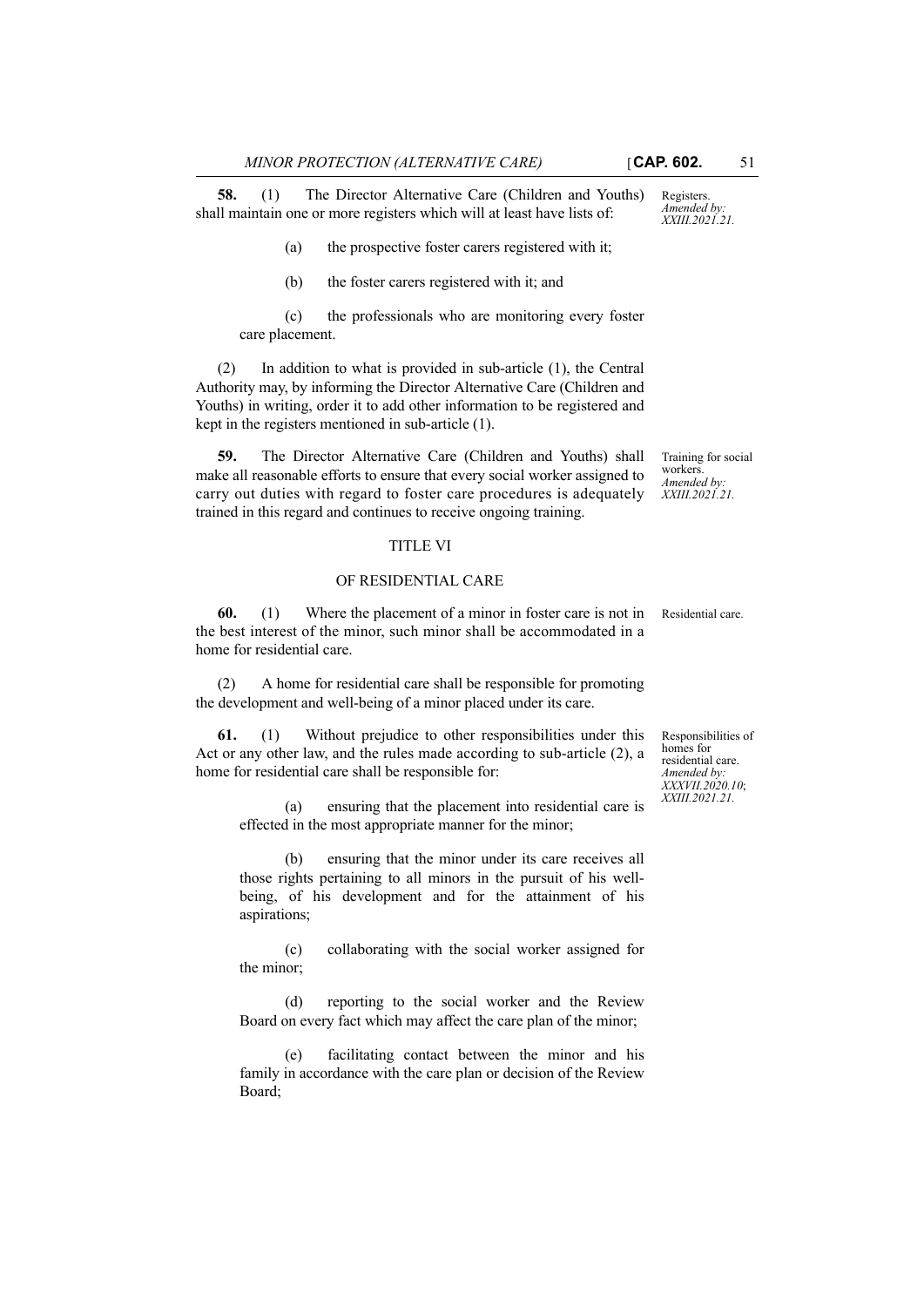(f) providing residential services in accordance with the standards, criteria and procedures established by the Social Care Standards Authority through regulations for such purpose;

(g) keeping of a register on minors placed under their care, which register shall include periodical reports relating to the development of the minor;

(h) providing initial and on-going training to their employees and service providers;

(i) notify the Director Alternative Care (Children and Youths) of any requests made directly to it for the placement of a minor in its care; and

(j) develop, maintain, update and execute written policies, procedures and manuals.

(k) the right to open a bank account in the name of the minor, which they shall administer as a *bonus paterfamilias*;

(l) the receiving of any relevant information, including medical information, about the minor being placed in their care and ensuring that any such information is kept confidential;

(m) ensuring that the minor attends to any treatment which the Review Board may determine as needed for the wellbeing of the minor;

(n) attendance together with the minor for reviews by the Review Board and updating that board on the progress being done by the minor and on any other significant event;

(o) respecting and facilitating the right of the minor to practice a religion of his own choice.

(2) The Central Authority may, by notice in the Gazette, make rules providing for other responsibilities for homes for residential care, which responsibilities are not already provided under sub-article (1), in this Act or in any other law whatsoever, and it may also in the same manner make rules further specifying the responsibilities provided according to sub-article (1), and it shall at all times do so in the best interests of minors.

**62.** (1) A residential care placement shall only take place following an agreement entered into between the Director Alternative Care (Children and Youths) and the head of the residential home.

(2) The termination of any residential care placement agreement may only be given effect by the Review Board following a request by an interested person.

Residential care placement agreement. *Amended by: XXIII.2021.21.*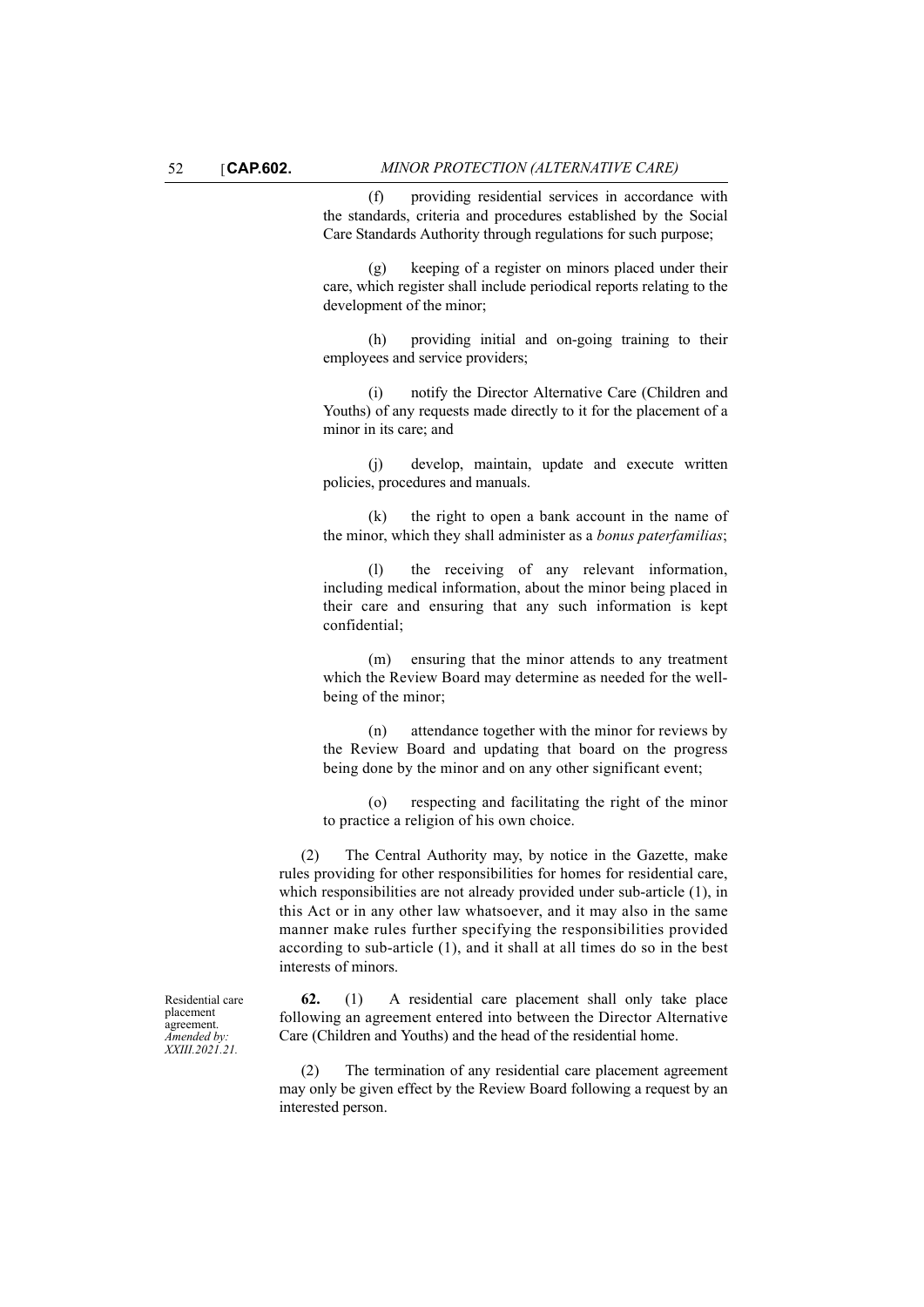#### TITLE VII

### OF THE RIGHTS OF MINORS IN ALTERNATIVE CARE

**63.** (1) A minor in relation to whom the provisions of this Act apply shall be cared for, maintained, instructed and educated according to his abilities, aspirations and natural inclinations.

(2) The minor shall also, at any time, have regular access to the social worker who is taking care of his placement in alternative care.

(3) Without prejudice to the generality of the rights mentioned in sub-articles (1) and (2), and to any other right of the minor, said minor shall in particular have the following rights:

(a) to be consulted on any decision affecting him in a manner appropriate to his age and understanding;

(b) to have access to information on the situation of his family members in the absence of contact with them;

(c) to maintain personal relations and direct contact with his parents, and with any such other person close to him, unless it is contrary to the best interests of the minor;

(d) to receive nutrition in accordance with the relevant nutritional standards, as well as with his religious beliefs;

(e) to receive appropriate medical care and psychological support;

(f) to have access to education;

(g) to have his specific safety, health, nutritional, developmental and other needs catered for;

(h) to freely decide which religion to pursue and to have his religious and spiritual needs satisfied accordingly;

(i) to have his privacy respected;

(j) to have a positive, safe and nurturing relationship with his alternative carers; and

(k) the rights mentioned in the United Nations Convention on the Rights of the Child.

(4) From time to time the Minister may update the rights mentioned in this article by regulations.

#### PART III

#### OF APPEALS

Rights of the minor in alternative care.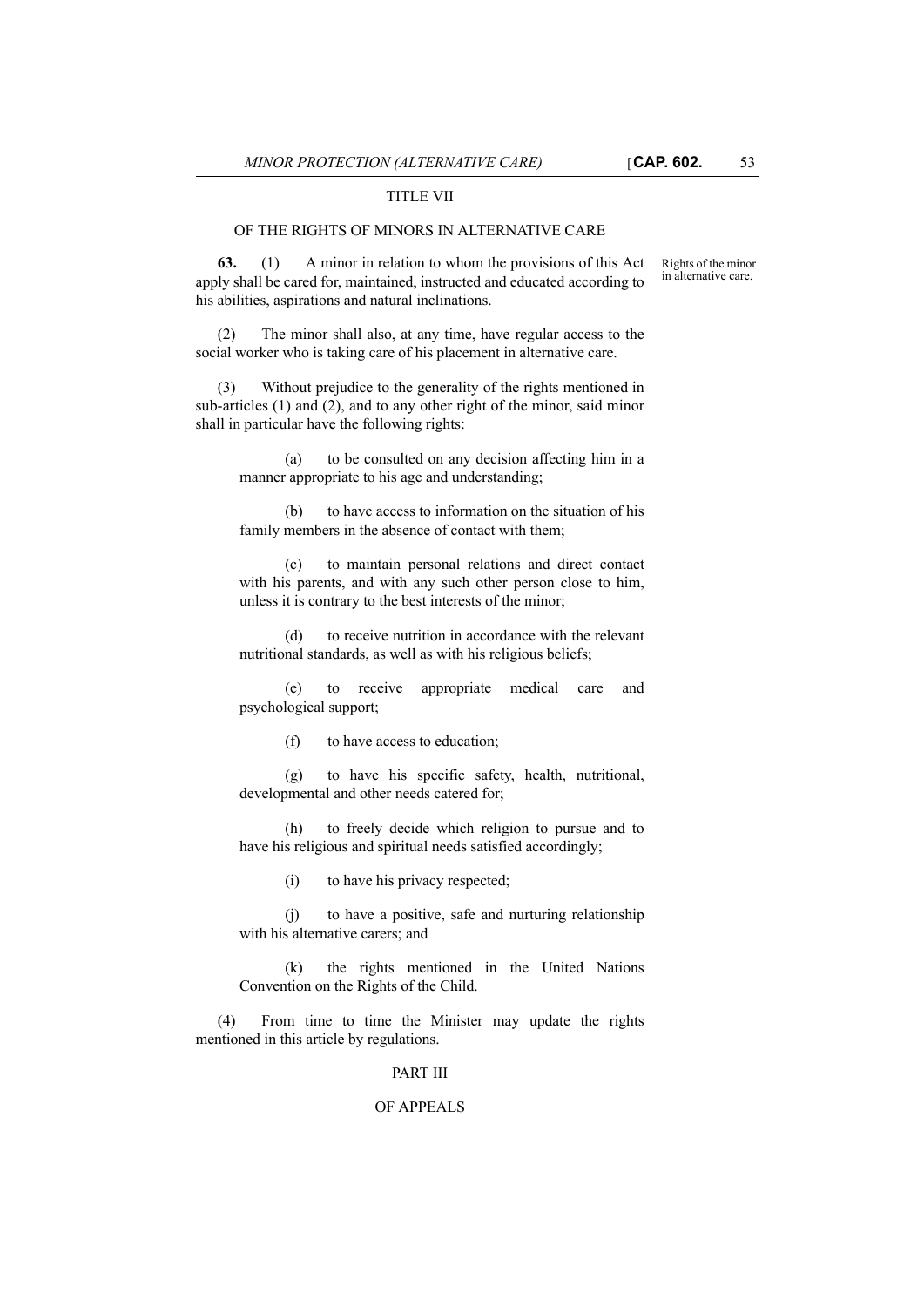### TITLE I

### OF THE BOARD OF APPEAL

Establishment of Board of Appeal. **64.** (1) There shall be a Board of Appeal which shall consist of three members as follows:

> (a) a Chairperson who shall have a warrant to practise the profession of advocate in Malta for at least five years; and

(b) two persons who shall have at least five years of professional experience in the welfare of minors.

(2) The members of the Board of Appeal shall be appointed by the Minister for a period of three years and may be removed from office by the Minister on grounds of inability to perform the functions of their office or for misbehaviour.

(3) A member of the Board of Appeal may be challenged or may abstain for any of the reasons for which a judge may be challenged or may abstain in accordance with article 734 of the [Code of Organization](http://www.justiceservices.gov.mt/DownloadDocument.aspx?app=lom&itemid=8577&l=1) [and Civil Procedure.](http://www.justiceservices.gov.mt/DownloadDocument.aspx?app=lom&itemid=8577&l=1)

(4) When a member of the Board of Appeal recuses himself or abstains in accordance with the foregoing sub-article, the Minister shall appoint another person to sit as a member on the Board of Appeal in substitution of the said member and for the appeal for which such member recused himself or abstained.

(5) A person shall not be qualified to be appointed or continue to hold office as a member of the Board of Appeal if that person is a Judge, a Magistrate, a member of the House of Representatives or of a Local Council, or a candidate for election to the House of Representatives or a Local Council.

**65.** (1) The Board of Appeal shall be competent to, following a request by application:

(a) review a decision of the Fostering Board;

(b) review a decision of the Social Care Standards Authority to refuse, revoke or suspend a registration; and

(c) review decisions of the Central Authority with regards to accreditation, accreditation renewals, suspension or revocation of an accreditation.

(2) The Board of Appeal shall fulfil any other function which the Minister may prescribe by regulations made by virtue of this Act.

(3) To fulfil its functions, the Board of Appeal shall have access to all documentation related to a foster care procedure and no one may

Competence and powers of the Board of Appeal. *Amended by: XXXVII.2020.11.*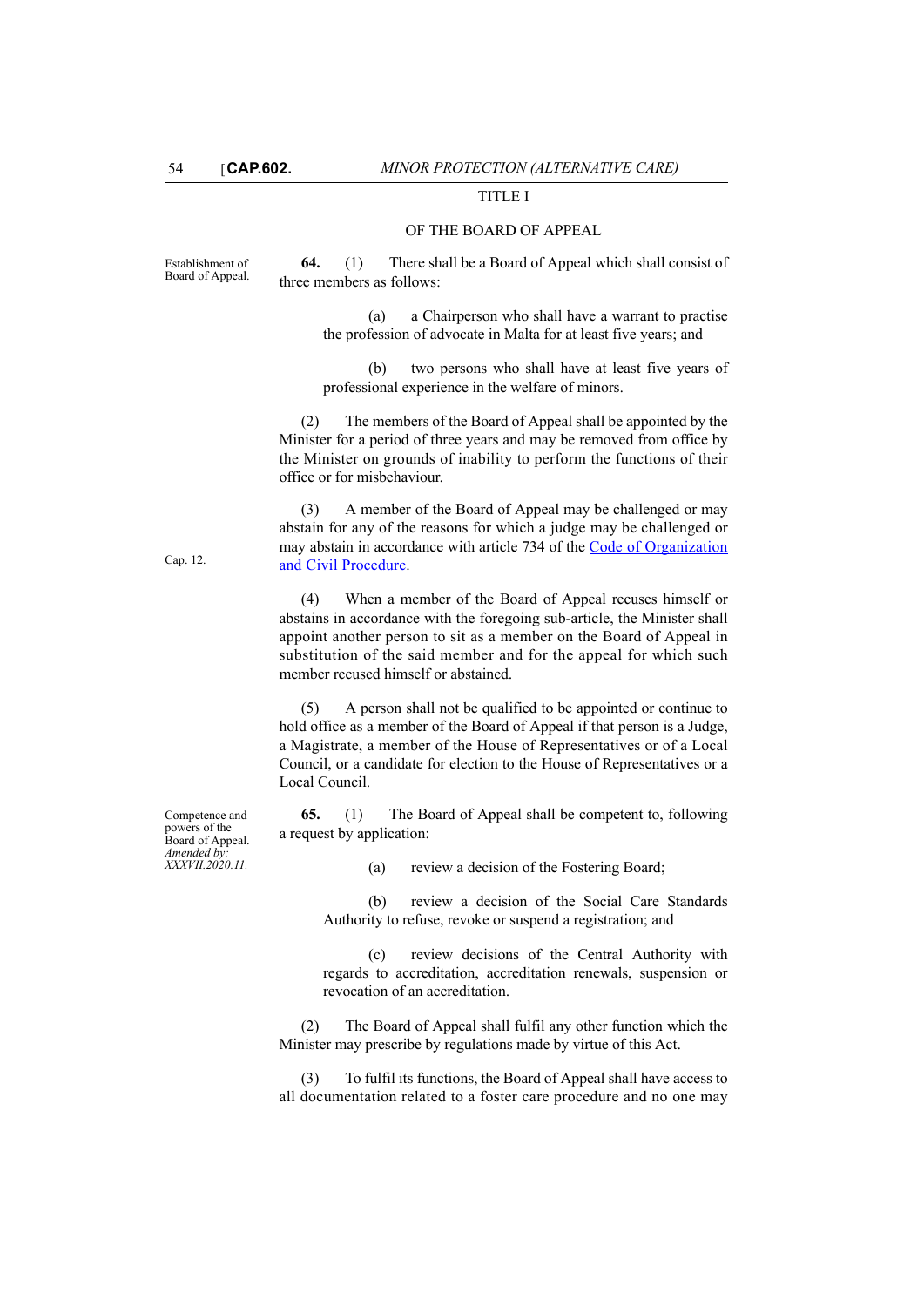hinder it in the exercise of its functions.

Cap. 12. (4) The Board of Appeal shall have such powers as are vested in the First Hall of the Civil Court by the [Code of Organization and Civil](http://www.justiceservices.gov.mt/DownloadDocument.aspx?app=lom&itemid=8577&l=1) [Procedure.](http://www.justiceservices.gov.mt/DownloadDocument.aspx?app=lom&itemid=8577&l=1)

(5) Without prejudice to the provisions of the foregoing subarticle, in the exercise of its functions the Board of Appeal may call upon any person to testify and to produce any necessary documents and for such purpose the Chairperson shall have the power to administer an oath.

(6) The Board of Appeal shall decide an appeal within six weeks from the filing of the application, unless it is the view of the Chairperson that a longer period is required due to a valid reason which shall be given and noted in the acts of the case.

(7) A decision given by the Fostering Board, by the Central Authority or by the Social Care Standards Authority, as applicable, shall have immediate effect unless the Board of Appeal decides to suspend it until a final decision is given.

(8) The decision of the Board of Appeal, and the reasons for it, shall be given in writing and shall be notified to the appellants, the Fostering Board, to the Central Authority and to the Social Care Standards Authority, as applicable, by registered mail within five working days from its pronouncement.

(9) In cases falling within the competence of the Board of Appeal in accordance with sub-article (1), there shall be a right of appeal on a point of law by application to the Court of Appeal (Inferior Jurisdiction) constituted in accordance with article 41(9) of the [Code of Organization](http://www.justiceservices.gov.mt/DownloadDocument.aspx?app=lom&itemid=8577&l=1) [and Civil Procedure.](http://www.justiceservices.gov.mt/DownloadDocument.aspx?app=lom&itemid=8577&l=1)

Cap. 12.

(10) The application mentioned in the foregoing sub-article shall be filed not later than fifteen working days from the date of the decision of the Board of Appeal.

#### TITLE II

## OF THE COURT OF APPEAL

**66.** (1) Without prejudice to the provisions of this Act, any party in proceedings under this Act which feels aggrieved by a decision may appeal by filing an application to the Court of Appeal (Inferior Jurisdiction) as constituted in accordance with article 41(9) of the [Code](http://www.justiceservices.gov.mt/DownloadDocument.aspx?app=lom&itemid=8577&l=1) [of Organization and Civil Procedure:](http://www.justiceservices.gov.mt/DownloadDocument.aspx?app=lom&itemid=8577&l=1)

Provided that for the purposes of this article a minor shall also be deemed as an aggrieved party, as may be represented by the Children's Advocate assigned to him:

Appeals from decisions of the Court. *Amended by: XXXVII.2020.12.*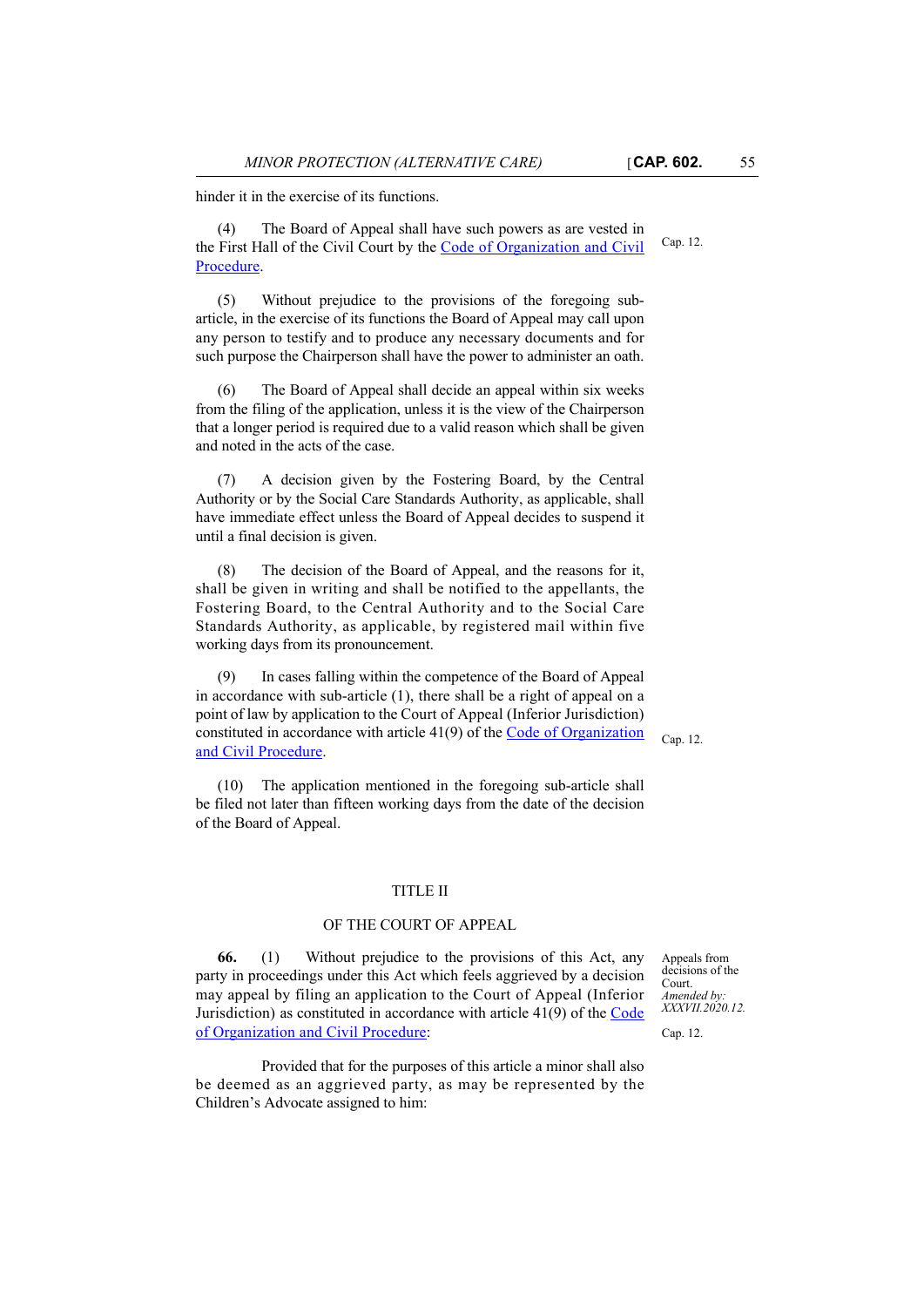Provided further that the provisions of this article shall not apply when the methods of contestation or redress for any particular decision have not been exhausted in accordance with this Act.

(2) The appeal shall be brought in front of the Court Appeal by application filed within fifteen working days from the date in which a decision was given.

(3) The appealed party shall file its reply within fifteen working days from when it was notified with the appeal application.

(4) The Court of Appeal shall appoint the first hearing of the application not later than thirty days from the date in which the parties were notified with the application and it shall give a final decision within sixty days from the date of the first hearing.

(5) The Court of Appeal may confirm or revoke the decision of the Court, as well as impose other measures it deems fit, and upon final judgement it shall send the acts back to the Court so that it may consider the case in accordance with articles 22, 23 or 24, as applicable.

(6) An appeal made according to this article shall not stay the execution of the appealed decision.

(7) Save as otherwise provided in this Act, the provisions of the [Code of Organization and Civil Procedure](http://www.justiceservices.gov.mt/DownloadDocument.aspx?app=lom&itemid=8577&l=1) on the Court of Appeal and for appeals heard by it shall apply *mutatis mutandis*:

Provided that all cases shall, at all times, be heard behind closed doors.

#### PART IV

#### OF SOCIAL WORK WITH MINORS

Key social worker. **67.** (1) Where the Court makes any of the orders mentioned in articles 19 and 20 in respect of a minor, it shall notify the Director (Child Protection) of such order and the Director (Child Protection) shall appoint a key social worker as soon as possible.

> (2) Without prejudice to any other responsibilities under this Act, or under any other law, the responsibilities of a key social worker shall include:

(a) maintaining an interpersonal relationship with the minor;

(b) visiting the minor at regular intervals;

(c) monitoring the placement of the minor and consider his well-being;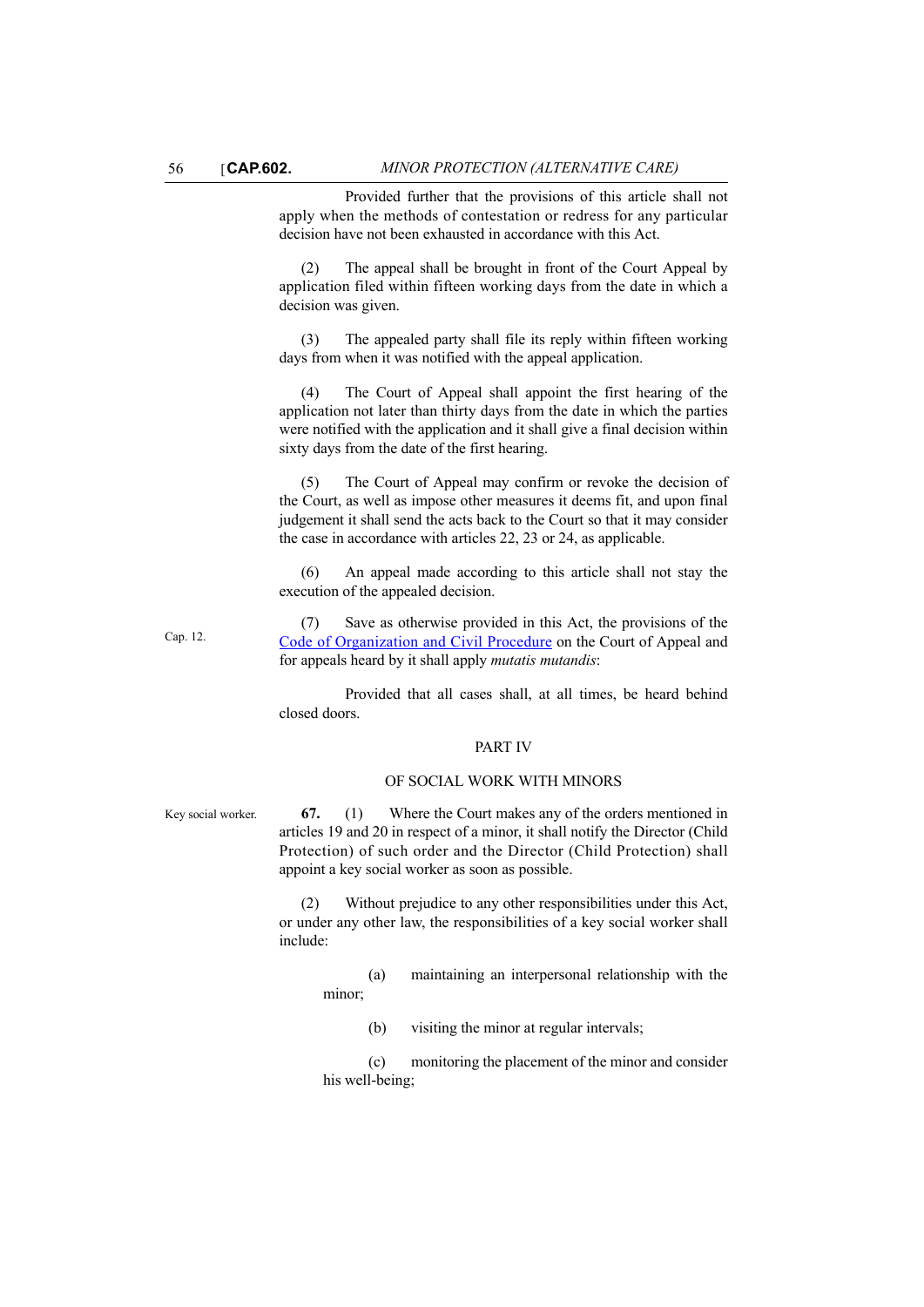(d) co-ordinating and following-up the progress of the care plan;

(e) keeping of a detailed register of all minors under his care;

(f) participation in a minor's case reviews and reporting to the Review Board on the welfare of the minor;

(g) appearing, reporting and giving recommendations to the Review Board on matters related to the minor, including on the possibility of re-integrating the minor with his family or, if not, on whether the type of alternative care is appropriate for the minor, and on the progress and implementation of the care plan;

(h) reporting to the Director (Child Protection), and to any other competent authority, on cases of alleged abuse and on any other serious incident related to the well-being of the minor;

(i) the consideration of the situation, the capabilities, the difficulties and the other characteristics of the parents, with the purpose of offering them assistance in order to fulfill their duties and obligations as parents, and for them to do so to the best of their abilities and always in the best interests of the minor; and

(j) the fulfilment of the conditions of the care plan on the provision of support services to the minor and of any other service as provided in the care plan.

**68.** (1) When, due to a valid reason, the parents of a minor propose to make arrangements to place said minor under the care and custody of another person, not being a relative, or entity, such other person or entity shall notify the Director Alternative Care (Children and Youths) of such proposal:

Provided that if the proposed placement is with a relative, the obligation under this article shall arise if the proposed placement is for a period exceeding two (2) months or if the minor has been under their care for two (2) months or more.

(2) Upon being notified in accordance with sub-article (1), the Director Alternative Care (Children and Youths) shall appoint a social worker to visit and examine the place in which the minor is proposed to be kept, and to recommend on whether the person or entity proposed for receiving the minor is adequate to provide for his needs and well-being.

(3) The social worker appointed in accordance with sub-article (2) shall, in relation to the minor, have the same responsibilities as provided in article 67(2).

(4) For the purposes of sub-article (2) the social worker shall draw up a report and notify it, together with proposed arrangements, to

Voluntary placement. *Amended by: XXIII.2021.27.*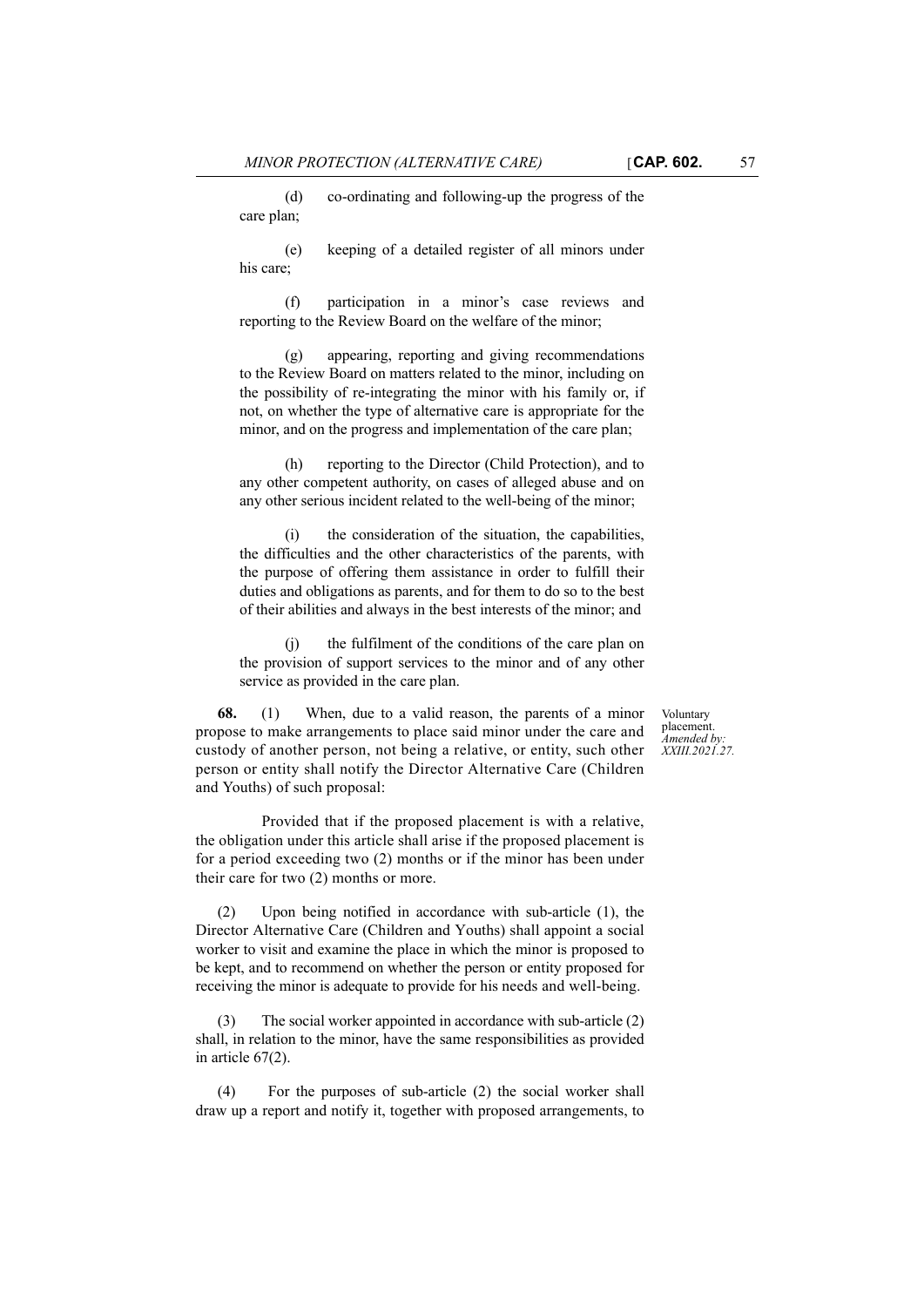#### the Review Board.

(5) When the Review Board is satisfied that the person or entity to be entrusted with looking after the minor is adequate to give such care, and the place in which the minor shall be kept is appropriate to his needs, the board shall order the social worker to prepare a care plan and the provisions of article 13(1), (2) and (3) shall apply *mutatis mutandis*.

In every case, the care plan shall be prepared with the participation of the minor, if deemed to have sufficient understanding, and with the participation of any other person or entity which the Director Alternative Care (Children and Youths) deems appropriate in the circumstances of the case.

(7) The Review Board shall, at regular intervals, hear all the professionals involved in the case, the minor if deemed to have sufficient understanding, the parents of the minor, the person or entity having received the minor under its care, and any other person which the board may deem appropriate in the circumstances of the case.

(8) Without prejudice to sub-article (7) the Review Board shall review the care plan mentioned in this article at least once every six months.

(9) When the parents are no longer of the opinion that the agreement should remain in force, they may file an application to the Review Board and request the rescission of the agreement, and in such a case the board shall give any direction or order it deems appropriate:

Provided that up to the moment the Review Board gives its final decision, the minor is to keep on residing and being looked after by the entrusted person or entity..

(10) If the arrangement goes beyond the agreed care plan, the Director Alternative Care (Children and Youths) should assess whether to refer the case to the Director (Child Protection) for the latter to evaluate whether to apply to Court so that it may decree an appropriate protection order for the minor.

#### PART V

#### MISCELLANEOUS

**69.** Upon a minor being removed from the care and custody of a person and at once when a case is assigned to a key social worker, the key social worker shall immediately do all that is necessary so that a passport is issued for that minor and such passport shall be kept by the Director Alternative Care (Children and Youths):

Provided that in those circumstances in which a passport may not be issued, the key social worker shall do what is necessary for the issue of valid travel document for that minor.

Passport for the minor.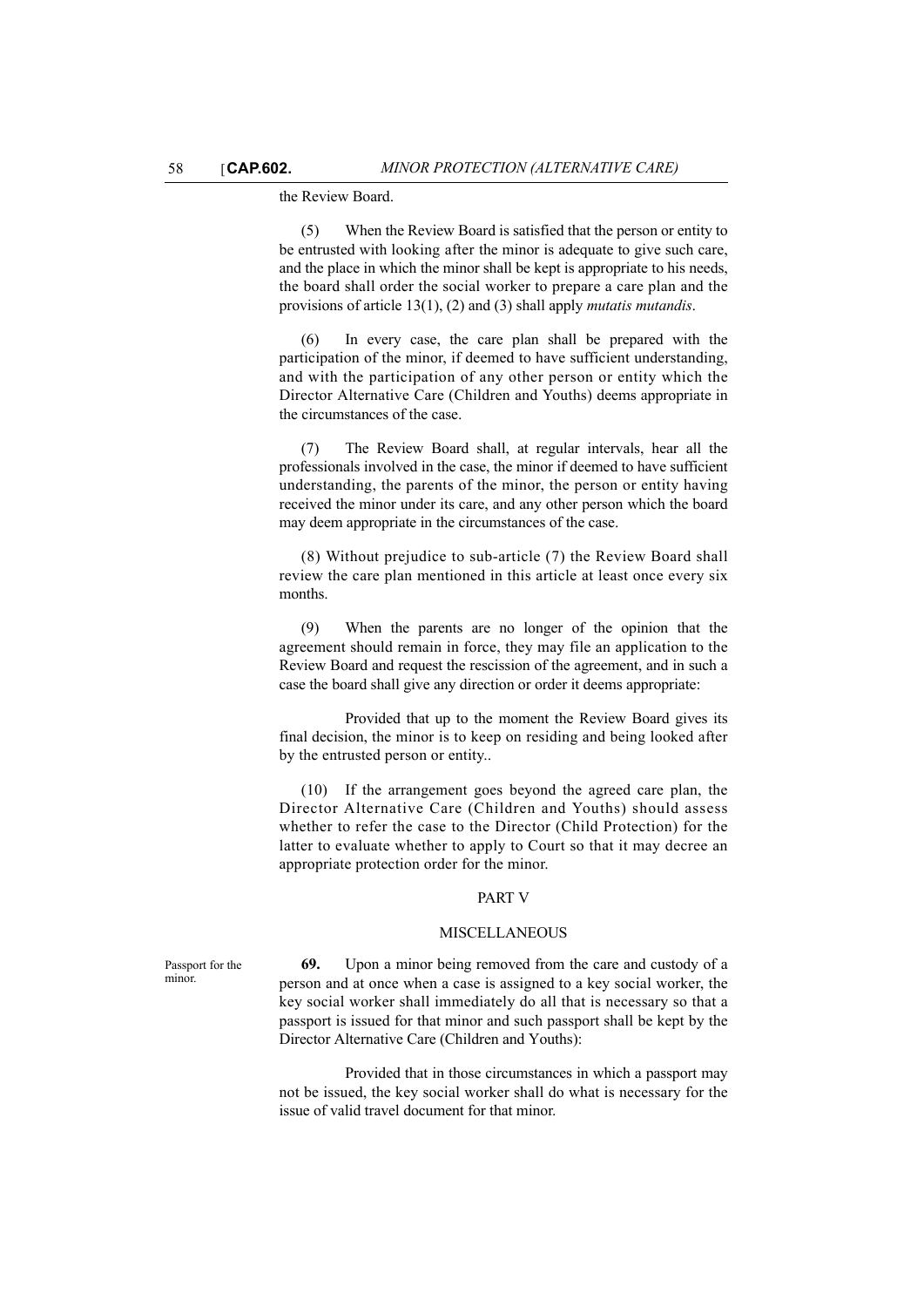**70.** Whenever a decision is taken according to this Act and upon the application, demand or request of any party, a copy of the decision, with reasons for such decision, shall be given to such party, without prejudice to the provision of such a copy to other persons as permitted by law.

**71.** Notwithstanding any other provision of this Act or any other law, for matters related to the education of a minor subject to any provision of this Act, the consent of one person having the care and custody of the minor according to law shall be enough for all intents and purposes at law.

**72.** Any social worker that is to give his testimony in any proceedings under this Act, shall first be exempted from the obligation of professional secrecy and for such purposes, save if already empowered to do so by law, the presiding member of the body in front of which such testimony is to be given may so exempt said social worker according to this article.

**73.** (1) Any board called upon by this Act to consider the case of an unaccompanied minor shall consult with experts identified by the Chief Executive Officer of the Agency for the Welfare of Asylum Seekers established according to regulation 3 of the Agency for the Welfare of Asylum Seekers Regulations and by the Commissioner for Children.

(2) Every consultation with experts as referred to in sub-article (1) shall be noted in writing in the decision of the board.

#### PART VI

#### OF OFFENCES

**74.** (1) Any unauthorised person or any unauthorised organisation that makes an arrangement for the placement of a minor in foster care shall be guilty of an offence and shall on conviction be liable to imprisonment for a term of not less than six months and not exceeding three years or to a fine (*multa*) of not less than two thousand euro ( $\epsilon$ 2,000) but not more than five thousand euro ( $\epsilon$ 5,000), or to both such fine and imprisonment.

(2) For the purposes of sub-article (1), a person or organisation shall be deemed to make arrangements for the placement of a minor in foster care if it enters into any agreement or makes any arrangements to facilitate the fostering of a minor.

**75.** Any person or organisation that establishes, operates or maintains a residential home, or provides, directly or indirectly, residential care without the written approval of the Social Care Standards Authority shall be guilty of an offence and shall on conviction be liable to imprisonment for a term of not less than twelve months and not exceeding four years or to a fine (*multa*) of not less than five thousand

Copies of decisions.

Education and consent.

Testimony by social worker.

Consultations on an unaccompanied minor.

Arrangements for foster care.

Unauthorized provision of residential care.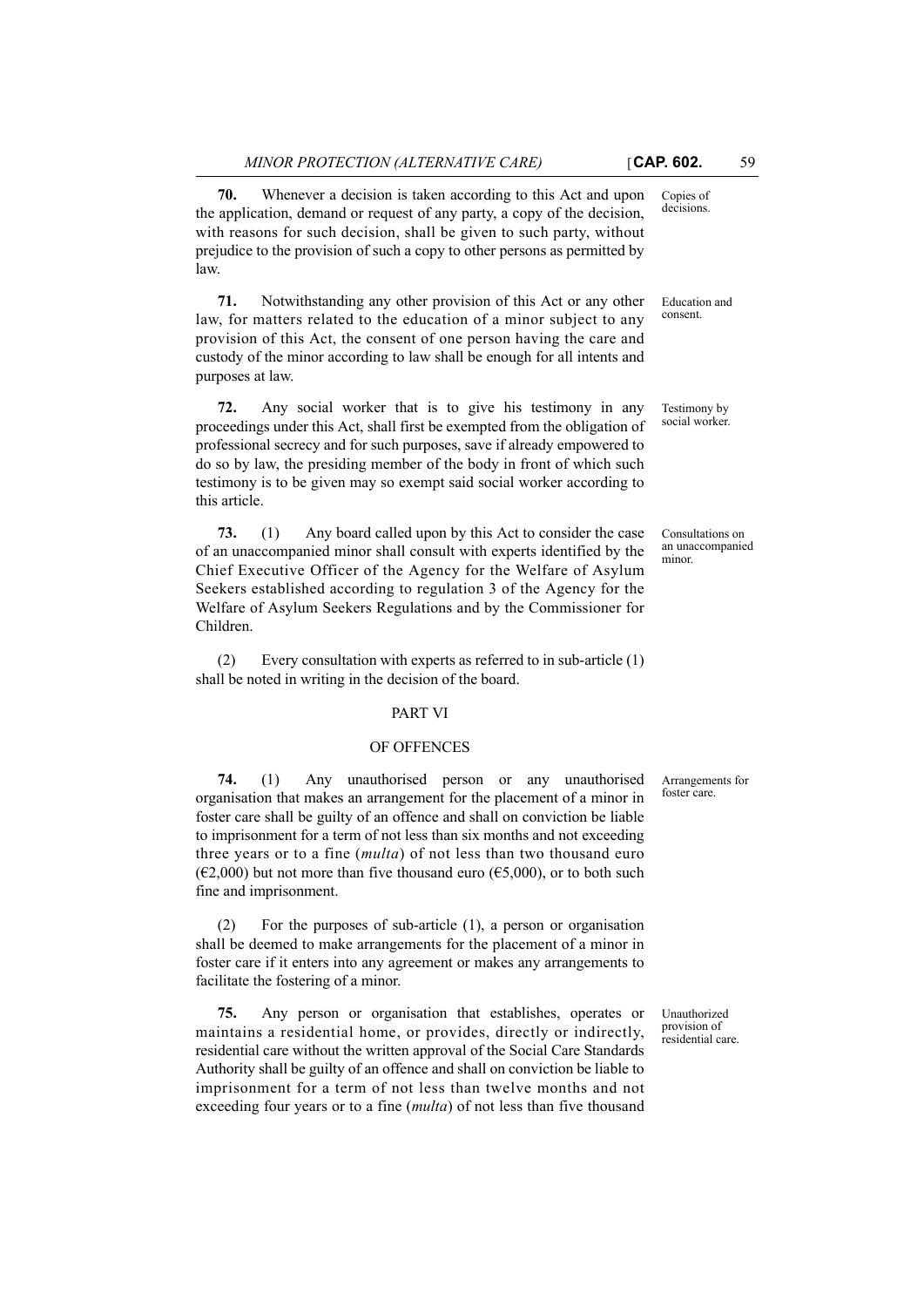euro ( $65,000$ ) but not more than ten thousand euro ( $610,000$ ), or to both such fine and imprisonment.

Prohibition of payment. *Amended by: XXIII.2021.21.*

Prohibition of publication.

**76.** (1) Any person who makes or gives, or agrees or offers to make or give, or receives or agrees to receive, or attempts to obtain any payment or other compensation for any arrangements for a foster care placement shall be guilty of an offence and shall, on conviction, be liable to imprisonment for a term of not less than three months and not more than six months or to a fine (*multa*) of not less than one thousand and two hundred euro ( $E1,200$ ) but not more than two thousand and five hundred euro ( $\epsilon$ 2,500), or to both such fine and imprisonment, and this without prejudice to any order the Court deems fit to impose in the circumstances in order to protect the minor in respect of whom the offence was committed.

(2) For the purposes of this article, the making of any arrangements for the placement of a minor in foster care shall not include any payments made for the maintenance of the minor or remuneration due to professionals for services rendered by them, being such professionals engaged within the Director Alternative Care (Children and Youths) and involved in the care of the minor or in other professions and acting according to their profession.

**77.** (1) Without prejudice to regulations made under this Act, no one may publish or cause to be published in any newspaper, periodical or other printed matter or by means of broadcasting, television, public exhibition or by any other means, any advertisement, news item or other matter which indicates:

(a) that a minor may be placed in alternative care;

(b) that a person intends to care for a minor in alternative care;

(c) that a person intends to make arrangements for the placement of a minor in alternative care;

(d) the name of an alternative carer if by doing so any detail on the minor is revealed;

(e) the name of the minor placed or to be placed in alternative care;

(f) the name of a parent, curator or tutor of a minor which was placed or will be placed in alternative care; or

(g) anything which may lead to the identification of one of the persons mentioned:

Provided that this article shall not apply to foster carers when they present themselves as such and without any minor being identified, directly or indirectly, by them.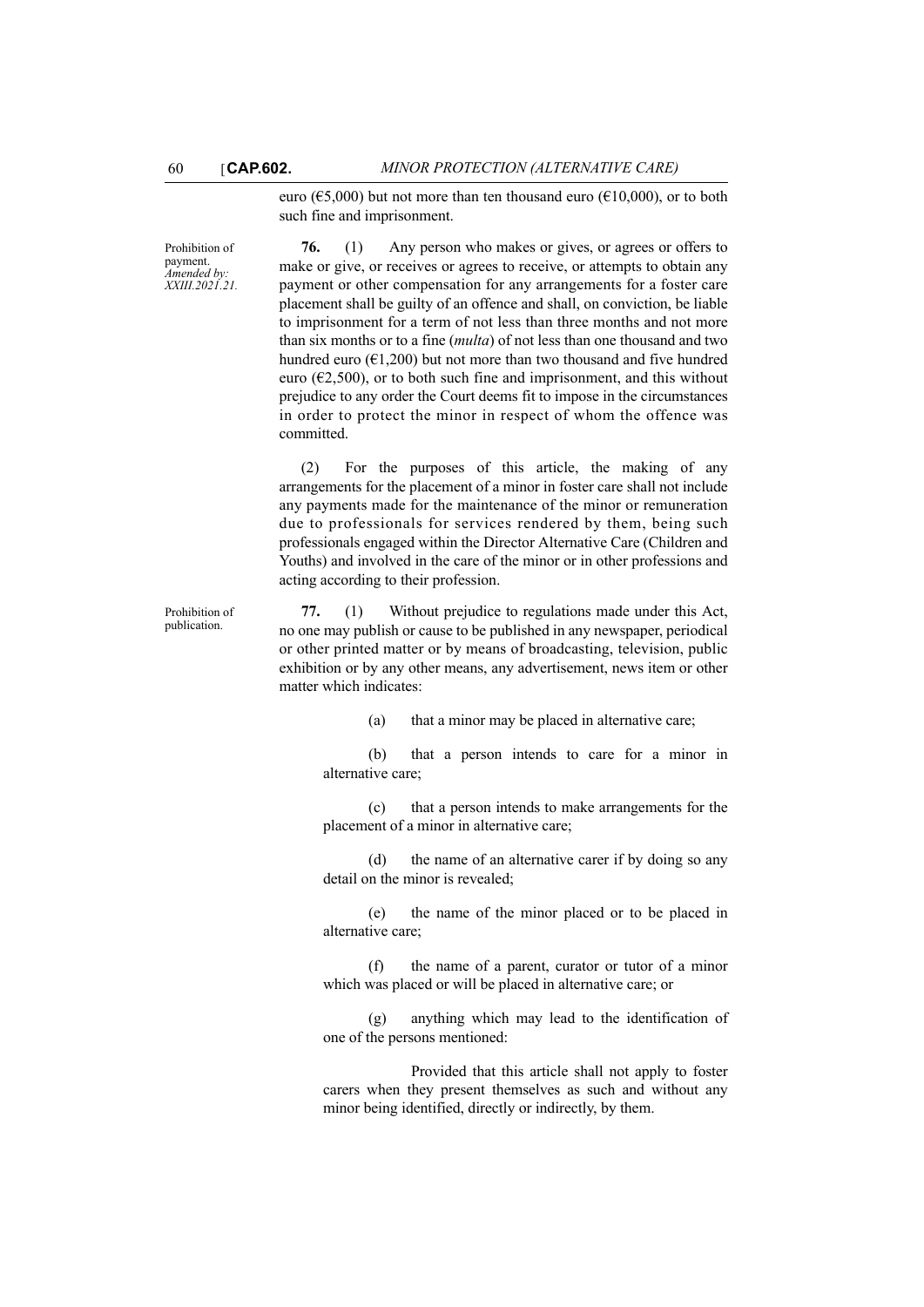(2) Any person who acts in breach of this article shall be guilty of an offence and shall, on conviction, be liable to imprisonment for a term

of not less than three months and not exceeding six months or to a fine (*multa*) of not less than one thousand and two hundred euro  $(61.200)$  but not more than two thousand and five hundred euro ( $E2,500$ ), or to both such fine and imprisonment, without prejudice to any order for the payment of damages that are deemed fit in the circumstances.

**78.** A person shall be guilty of an offence and shall on conviction be liable to imprisonment for a term of not less than three months and not exceeding six months or to a fine (*multa*) of not less than one thousand and two hundred euro ( $\epsilon$ 1,200) but not more than two thousand and five hundred euro ( $E2,500$ ), or to both such fine and imprisonment, if such person:

(a) threatens or forces any authorised or approved alternative carer to give up a minor placed in their care;

(b) takes the minor away from any authorised or approved alternative care provider against the will of the minor, without the approval in writing of the Fostering Board, or the Court, or the Director Alternative Care (Children and Youths) or any other relevant entity or authority, as the case may be;

(c) threatens or forces any authorised or approved alternative carer to give up any order issued by any court or issued by virtue of this Act;

(d) threatens or forces any authorised or approved alternative carer to act in breach of the provisions of this Act;

(e) threatens or causes any type of damage to any authorised or approved alternative carer; or

(f) forces entry into the premises of any authorised or approved alternative carer by violence or against the will of the alternative carer.

**79.** Any person who in any way hinders or obstructs any of the Hindrance. boards, authorities, agencies, entities, directors or officers mentioned, accredited, established or licensed under this Act, in the performance of any of their functions shall be guilty of an offence and shall on conviction be liable to imprisonment for a term of not less than six months and not exceeding one year or to a fine (*multa*) of not less than one thousand and five hundred euro ( $\epsilon$ 1,500) but not more than two thousand and five hundred euro ( $\epsilon$ 2,500), or to both such fine and imprisonment.

**80.** (1) Unless in the circumstances of a particular case no other offence is provided for in this Act or by another law, which offence would be liable to a higher penalty than that which is provided in this article, any person who acts aggressively against a social worker, a foster carer or any other person which is in any way involved in any decision,

Other hindrances against the implementation of this Act.

Use of force. *Amended by: XXIII.2021.21.*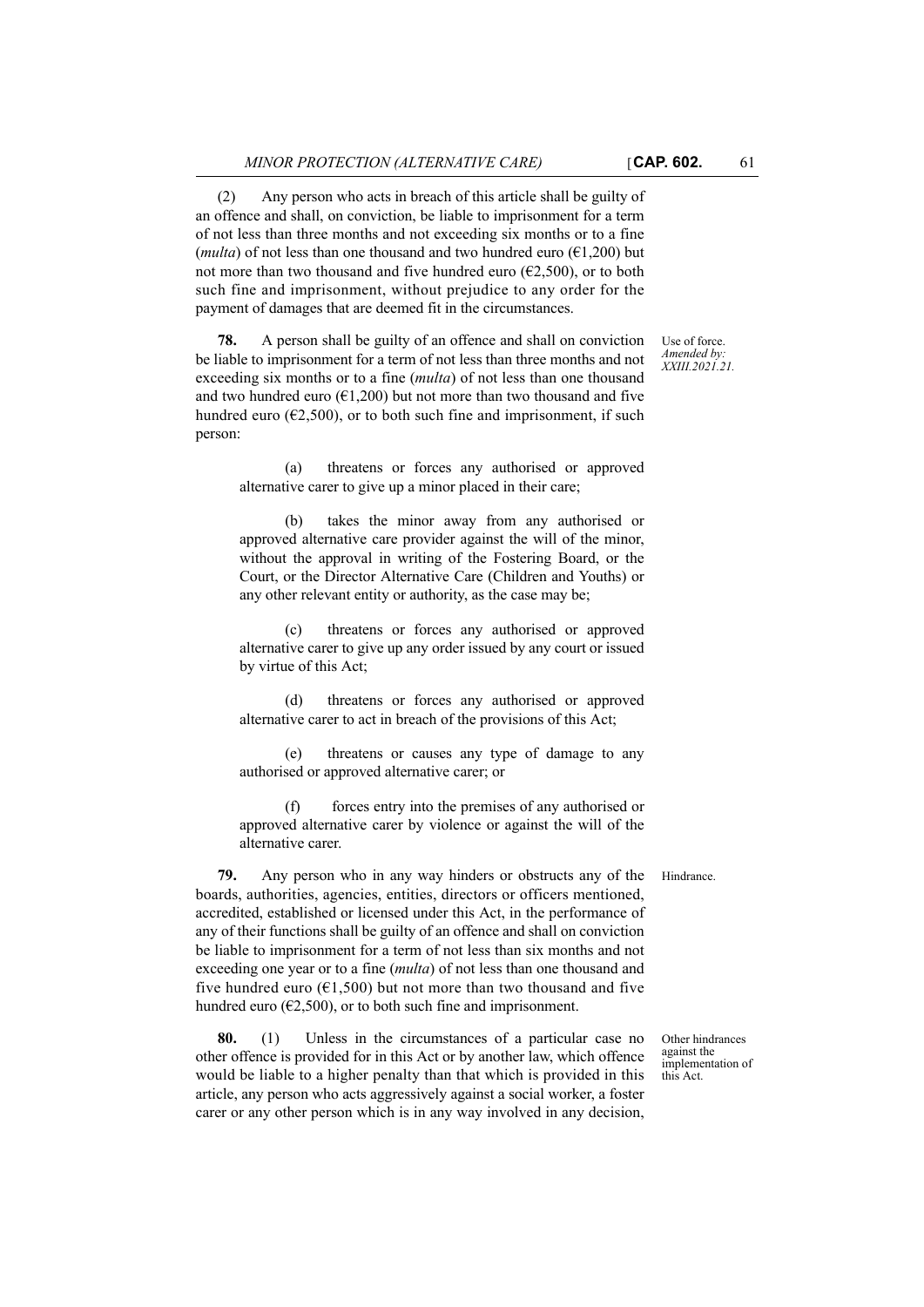responsibility or measure according to this Act, which involvement includes the exercise of rights or the fulfilment of responsibilities or functions given to it by this Act or by any other law for the fulfilment of the provisions of this Act, shall be guilty of an offence:

Provided that in a case in which an offence is liable to a lighter penalty than that provided in this article and the circumstances of such offence are also in breach of this article, the penalties of this article shall apply to that offence.

(2) Any person found guilty in accordance with sub-article (1) shall be liable to imprisonment for not more than two years or to a fine (*multa*) not more than ten thousand euro ( $\epsilon$ 10,000), or to both such imprisonment and fine.

**81.** (1) If any minor in relation to whom any minor protection order is made absconds from the premises at which he is required to live or is absent from such premises at a time when he is not permitted to be so absent, he may be apprehended without warrant by any member of the Police and taken back to such premises.

(2) Any person who knowingly compels, incites or assists or in any way aids or abets any minor to abscond or to become or continue to be absent as mentioned in sub-article (1) shall be guilty of an offence and shall be liable, on conviction, to imprisonment for a term of not less than six months and not exceeding one year or to a fine (*multa*) of not less than six  $(6)$  months and not exceeding three  $(3)$  years or to a fine (*multa*) of not less than two thousand euro ( $\epsilon$ 2,000) but not more than five thousand euro ( $65,000$ ), or to both such fine and imprisonment:

Provided that if following the abscondment, any person takes the minor out of Malta or assists or in any way aids or abets the minor to leave Malta, shall be guilty of an offence and shall be liable, on conviction, to imprisonment for a term from two (2) to four (4) years or to a fine (*multa*) of not less than than five thousand euro  $(65,000)$  but not more than ten thousand euro  $(610,000)$ , or to both such fine and imprisonment.

Other offences. **82.** When a person is found guilty of an offence under this Act or under any regulations made thereunder, and a specific penalty is not provided for the offence under this Act or any regulations made thereunder, such person shall, on conviction, be liable to a fine (*multa*) of not less than two hundred and fifty euro ( $E250$ ) but not more than two thousand and five hundred euro ( $\epsilon$ 2,500).

## PART VII

#### OF REGULATIONS

Regulations. **83.** (1) The Minister may make regulations for the better carrying into effect of the purposes of this Act.

Abscondment. *Amended by: XXIII.2021.28.*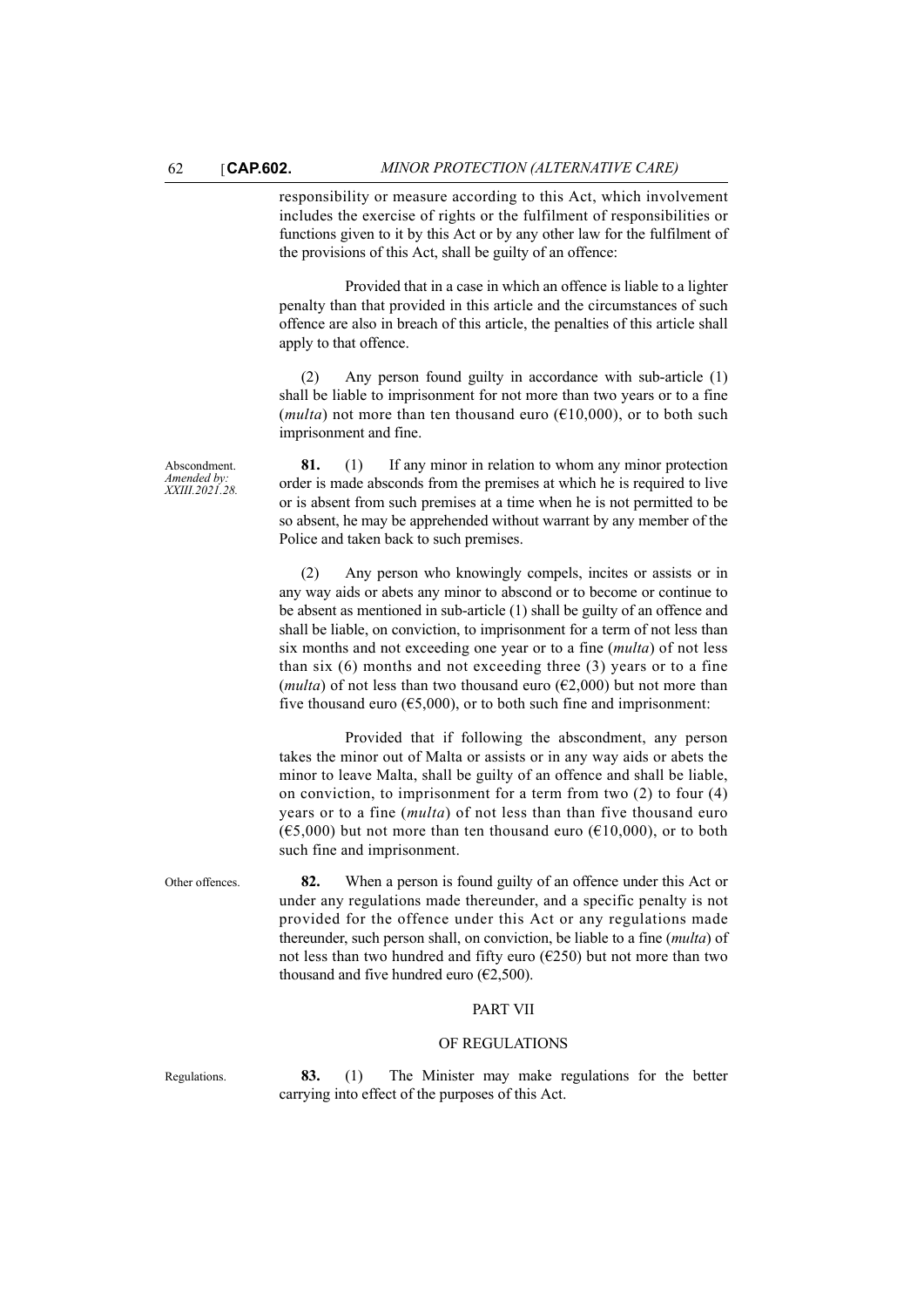(2) In particular and without prejudice to the generality of subarticle (1), such regulations may provide for:

(a) the protection, supervision and control of minors placed in alternative care;

(b) the registration, monitoring and control of alternative care services and for the refusal or revocation of that registration;

(c) the agreement for the placement of a minor in alternative care;

(d) any right and obligation pertaining to alternative carers;

(e) the rights of minors;

(f) the services which homes for residential care shall provide;

(g) the different types of alternative care;

(h) offences and penalties for the breach of the provisions of this Act and regulations made thereunder;

(i) the procedure that shall be followed by boards established under this Act and to establish rules on their powers;

(j) the activities of entities established in this Act; and

(k) any matter which is incidental to and supplementary for the effective implementation of this Act, as the Minister may deem expedient to provide.

#### PART VIII

#### TRANSITORY PROVISIONS

Pending investigations.

**84.** (1) If, prior to the date of coming into force of this Act, any report was lodged about a minor, which report would require investigation, said investigation shall be concluded by the Director (Child Protection), within six months from the date of entry into force of this Act.

(2) The said term may be extended by the Director for an additional term of three months.

**85.** Without prejudice to the provisions of this Act, any action filed before the coming into force of this Act shall be decided according to the legal provisions in force on the date of filing.

Applicable provisions.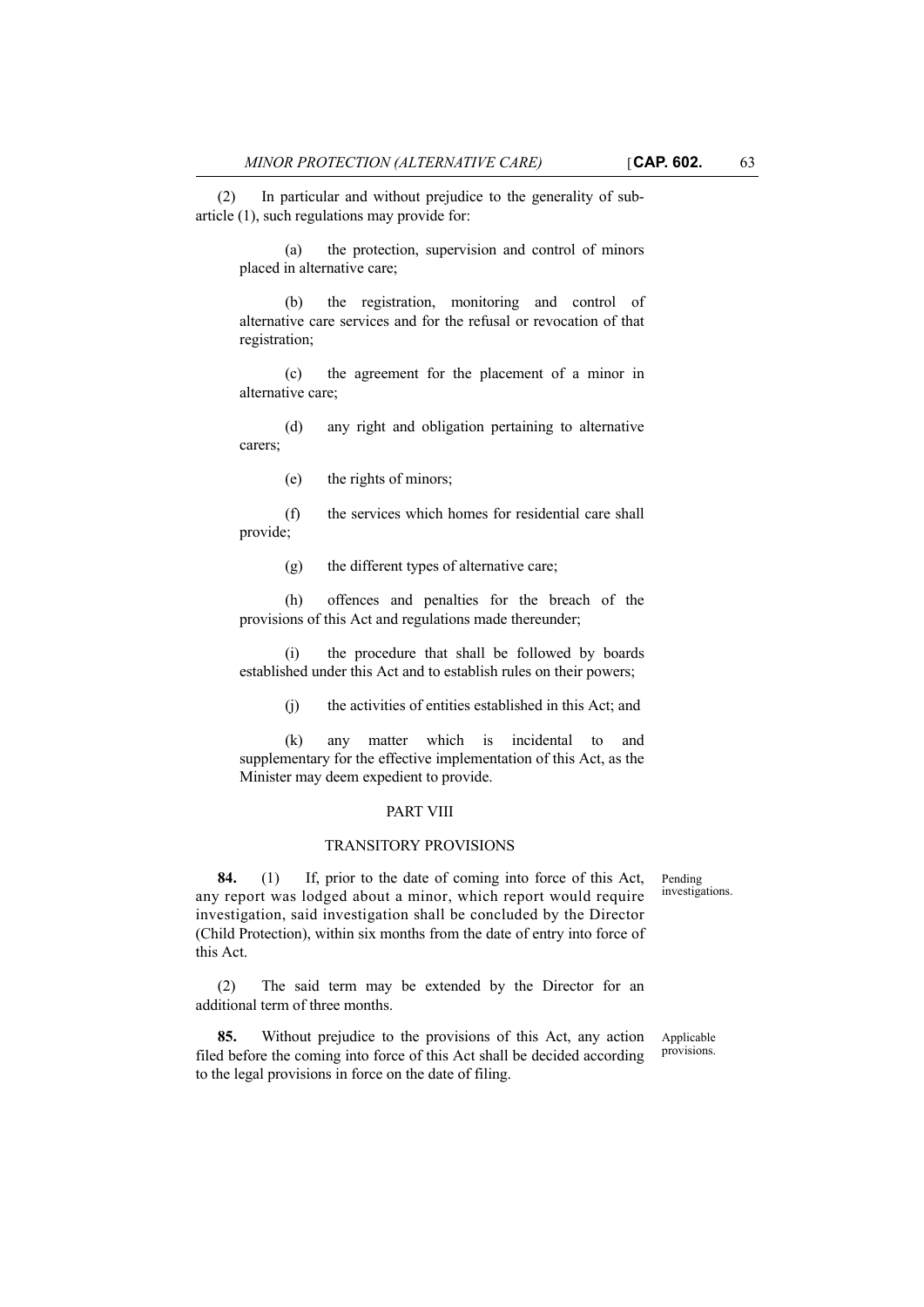Appeals. Cap. 285. **86.** Any request for revision made to the Court in accordance with article 4(5) of the [Children and Young Persons \(Care Orders\) Act](http://www.justiceservices.gov.mt/DownloadDocument.aspx?app=lom&itemid=8773&l=1) before the coming into force of this Act shall continue to be heard by the mentioned Court until it is decided upon: Cap. 285. Provided that in case of appeal according to article 66, from a decision by the Juvenile Court given under article 4(5) of the [Children](http://www.justiceservices.gov.mt/DownloadDocument.aspx?app=lom&itemid=8773&l=1) [and Young Persons \(Care Orders\) Act](http://www.justiceservices.gov.mt/DownloadDocument.aspx?app=lom&itemid=8773&l=1), it shall be the Court of Appeal which is to hear the case, but it shall not do so before four months from the decision of the Juvenile Court. Reviews pending before the Children and Young Persons Advisory Board. Cap. 285. **87.** All cases pending before the Children and Young Persons Advisory Board under the provisions of the [Children and Young Persons](http://www.justiceservices.gov.mt/DownloadDocument.aspx?app=lom&itemid=8773&l=1) [\(Care Orders\) Act](http://www.justiceservices.gov.mt/DownloadDocument.aspx?app=lom&itemid=8773&l=1), before the coming into force of this Act, shall continue to be heard by the Review Board upon the coming into force of this Act. Transfer of care and custody. *Added by: XXIII.2021.29.* Cap. 285. **88.** The care and custody of those minors that is vested in the Minister after a care order was issued for their care and protection in terms of the [Children and Young Persons \(Care Orders\) Act](
https://legislation.mt/eli/cap/285/eng) shall now be entrusted to the Director (Alternative Care) until and unless it is decided that at the first review of each case, that it is in the best interest of the minor that the care and custody is entrusted to another person or entity: Cap. 285. Provided that the care and custody of those unaccompanied minors that is vested in the Minister after a care order was issued for their care and protection in terms of the [Children and Young Persons](
https://legislation.mt/eli/cap/285/eng) [\(Care Orders\) Act](
https://legislation.mt/eli/cap/285/eng) shall now be entrusted to the Chief Executive Officer of the Agency for the Welfare of Asylum Seekers. Amendments to the acts of pending procedures. *Added by: XXIII.2021.29.* **89.** Without prejudice to the provisions of this Act, the Director (Child Protection) shall have ten (10) working days from the coming into force of this provision to file an application in the acts of each of the cases applications pending before the Juvenile Court at the time of the coming into force of this provision, to request any amendments to the said applications or acts filed for these to be brought in line with the provisions of this Act as amended: Provided that the Juvenile Court shall hold a sitting at the end of such period to review each of the pending applications before it and regulate matters to be brought in line with the provisions of this Act as amended. Freeing up for adoption. *Added by: XXIII.2021.29.* **90.** The freeing up for adoption of minors signed by the Minister prior to the coming into effect of this Act shall be considered as being final and effective for all intents and purposes of this Act. Exemption to current foster carers. *Added by: XXIII.2021.29.* **91.** Minors who have been in the care of foster carers for five (5) or more years prior to the coming into effect of this Act shall be exempted from the requirement of three positive reports as required under article 54. Such foster carers may proceed with the adoption of